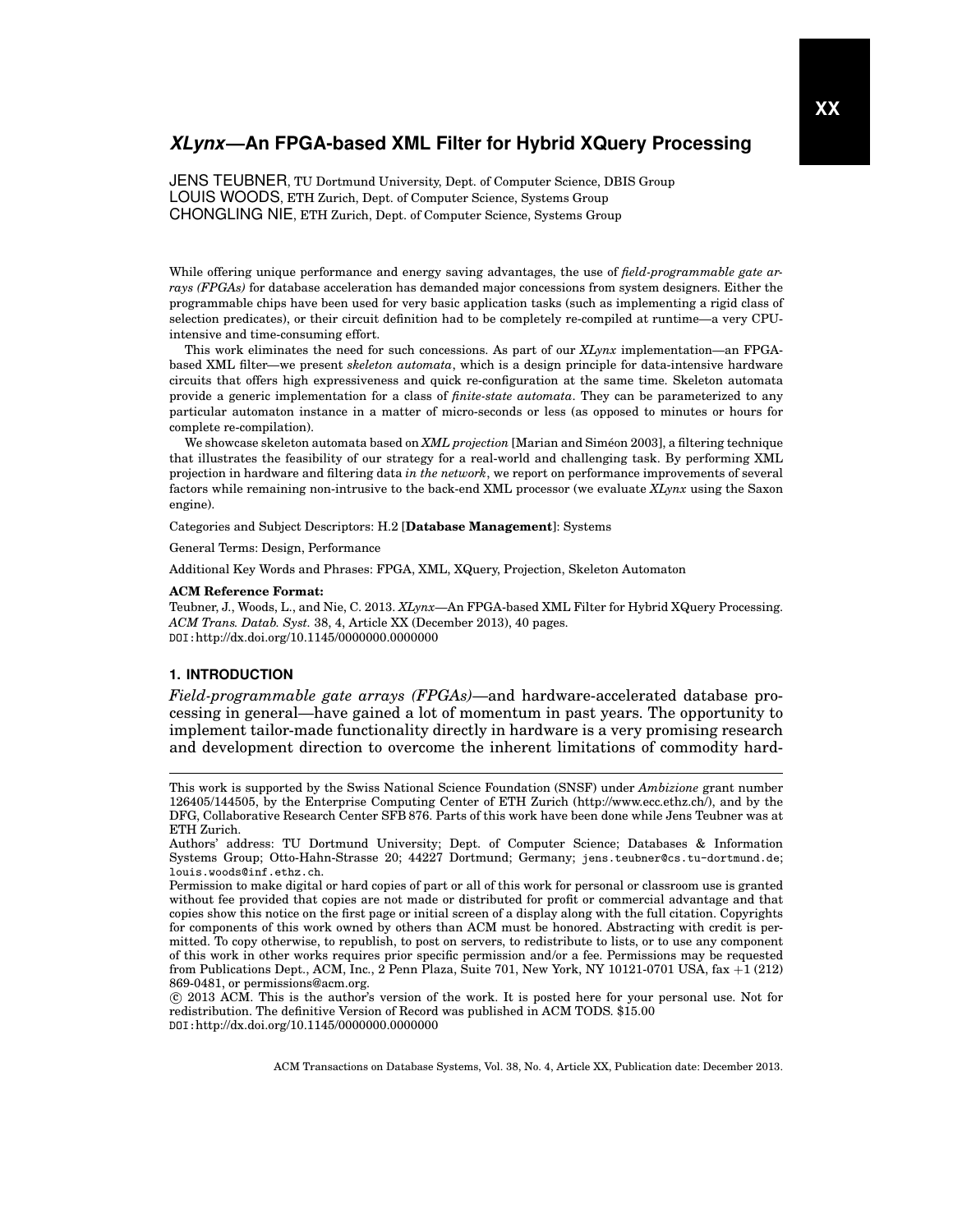ware. As recent research has shown, FPGAs can perform database tasks with higher throughput, lower latency, and lower energy consumption than pure software systems (*e.g.*, [Moussalli et al. 2011; Mueller et al. 2009; Netezza 2012; Sadoghi et al. 2010; Sidhu and Prasanna 2001; Woods et al. 2010]).

Unfortunately, previous FPGA-based solutions often had a tendency to be rather inflexible. Designing good hardware circuits is tedious and difficult, and hardwarebased solutions can only excel when the respective circuit is carefully tuned to the problem at hand. In previous work, this has forced system designers to face critical trade-offs:

- *(a)* Systems like IBM's Netezza [Netezza 2012] use FPGAs only for a small part of the system's overall functionality. Selection and projection are implemented in the Netezza system by means of a statically compiled circuit that is *parameterized* at runtime within very tight bounds (*e.g.*, only basic "SARGable"<sup>1</sup> selection predicates).
- *(b)* Several research prototypes (including [Moussalli et al. 2011; Mueller et al. 2009; Sadoghi et al. 2010; Woods et al. 2010]) instead opted to compile a *dedicated circuit* for each user query. Such an approach provides expressiveness, however, at a very high cost. Re-compiling a hardware circuit for each user query is a complex and CPU-intensive task, with typical compilation times ranging from minutes to even hours. Such a per-query startup cost seems only bearable for a very narrow set of applications (such as algorithmic trading [Sadoghi et al. 2010] or network intrusion detection [Sidhu and Prasanna 2001]).

In this work, we do *not* want to trade speed for expressiveness. Rather, we show a system design strategy that offers high expressiveness (sufficient to support an important subset of *XPath*), and yet does not require expensive re-compilation at runtime. Our system, *XLynx*, offers the same throughput characteristics as previous approaches that required per-query compilation. By contrast, however, *XLynx* also supports instant query workload changes with reconfiguration times in the micro-second range.

The heart of *XLynx*—and a core contribution of this work—is the *skeleton automaton* design pattern. A skeleton automaton is a generic implementation of a *nondeterministic finite-state automaton (NFA)* that can be tailored to implement a particular automaton instance with only few (and fast-to-realize) configuration changes. Skeleton automata are made possible by *separating* the *structure* of a finite-state automata—which is the difficult part to (re-)compile on-line—from its *semantics*, *e.g.*, number of states, transition conditions, etc. This allows us to perform all structurerelated compilation steps off-line and only once, while at runtime we only modify configuration parameters.

This article describes the inner workings of *XLynx*, as well as the skeleton automaton design principle. We give sufficient details for readers to follow and reproduce all important building blocks of *XLynx*, and non-FPGA experts are provided with background information on hardware/FPGA technology.

We use the skeleton automaton concept to implement *XML projection*, a task that is meaningful and at the same time challenging from a hardware perspective. XML projection was proposed by Marian and Simeon [2003] almost ten years ago. But be- ´ cause *XML parsing* is the dominating cost factor in real-world systems [Nicola and John 2003], XML projection remained little more than an academic curiosity. By offloading the projection task to dedicated hardware, however, *XLynx* can truly unleash the potential of XML pre-filtering, leading to query speedups of several factors.

<sup>1</sup>http://en.wikipedia.org/wiki/Sargable

ACM Transactions on Database Systems, Vol. 38, No. 4, Article XX, Publication date: December 2013.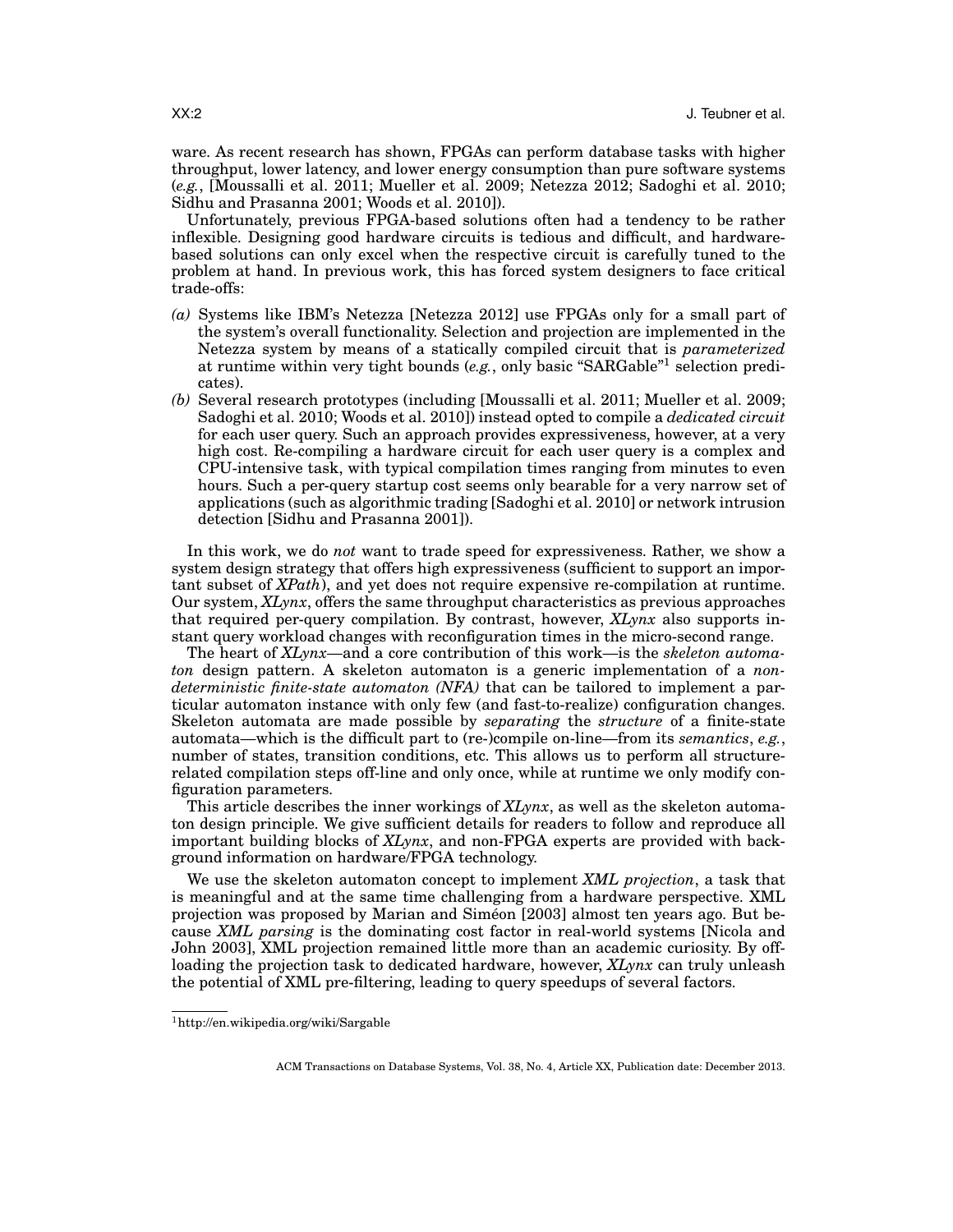Parts of this work have been published earlier as a conference paper [Teubner et al. 2012]. This article emphasizes how a *complete system* can be built from the skeleton automaton principle. To this end, we discuss integration aspects that will be needed to leverage skeleton automata in a full system design. This includes a more in-depth discussion of *XML parsing*—a task which alone has challenged hard- and software makers for a long time [Leventhal and Lemoine 2009; Dai et al. 2010]—; *XML serialization* to interface with a software-based back-end; and *runtime reconfiguration*. New sections on *runtime query removal* and *on-line defragmentation* offer the dynamism necessary for real-world use. All these parts are carefully engineered to operate in concert. The article also includes a significantly extended experimental evaluation of *XLynx*, which demonstrates the advantages with respect to system integration, performance, and energy consumption.

We present *XLynx* in the following order. Section 2 refreshes the relevant parts of the XML projection concept. Section 3 gives a quick hardware background for nonexpert readers, with a focus on the implementation of finite-state automata. Skeleton automata are introduced in Section 4, complemented by runtime configuration and automatic defragmentation in Sections 5 and 6, respectively. Section 7 gives hints on the low-level optimization of skeleton automata, before we evaluate our work in Section 8, discuss related work in Section 9, and wrap up in Section 10.

## **2. XML PROJECTION**

Our work provides a hardware implementation for XML projection. To understand the idea of XML projection, consider the following query, which is based on XMark [Schmidt et al. 2002] data (XMark models an auction website):

for \$i in //regions//item return <item> { \$i/name } <num-categories> { count (\$i/incategory) } </num-categories> </item> (Q1)

This query looks up all auction items and prints their name together with the number of categories they appear in.

# **2.1. Projection Paths**

Out of a potentially large XMark instance, Query  $Q_1$  will need to touch only a small fraction that has to do with items and their categories. What is more, this fraction can be described using a set of very simple *projection paths*:

> { //regions//item, //regions//item/name #, //regions//item/incategory } .

Only nodes that match any of the paths in this set are needed to evaluate Query  $Q_1$ ; all other pieces of the input document can safely be discarded without affecting the query outcome.

Since our aim is to reduce data volumes, by default we keep only the matching node itself in the projected document, but discard any descendant nodes that do not match any projection path as well. Whenever the query demands to keep the entire subtree below some matched path, we annotate this path explicitly with a trailing # symbol (consistent with the notation in [Marian and Simeon 2003]). In our example this is ´ needed to include full name elements in the query result.

ACM Transactions on Database Systems, Vol. 38, No. 4, Article XX, Publication date: December 2013.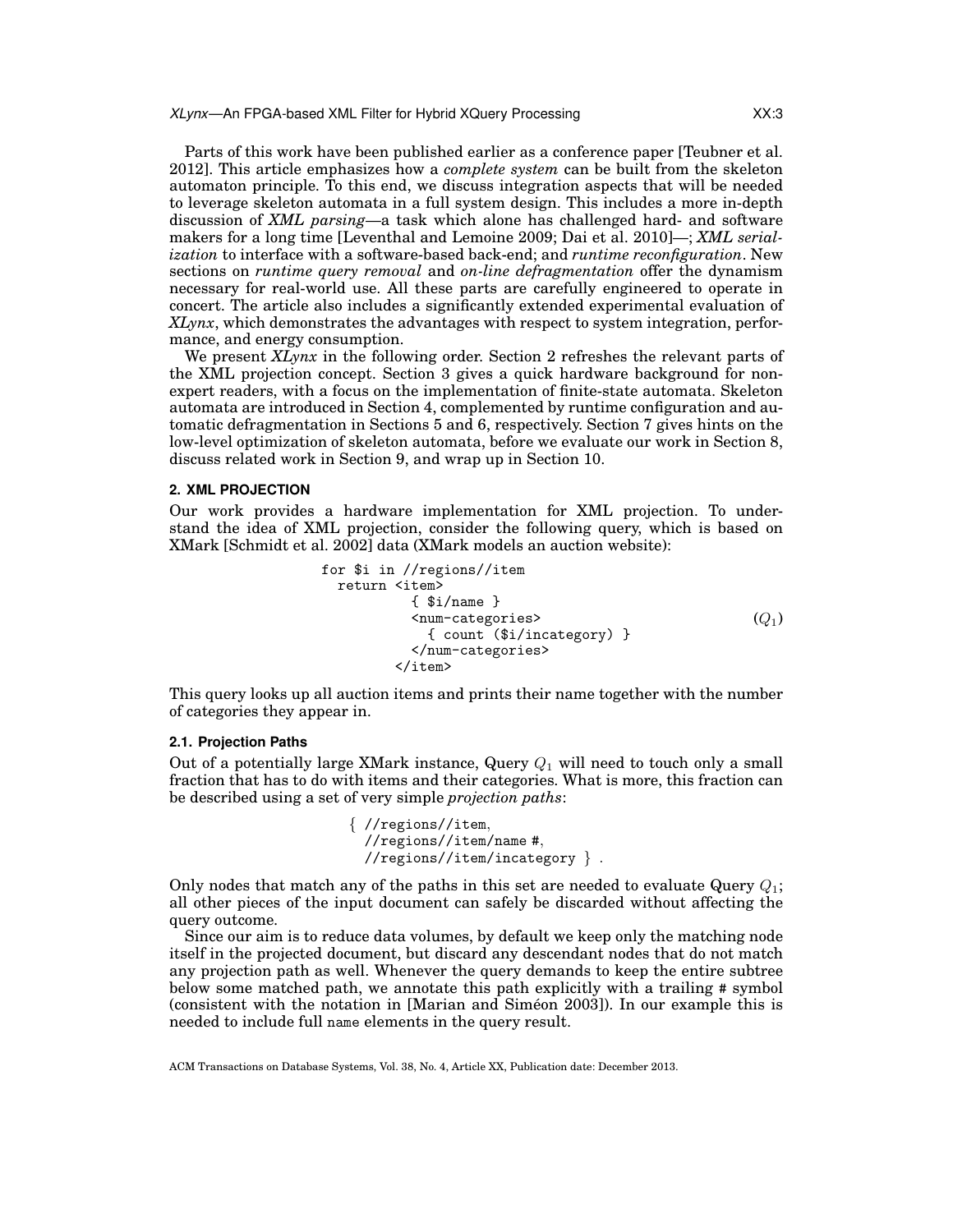```
✿✿✿✿✿✿
<site>
  ✿✿✿✿✿✿✿✿
<regions>
     ...
     ✿✿✿✿✿✿✿
<africa>
       ...
       \leqitem id="item42"\geq<name>vapour wept became empty </name>
          <incategory category="category3" <a>
          <incategory category="category1" />
       ✿✿✿✿✿✿
</item>
       ...
     ✿✿✿✿✿✿✿✿
</africa>
     ...
  ✿✿✿✿✿✿✿✿✿
</regions>
  ...
  <open_auctions>
     <open_auction id="open_auction0">
       ...
     </open_auction>
     ...
  </open_auctions>
  ...
✿✿✿✿✿✿✿
</site>
```
Fig. 1. XML projection. Only the underlined parts are needed to evaluate Query  $Q_1$ .

| projpath $\equiv$ path #? |                                                   |
|---------------------------|---------------------------------------------------|
| path                      | $\equiv$ fn:root()   path/step                    |
| step                      | $\dddot{z} = a \dot{x} \dot{s} :: test$           |
| axis                      | $\equiv$ child descendant self descendant-or-self |
| test                      | $\equiv$ *   text()   node()   NCName             |
|                           | Fig. 2. Supported dialect for projection paths.   |

Figure 1 illustrates the process for an XMark excerpt. Only the underlined parts of the document are needed to evaluate Query  $Q_1$ . Everything else will be filtered out during XML projection.

*Path Inference and Supported XPath Dialect.* Marian and Siméon describe a procedure to statically infer the set of projection paths for any given query Q. We adopt this procedure and refer to [Marian and Simeon 2003] for details. Several XQuery processors readily implement the inference procedure, including MXQuery [Botan et al. 2007] and Galax [Fernández et al. 2003]. The commercial version of Saxon, Saxon-EE, implements XML projection, too.

Paths emitted by the inference procedure adhere to a simple subset of the XPath language. Most importantly, the subset only permits downward navigation, *i.e.*, the self, child, descendant, and descendant-or-self axes.

Figure 2 lists the XPath dialect that our hardware implementation supports. This dialect essentially covers all features of the projection path language as proposed by Marian and Simeon [2003] (we do not support namespaces at this point, however). For ´ illustration purposes, in this paper we frequently make use of the abbreviated notation in XPath, where, for example, '//' stands for '/descendant-or-self::node()/' (in our restricted dialect this is the same as '/descendant::').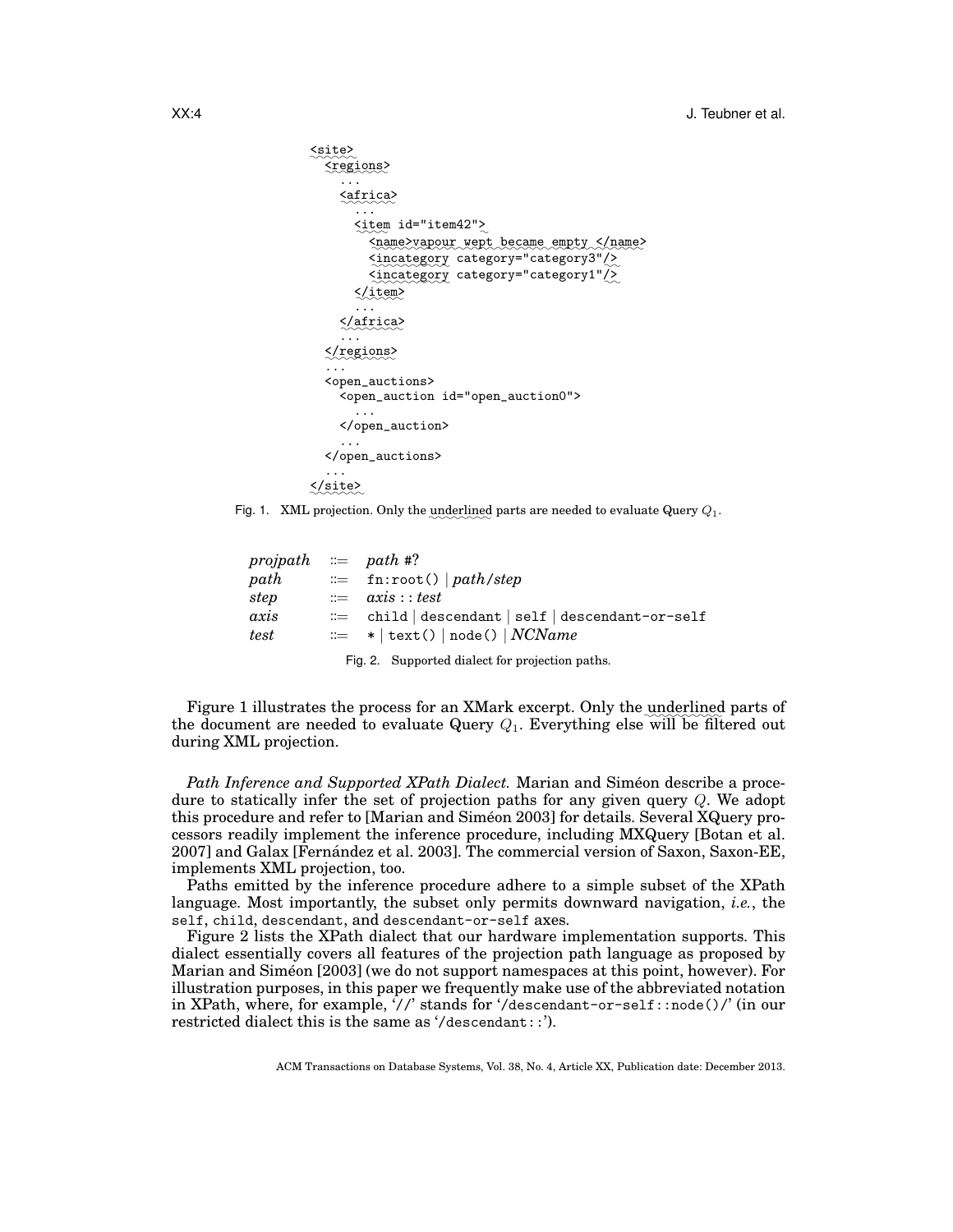

(a) Deterministic finite-state automaton (DFA).



(b) Non-deterministic finite-state automaton (NFA).

Fig. 3. Finite-state automata (deterministic and non-deterministic variants) to implement query fn:root()//a/b/a/c//d.

#### **2.2. Path Evaluation (Previous Work)**

For evaluation, projection paths are often viewed as *regular expressions*, evaluated over each node's path starting from the root node. Thereby, the projection path/regular expression is compiled into a *finite-state automaton* that is driven by a SAX-style XML parser.

*Finite-State Automata.* Figure 3 illustrates this approach for the projection path fn:root()//a/b/a/c//d. This expression can be compiled into either a *deterministic* (Figure 3(a)) or a *non-deterministic* finite-state automaton (Figure 3(b)). Observe how, in the latter case, each  $\uparrow$  \* corresponds to a // descendant step in the input query.

In deterministic finite-state automata, only a single state can be active at any given point in time. This significantly eases implementation in software (and requires only a single  $\langle state, symbol \rangle \rightarrow state$  lookup per input symbol). XFilter [Altınel and Franklin 2000], a publish/subscribe system for XML, is thus based on a set of deterministic automata, one for each registered query. Since XFilter is intended to support very large numbers of registered queries, a *query index* accelerates processing by only advancing those automata that may actually be affected by the current input symbol.

However, only non-deterministic finite-state automata exhibit the tight correspondence between automaton structure and query pattern. This makes them significantly easier to construct and maintain under workload changes. In YFilter [Diao et al. 2003], this allowed the use of a *single* non-deterministic finite-state automaton that simultaneously matches all registered input queries. Workload changes (*i.e.*, (un)registering queries) can be realized in YFilter by changing only local fragments of the whole automaton.

*Backtracking.* Either automaton type is to be evaluated on every root-to-node path. To this end, automata are advanced upon every seen *opening tag*. On *closing tags*, the system must *backtrack* to the originating automaton state. To implement this functionality, systems maintain a *stack* that holds a history of automata states. It is populated during the handling of opening tags and consumed when the corresponding closing tags are encountered.

*Hardware Acceleration.* Finite-state automata can be implemented very efficiently in hardware (more details later). In [Moussalli et al. 2010; 2011], this was used to im-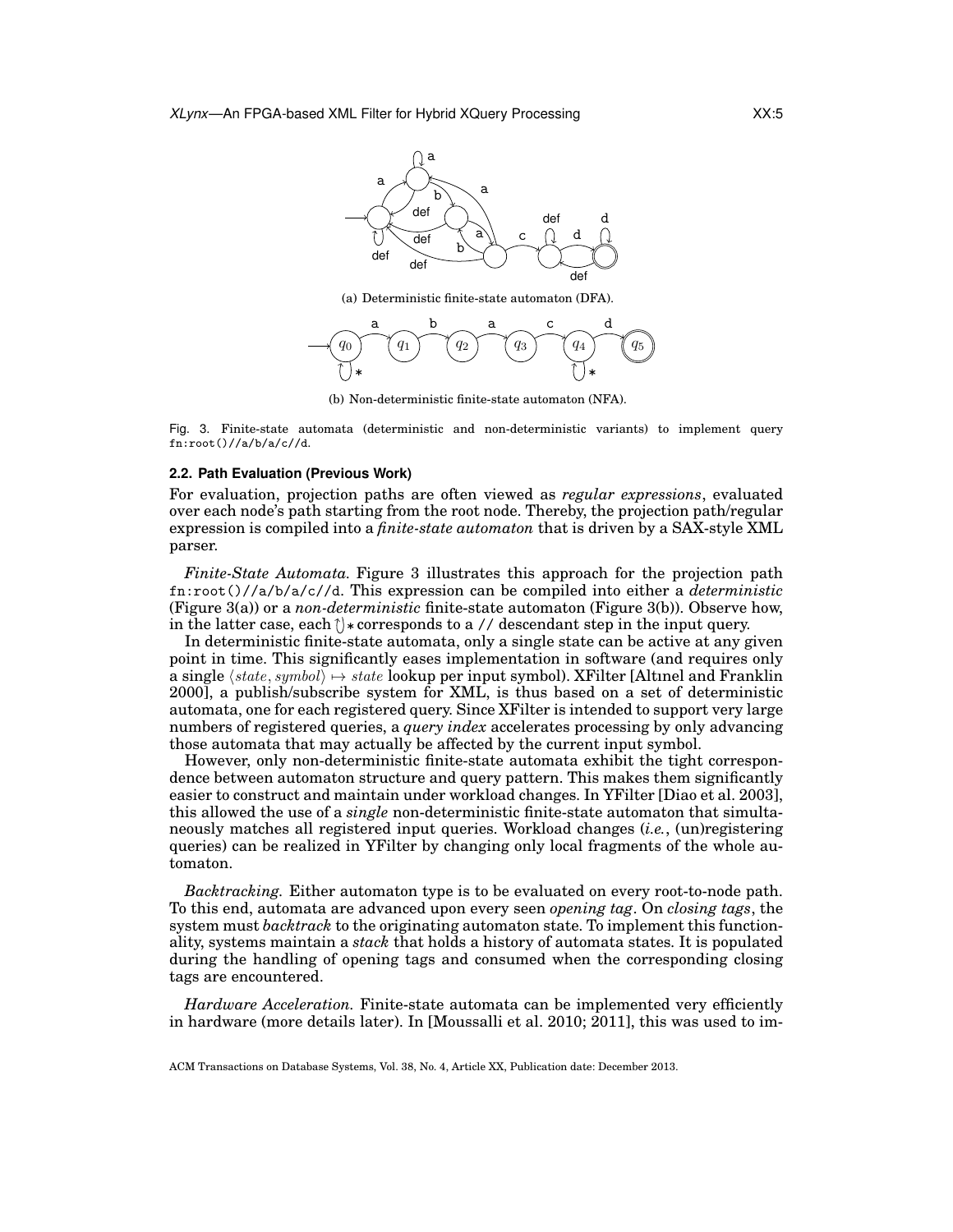plement hardware-accelerated XML filtering. Essentially, their system compiles a set of path expressions into a YFilter-like NFA, which is then run on an FPGA. Similarly, in our own work [Woods et al. 2010] we used FPGAs to perform *complex event detection* based on regular expressions in hardware, again by generating a dedicated per-query circuit and reprogramming the FPGA to run it. As indicated before, both approaches incur a high compilation cost (of up to several hours) that has to be invested for every change of the query workload.

Conversely, BARTS [van Lunteren 2001] is an implementation technique for finitestate automata in hardware that can be updated at runtime (a use case is the ZUXA XML parsing engine [van Lunteren et al. 2004]). The key idea is an elegant encoding scheme for transition tables that can be stored and altered in on-chip memory. Unfortunately, the technique is bound to deterministic finite-state automata and queries cannot be (un)registered to/from a single deterministic finite-state automaton easily. The BARTS technique is used today in IBM's *wire-speed processor* [Franke et al. 2010] to implement XML parsing and accelerate network packet filtering.

The skeleton automaton technique that we describe in this work does not need to make compromises between expressiveness and workload re-configurability. To efficiently deal with (changing) XML projection workloads and high expressiveness, our system is based on non-deterministic finite-state automata, which support fast runtime (re)configuration enabled by our skeleton automata design technique.

# **3. SOME HARDWARE BACKGROUND**

Before we delve into the inner workings of our prototype system *XLynx*, this section provides a very short introduction into FPGA technology and the implementation of finite-state automaton in hardware. Virtually any hardware circuit consists of the same three fundamental ingredients:

- *(i) Combinational logic*, which is composed of basic logic gates ('AND', 'OR', etc.). Each (Boolean-valued) output  $f_i(\bar{x})$  of a combinational circuit depends solely on its input signals  $x_i$ .
- *(ii) Memory elements*, such as flip-flop registers, are 1-bit storage cells that allow a circuit to save and maintain state. For larger storage needs, circuits may further include dedicated *RAM*, which has a higher integration density and thus a lower cost but is less flexible.
- *(iii)* A *wiring interconnect* combines logic and memories into a functional circuit.

The actual behavior of a circuit is determined by the Boolean functions  $f$  of its combinational parts and by the wiring between combinational logic and flip-flop registers.

In addition to the input data, most circuits depend on a *clock signal*, a periodically changing high/low signal, to *synchronize* all circuit components. The *speed* of a hardware circuit is determined by the clock frequency, but also by the amount of work that the circuit can perform within each clock cycle.

# **3.1. Field-Programmable Gate Arrays**

Field-programmable gate arrays (FPGAs) are also considered "sea of gate" devices that provide a large amount of generic logic gates (so-called *lookup tables*) as well as flipflop registers. An FPGA can be *programmed*<sup>2</sup> by defining  $(a)$  the logic function f for each lookup table and *(b)* the signal wiring in the on-chip *interconnect network*.

 ${}^{2}$ FPGAs blur the distinction between "program" and "configuration." In this text, we "program" our chip once to determine the circuit it implements. When we only change parameters at runtime, we refer to this as "configuration."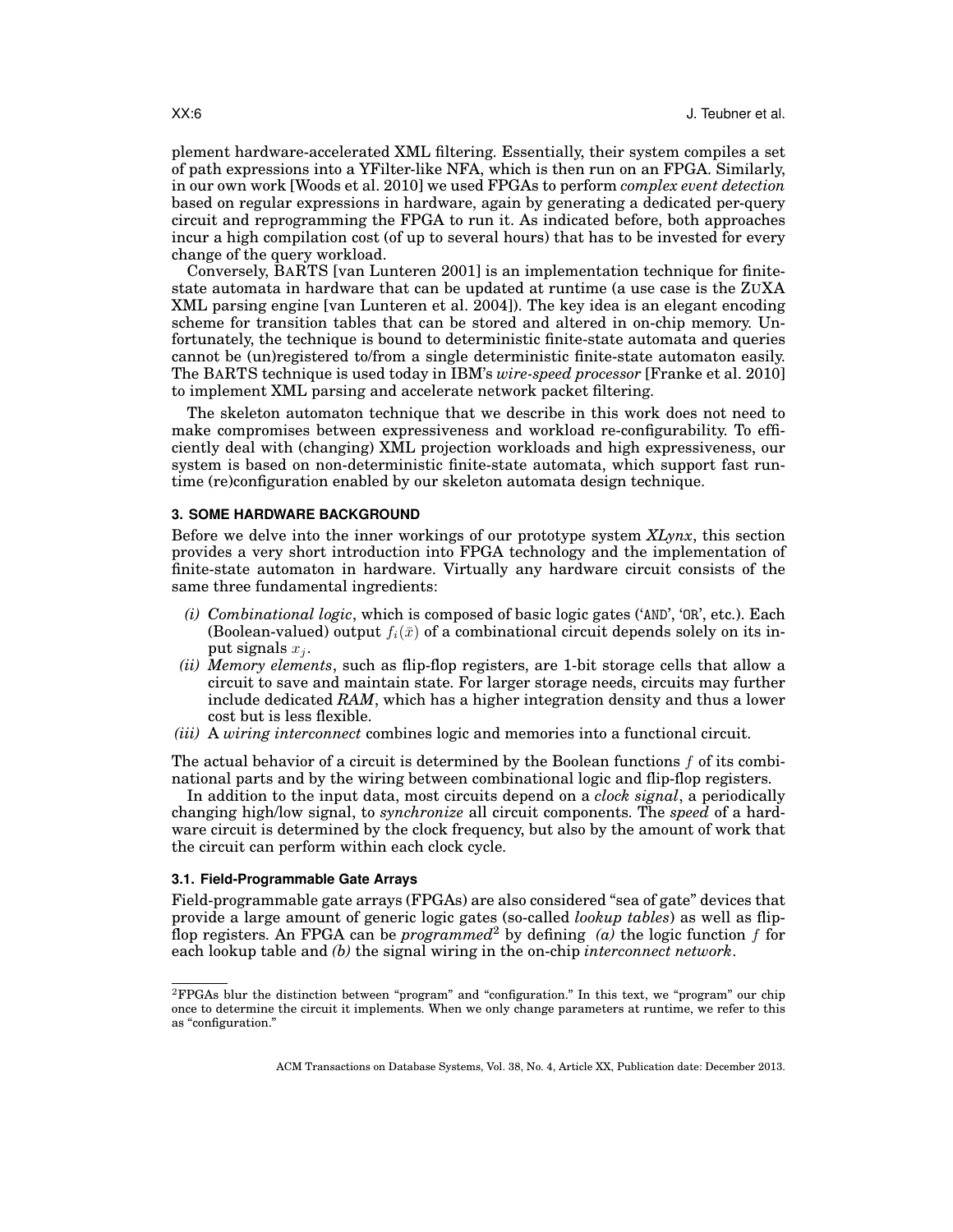

Fig. 4. Hardware implementation of the non-deterministic finite-state automaton in Figure 3(b).

Dedicated RAM is available on FPGAs in terms of so-called *Block RAM* (or *BRAM*). BRAM blocks can be allocated and integrated into a user circuit in chunks of a few kbits. For instance, the Xilinx XC5VLX110T FPGA chip we used for our experiments contains  $296 \times 18$  kbit of BRAM.

In this work we do *not* actually exploit the reprogrammability of FPGAs. Rather, we compile and upload a generic circuit once, *i.e.*, we program the FPGA once. The query workload, including any workload changes, then only affects configuration parameters within this circuit. Economic aspects aside (tailor-made chips have substantial manufacturing costs), our system could be implemented equally well as an *applicationspecific integrated circuit (ASIC)*.

In fact, the given FPGA hardware imposes rather tight constraints on the available resources and their distribution on the chip. Managing these constraints adds to the challenge of building a hardware circuit. Kuon and Rose [2007] found that ASICs typically run more than three times faster than FPGAs, yet they dissipate only  $\mathcal{V}_{14}$  of the power. Similar advantages could be expected from an ASIC implementation of our work.

#### **3.2. Finite-State Automata in Hardware**

Finite-state automata can be mapped mechanically to a corresponding (but hardwired) hardware implementation, which after compilation can be uploaded onto an FPGA. Figure 4 illustrates this for the non-deterministic finite-state automaton that we saw earlier in Figure 3(b). For realistic automata, compiling and routing the respective circuit typically takes several minutes or even up to several hours. We observed such compilation times, *e.g.*, when generating finite-state automata for our work in [Woods et al. 2010].

In a circuit generated this way, every automaton state is represented by a flip-flop register (labeled 'FF' in Figure 4). Wires between flip-flops implement state transitions. An 'AND' gate along these wires ensures that the transition is taken whenever the originating state is active *and* a matching input symbol is seen.  $\uparrow$  transitions are not conditioned on the input symbol (thus, there is no 'AND' gate along their path). Whenever multiple transitions can activate a state, these must be combined using an 'OR' gate, as can be seen at the inputs to states  $q_0$  and  $q_4$ .

The automaton is driven by a *tag decoder* that parses the XML input. Whenever it sees a tag named a, . . . , d, it sets the corresponding output signal to '1'. The tag decoder itself is implemented as a finite-state automaton as well.

Not shown in Figure 4 is the clock circuitry that ensures that the automaton state is advanced on every clock tick. A stack data structure, needed to support the XML tree structure, can be attached to the finite-state automaton. Then, states  $q_0$  through  $q_5$  are pushed/popped to/from this stack during start/end element events. Refer to Moussalli et al. [2010; 2011] for details.

ACM Transactions on Database Systems, Vol. 38, No. 4, Article XX, Publication date: December 2013.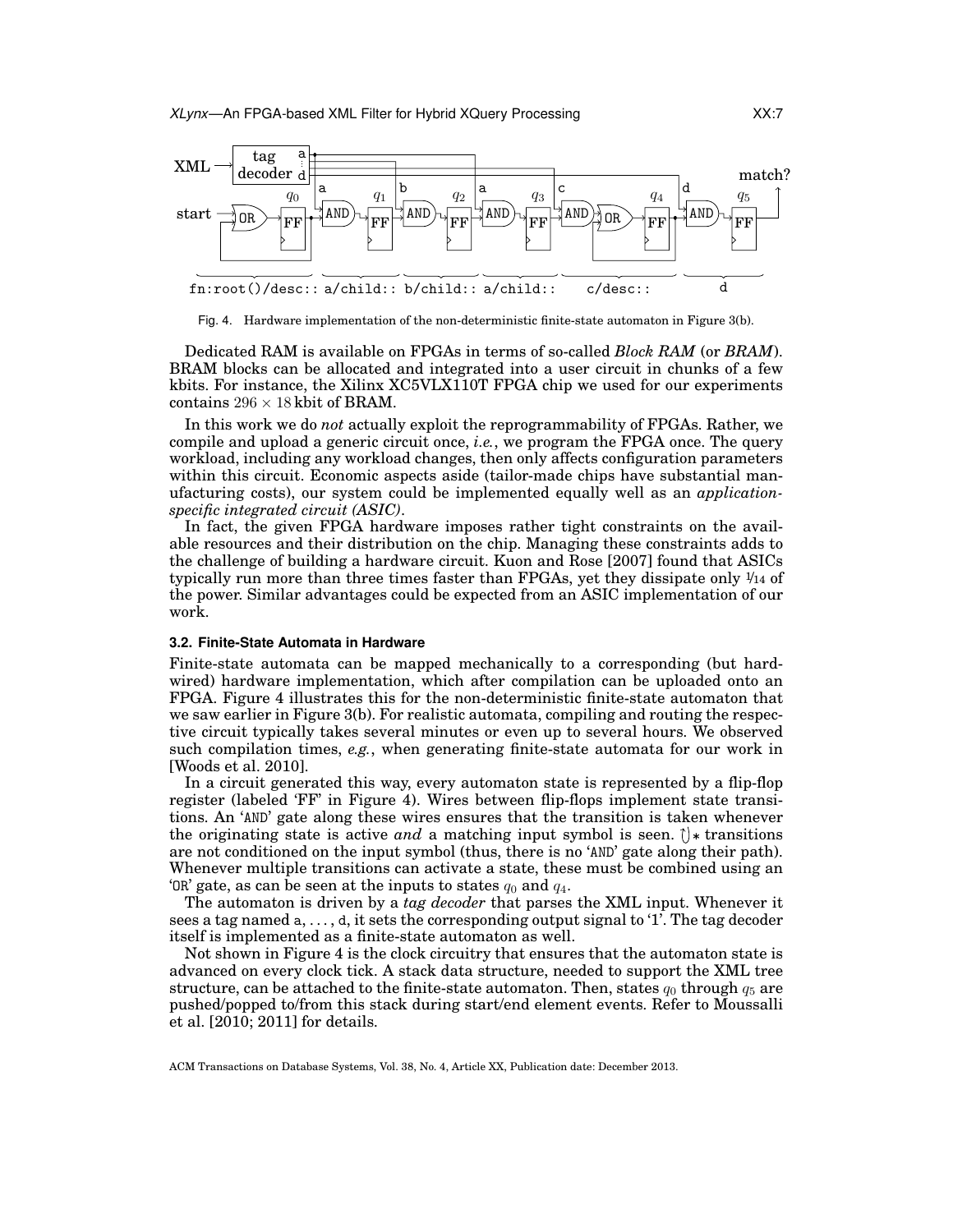

Fig. 5. XML projection engine. After *parsing*, the XML stream passes through a *skeleton automaton*, which controls what the *serializer* emits as the projection result.

Though slightly simplified, the explained procedure quite well describes the state of the art in hardware-based pattern matching. Optimized construction algorithms for FPGA targets exist (*e.g.*, those of Yang et al. [2008]) but their main concern is the consumption of on-chip resources. The immense routing effort is inherent to the concept and arises in any scheme that compiles automata from scratch.

#### **4. DYNAMIC XML PROJECTION**

Here we propose a new approach to automaton implementation on FPGAs that avoids the high cost of on-line automaton routing. We achieve this by *separating* the automaton structure from its semantics. The structural aspects of the automaton can then be compiled *off-line* into a *skeleton automaton*. At runtime, the skeleton only has to be *parameterized* to obtain a complete automaton for the particular query workload.

## **4.1. System Overview**

The high-level structure of *XLynx* is illustrated in Figure 5. Raw XML data enters the system at the left end of the figure, where a *hardware XML parser* analyzes the syntactical structure of the stream. Enriched with parsing information, the XML stream passes through a series of *skeleton segments*—which together form a *skeleton automaton*—that performs the actual path matching. Finally, the *serializer* at the right end of the figure copies matches to the circuit output and ensures a well-formed XML result. We detail the inner workings of each building block in the following.

The *XLynx* design exploits an important characteristic of non-deterministic finitestate automata that are built from projection paths: each such automaton will always have a strictly linear structure, only interspersed with  $\uparrow$  transitions for each descendant step in the path. Every *segment* (marked at the bottom of Figure 4) of the linear automaton corresponds to one part of the path expression that is evaluated.

The chain of skeleton segments in our system realizes this structure in a generic fashion, whereby skeleton segments can be runtime-(re)configured to include a  $\uparrow$  \*loop or not.

# **4.2. XML Parsing**

The input XML byte stream enters our system on the left side of Figure 5 and is fed into the hardware XML parser. As mentioned before, parsing is in itself a major throughput challenge for many XML processing systems [Leventhal and Lemoine 2009], but it is a prerequisite to perform effective XML projection. Only recently, Dai et al. [2010] were the first to report on a hardware XML parser that could sustain a 1 Gb/s Ethernet line rate.

Parsing can be done very efficiently in hardware if the language to recognize is regular. The language can then be implemented as a finite-state automaton, which matches the capabilities of electronic circuits well. Fortunately, XML is "almost regular": only the proper nesting of element tags and the test for well-formedness (tag names in start and end tags must match) cannot be expressed using regular patterns. XML parsing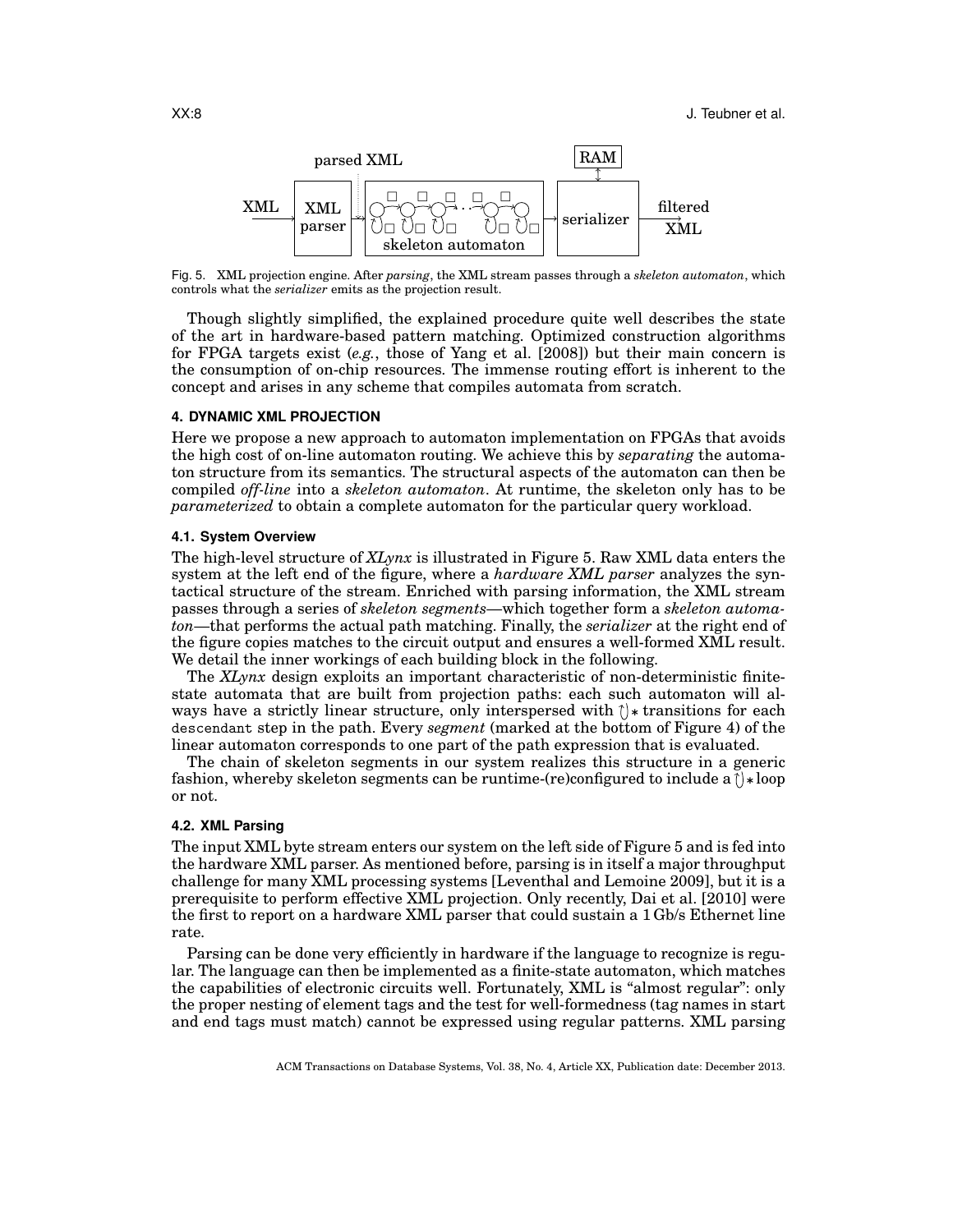| PITarget<br>PI | $=$ Name;<br>= ' ' PITarget (S (Char* - (Char* '? ' Char*)))?<br>$?$ ?>' $Opi_c$ or_comment_end;                          | # $17 *$<br># 16 |
|----------------|---------------------------------------------------------------------------------------------------------------------------|------------------|
| Comment        | = '<!--' ((Char - '-')   ('-' (Char - '-'))) *<br> $'--\rangle$ ' Opi_or_comment_end;                                     | # 15             |
| AttValue       | $=$ ( '"' ([^<&"]   Reference)* '"' )<br>$ $ ("'" ( $[\hat{ } \langle \& \rangle]$   Reference)* "'" );                   | # 10             |
| Attribute      | $=$ Name Eq AttValue;                                                                                                     | # 41             |
| STag           | $=$ '<' >tag_start Name @tag_name (S Attribute)* S?<br>$\rightarrow$ > > > opening_tag_end;                               | # 40             |
| ETag           | $=$ '<' >taq_start '/' >closing_tag_start<br>Name $\mathcal{O}tag_name \rightarrow \rightarrow \text{closing\_tag\_end};$ | # 42             |
| EmptyElemTag   | = '<' >tag_start Name @tag_name (S Attribute)* S?<br>$'$ /' Cempty_tag_slash '>' Cempty_tag_end;                          | # 44             |
| content        | = (PI   ConfPI   CharData   EmptyElemTag   STag   ETag<br>  Comment $)*;$                                                 |                  |

Fig. 6. Excerpt of actual *XLynx* source code: XML grammar specification (*Snowfall* input file). Comments on the right refer to XML grammar production rules in the W3C XML Recommendation [Bray et al. 2006]. Action code invocations are italicized .

becomes expressible as a finite-state automaton once we take such features out of the language specification (in *XLynx* they are handled outside the main parser logic).

The flip side is that the resulting automaton is potentially huge. Writing and maintaining a state automaton with hundreds of states in plain VHDL code is close to impossible. This is why we developed *Snowfall* [Teubner and Woods 2011], a *parser generator tool* that companions the development of *XLynx*. With help of *Snowfall*, parsers for real-world languages can be written and maintained efficiently.

*Snowfall. Snowfall* takes as input a *grammar specification* of the input language. The specification typically contains *action code annotations* to call user-defined VHDL routines whenever a particular (sub)pattern has been matched (this is similar in spirit to the lex/yacc tools in the software world). Figure 6 shows an excerpt of the actual *XLynx* source code. Large parts of the W3C XML Recommendation [Bray et al. 2006] can be copied literally into the input of the *Snowfall* parser generator, with only action code annotations added (numbers in comments on the right refer to production rules in [Bray et al. 2006]).

Internally, *Snowfall* converts the regular grammar into a finite-state automaton, then implements/emits this automaton as VHDL code. The complexity of such automata had severely limited the language support in previous work on FPGA-based XML filtering. For instance, the parser of Moussalli et al. [2011] can only accept XML tags with a length of two characters, and their paper leaves open which additional limitations their parser imposes. *Snowfall* allows us to include a full-fledged XML parser (with the exception of validation and namespace support). In addition, we used *Snowfall*'s high-level notation to recognize *configuration commands* directly in the parser, which we will discuss later in Section 5.

*Parser Output.* The output of our hardware XML parser is an *annotation* to the input XML data stream. A token field makes the lexical structure of the stream accessible to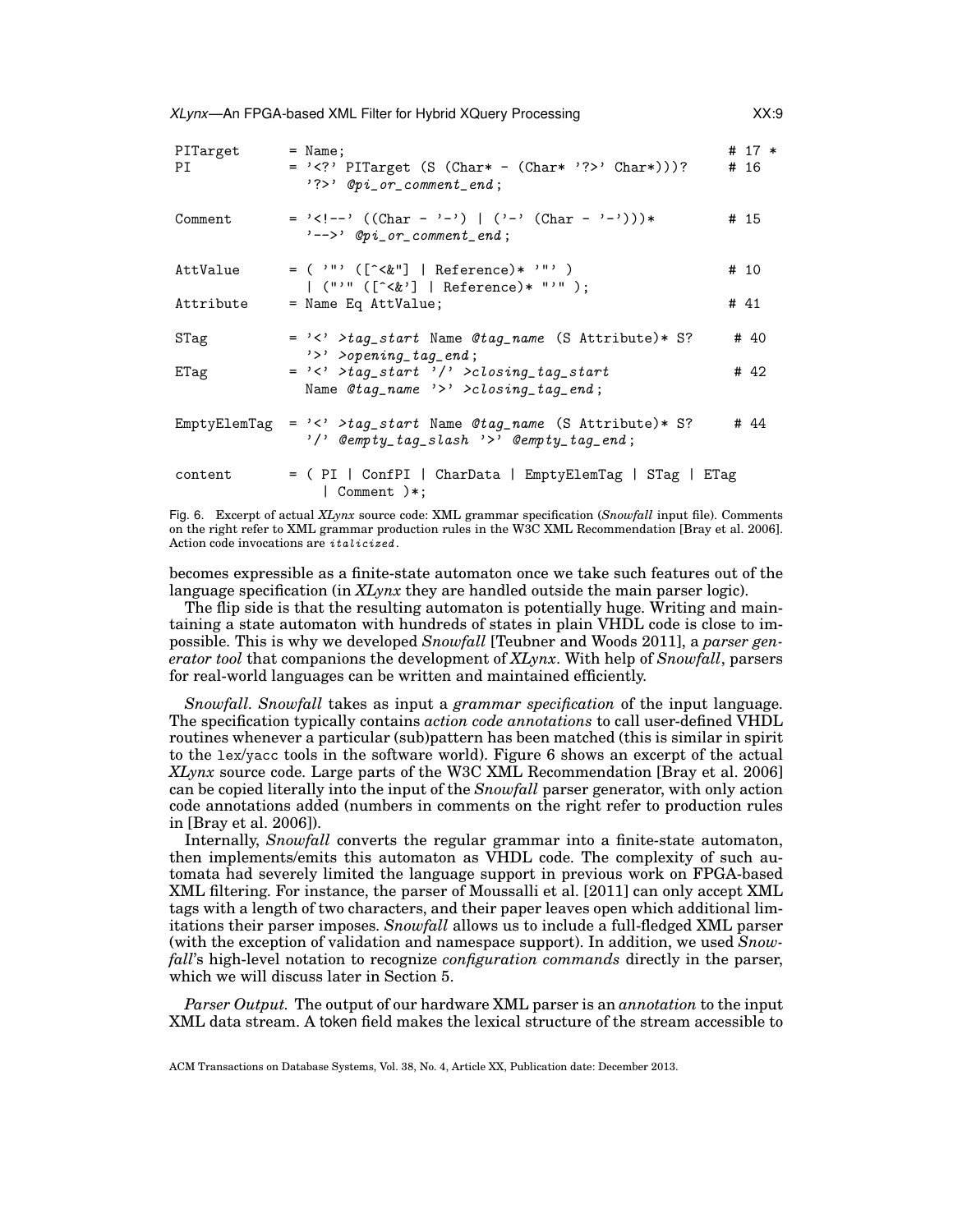XX:10 **J. Teubner et al.** 



Fig. 7. Timing diagram of XML parser output. The XML stream is enriched with a token signal to make lexical information explicit.

subsequent processing units. We refer to an XML stream with token annotations as a *parsed* XML stream.

The behavior of the XML parser component is illustrated in Figure 7 as a *timing diagram*. The token signal carries values of an enumeration type, whose symbolic names we listed at the bottom of the figure. The main purpose of the XML parser component is to centralize the parsing task into a single hardware unit. This greatly simplifies the overall circuit design and reduces the size and complexity of the remaining hardware components.

To the parsed XML stream, the configured automaton adds a match flag to identify matching pieces in the data stream. This flag is interpreted by the serializer to produce the projected XML document.

## **4.3. Skeleton Automaton**

Compiling individual automata into FPGA circuits is expensive because the placement and routing of states and transitions on the two-dimensional chip space is a highly compute-intensive task. Once the structure of an automaton and its placement on the chip is known, however, workload adaptations that only affect transition conditions can be realized with negligible effort.

Here we exploit this characteristic and build a generic *skeleton automaton*. The skeleton is provisioned for any transition and condition that would be permitted by the respective query language (in our case a dialect of XPath). Placeholders in the skeleton automaton (we illustrate them as  $\Box$ ) are filled with parameter values at runtime to enable or disable (by putting a false condition on the edge) transitions or to reflect query-dependent conditions.

*4.3.1. Skeleton Segments.* In the case of XPath, we build the skeleton automaton from a large number of *segments*. Each segment consists of a single state and two parameterized conditions as shown here on the right (Figure 8). The actual implementation contains additional parameters that determine whether a state is accepting or handle specifics of XPath (such as self axis). For ease of presentation, we omit such parameters from the discussion here and in the following.



Fig. 8. Skeleton segment.

Skeleton segments are connected to form a chain much as we sketched it already in Figure 5. Observe how this structure coincides

with the one that we saw earlier for our example query (Figure 3(b)). In fact, skeleton segments are sufficient as basic building blocks to construct a finite-state automaton for any legal XML projection path.

To support backtracking, each segment also includes a *history* stack (also not shown in the illustration), so backtracking is wrapped into the basic skeleton building blocks and scales trivially with the overall automaton size.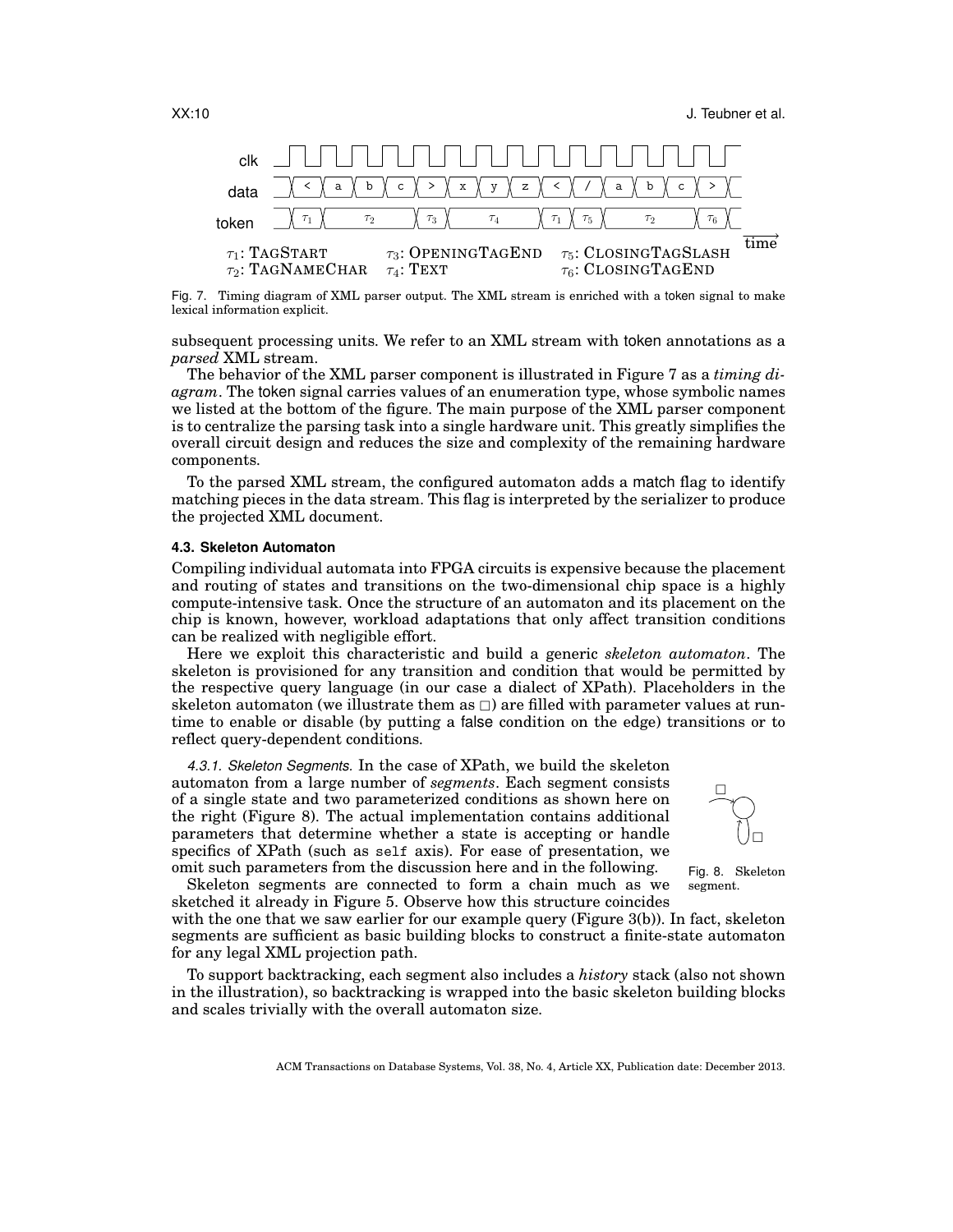

Fig. 9. Hardware implementation of a single skeleton segment.  $\square$  blocks hold configuration parameters (axis and node test).

*4.3.2. Compiling Queries.* Compiling a projection path into a set of segment parameters is particularly simple. Each step in the path is mapped to one segment in the skeleton automaton. Much as we saw in the example in Figure 3(b), each *node test* is set as a transition condition on a segment-to-segment edge. *Axes* (child or descendant) result in conditions false or  $*$  annotated to a back loop  $\cap$  we discuss -self variants later). Somewhat counterintuitive to the notion of XPath location steps, each skeleton segment corresponds to one 'nodetest/axis::' pair (not '/axis::nodetest'), as we already indicated earlier on the bottom of Figure 4.

*4.3.3. Implementing a Skeleton Automaton.* Skeleton segments are the basic building blocks of our matching engine. Finding a proper hardware implementation for them is what now remains to realize scalable and efficient XML projection in hardware.

As illustrated in Figure 9, each segment consists of three sub-components (segment core, tag matcher, and history unit) that interpret the two query parameters *axis* and *tag predicate*. The two signals match in and match out represent the in- and outgoing transition edges of the segment, the din signal gives the circuit access to the input data stream (segments are daisy-chained so all segments have access to the stream).

The *segment core* is what ultimately implements the automaton segment. Based on the setting of the axis parameter, it will enable the respective logic gates to allow  $\uparrow$   $\star$ loops in the effective automaton.

As in the traditional scheme, the actual automaton state, which is part of each segment, is implemented using a flip-flop register. In Figure 9, this register is illustrated as a gray box . To support backtracking, the flip-flop is embedded inside a *history* unit, which replaces the global stack of previous hard- or software-based XPath engines.

In hardware, the history unit is implemented using a *shift register* whose contents can be shifted left/right as the parser moves down/up in the XML tree structure (*e.g.*, upon opening and closing tag events). The rightmost bit of this shift register corresponds to the current state and is propagated to the outside in terms of the match out signal. In the software world, the history unit would best compare to a *stack* for singlebit values, where the stack top determines the match out signal.

The size of the history unit is a compile-time parameter that limits the XML tree depth up to which matches can be tracked (default is 16 in our implementation). Cases where this depth is exceeded by a given XML instance will still not fail. XML projection is, by definition, a best-effort strategy to reduce input sizes prior to the actual query processing. If the hard limit for history tracking is reached, we can always pass those parts on to the software side and handle them there.

In contrast with the traditional compile-by-query scheme, our circuit does not use an external tag decoder. Instead, dedicated sub-circuits ('tag matcher') in each segment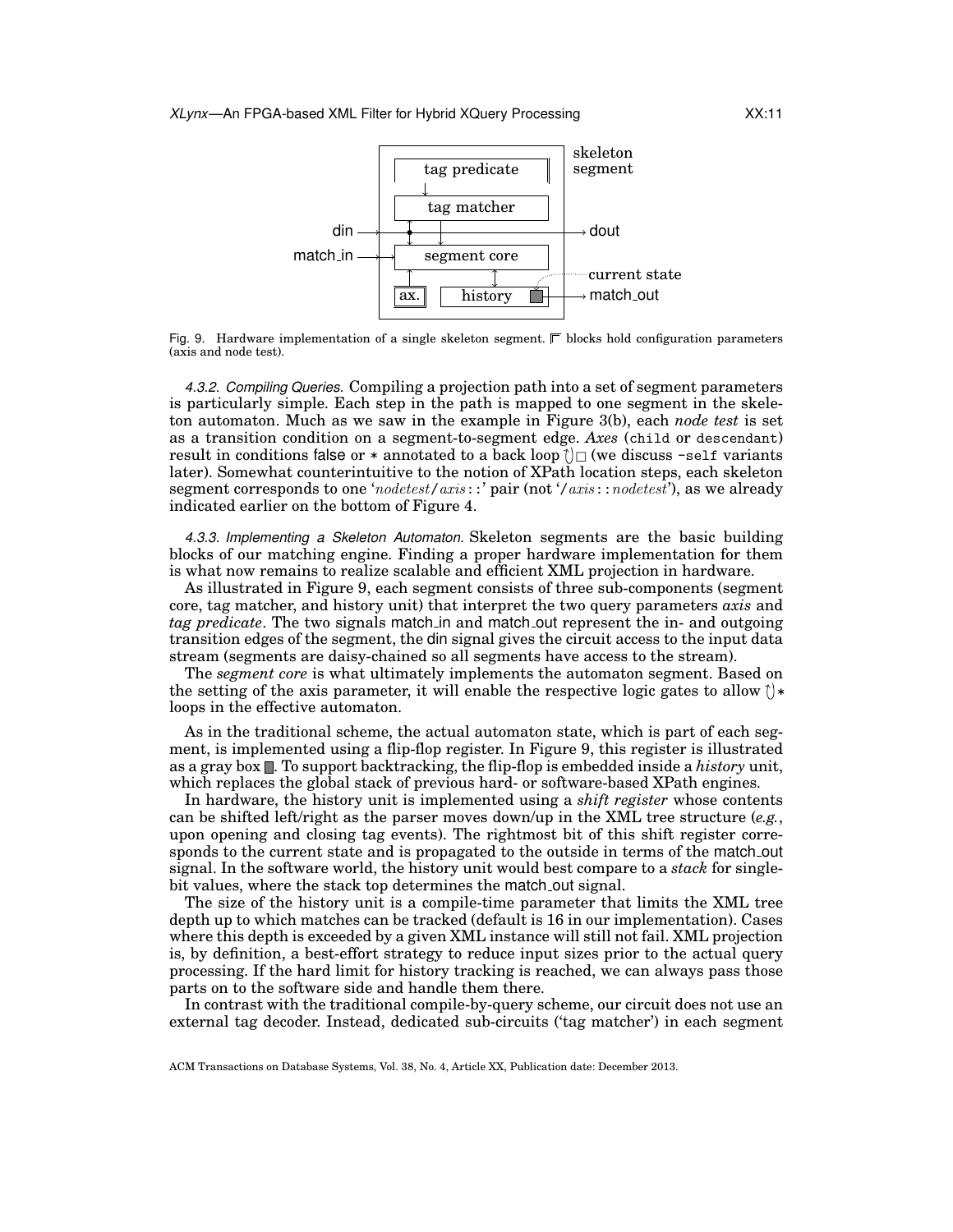**ALGORITHM 1:** Pseudo code for segment core.

```
1 switch din.token do
2 case OPENINGTAGEND
3 if (tag matches and match in)
\bf{a} d or (axis = desc and history[last]) then
\mathsf{5} | | match := true;
6 else
\mathbf{a} \mathbf{b} \mathbf{c} \mathbf{d} match \mathbf{c} = false;
8 | | push (history, match);
9 case CLOSINGTAGEND
10 | pop (history);
```
provide information about matched tag names. We will detail those sub-circuits in a moment.

Algorithm 1 summarizes in pseudo code the behavior of a segment core.<sup>3</sup> Matching occurs when an opening XML tag is fully consumed. Lines 3–7 then combine the *axis* parameter, tag match information, the input match flag, and (to implement  $\uparrow$ )  $*$  loops) the existing match state to determine a new match state. This new match state is then pushed/shifted into the history shift register (line 8), which implicitly makes the information also available on the match out port. The match state is restored from the history shift register when a closing tag is consumed (lines 9–10).

The pseudo code in Algorithm 1 can straightforwardly be translated into a VHDL circuit description. Note that in hardware this code is *not* executed as sequential code. Rather, the code is compiled into combinational logic that drives the control signals of the hardware shift register.

*4.3.4. Distributed Tag Decoding.* Input to the segment core is a signal indicating whether an element with corresponding *tag name* was seen in the input. The classical approach to this sub-problem was shown in Figure 4. There, a dedicated *tag decoder* was compiled along with the main NFA. It included a hard-wired set of tag names, and produced a separate output signal for each tag name in the set. These signals were wired to segments in the NFA as needed (top part of Figure 4). Some earlier accelerators for XML filtering support tag decoding only in a very restricted form (*e.g.*, [Moussalli et al. 2011]) or push it to the software side altogether [Moussalli et al. 2011].

Two fundamental problems render dedicated tag decoding unsuited for our scenario: *(a)* the set of all relevant tag names must be known at circuit compilation time (no runtime-(re)configuration) and *(b)* routing the output signals of the tag decoder may require long signal paths which will deteriorate performance. In our system, tag name matching is wrapped *inside* each skeleton segment (cf. Figure 9), which keeps signal lengths short and independent of the overall circuit size.

Each tag matcher is connected to a *dedicated RAM* which holds the *tag predicate* that should be matched (*i.e.*, the tag name of a node test). In-silicon block RAMs on Xilinx FPGAs are 18 kbit in size. Thus, a single block is sufficient to store tag predicates.

The tag matcher signals true on its tag match output when its local tag predicate was recognized and false otherwise. Algorithm 2 formalizes this behavior: the input data stream is compared character-by-character; tag match is set to true when all seen characters matched and the length of the tag name is correct.

 ${}^{3}$  For ease of presentation we simplified the algorithm to only child or descendant axes.

ACM Transactions on Database Systems, Vol. 38, No. 4, Article XX, Publication date: December 2013.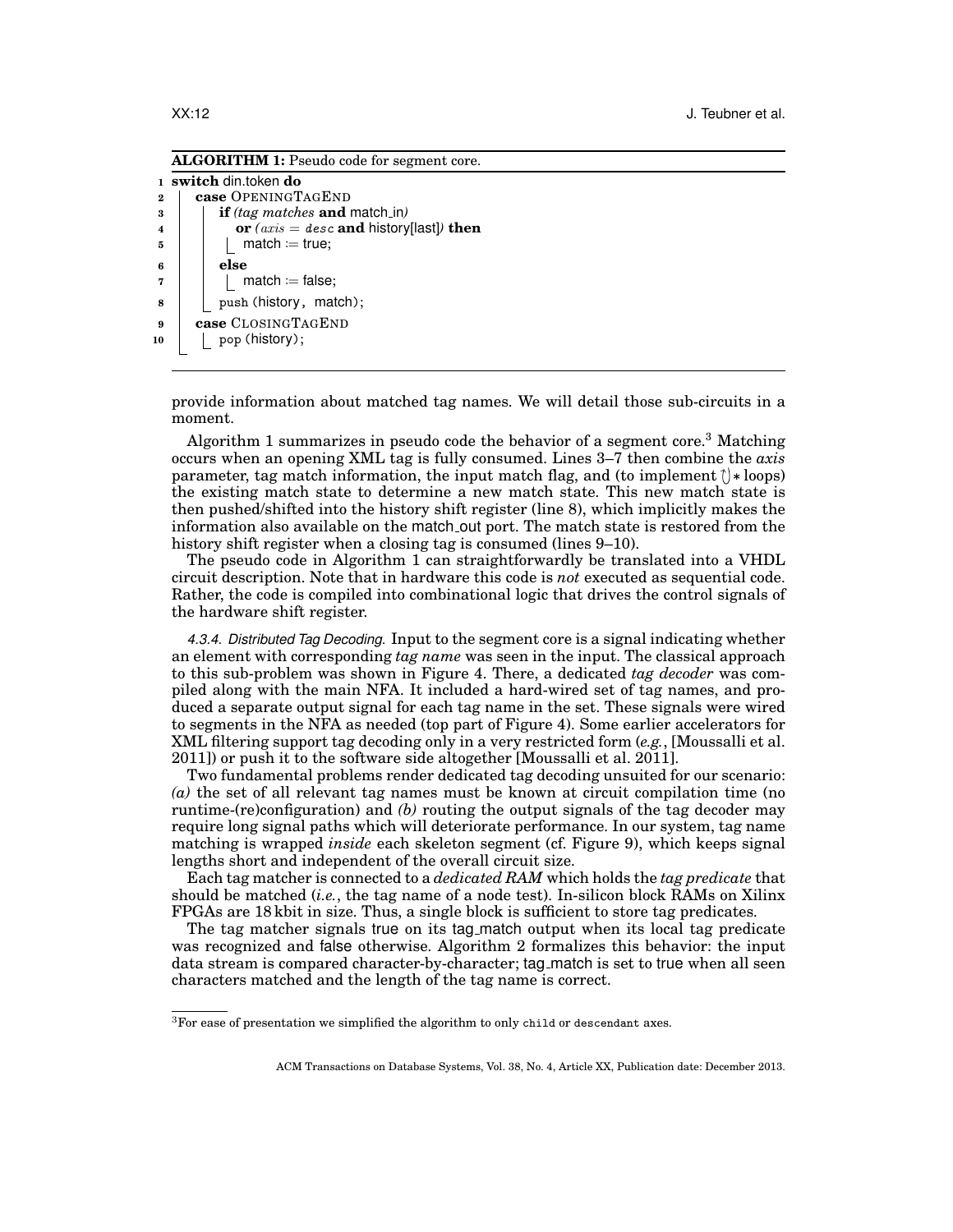**ALGORITHM 2:** Tag matching. Parameters tag and taglen hold the tag name of an XPath name test and its length.

- **<sup>1</sup> switch** din.token **do <sup>2</sup> case** TAGSTART  $3 \mid \cdot \cdot \cdot \cdot 0$ ;  $\begin{array}{c|c} 4 & | & | \end{array}$  partial\_match  $\leftarrow$  true; **<sup>5</sup> case** TAGNAMECHAR  $\mathbf{f} \cdot \mathbf{f} = \mathbf{f} \cdot \mathbf{f}$  if din.char  $\neq$  tag[pos] **then**  $\mathbf{r}$  | | partial match  $\leftarrow$  false;  $\mathbf{s}$  | pos  $\leftarrow$  pos + 1;
- **9** tag\_match  $\leftarrow$  partial\_match **and** (pos = taglen);



Fig. 10. Multiple paths can be matched within a single processing chain. Braces indicate the chain sections for projection paths  $p_1/p_2$ .

#### **4.4. Matching Multiple Paths**

Besides maintaining its own match state, each skeleton segment passes the (parsed) input XML stream directly on to its right neighbor. We can use this property to evaluate multiple projection paths within the same processing chain.

Figure 10 illustrates the idea. As the XML input is streamed through, sections of the entire chain of segments are responsible for evaluating different projection paths  $p_i$ . To realize this setting, all we have to do is ensure proper behavior at both ends of a chain section. We do so by introducing an explicit fn:root () implementation and with help of *match merging* at the right end of a chain section.

*Implementing* fn:root (). A segment for the XPath built-in function fn:root () is the only one that does not depend on any previous matches. By placing it in front of every projection path, we break the finite-state automaton into separate automata that evaluate paths independently.

To evaluate fn:root  $()$ , a segment must  $(a)$  enter a matching state exactly when parsing is at the XML root level and *(b)* become active in no other situation. We already have the tools available to implement both aspects of this behavior.

To implement *(a)*, we can initialize the history shift register such that history[last]  $\equiv$ true (so far we silently assumed that history[last] is initialized to false). The true flag will automatically be shifted accordingly such that the matching state re-appears whenever parsing moves back up to the root level. Property *(b)* can be assured by keeping the match in signal false at the input of every chain section. The matcher will then match no tag in the document (Algorithm 1, line 3), but still follow a  $\uparrow$   $\star$  transition if it is configured to do so (*i.e.*, if fn:root () is followed by a descendant step; line 4 in Algorithm 1).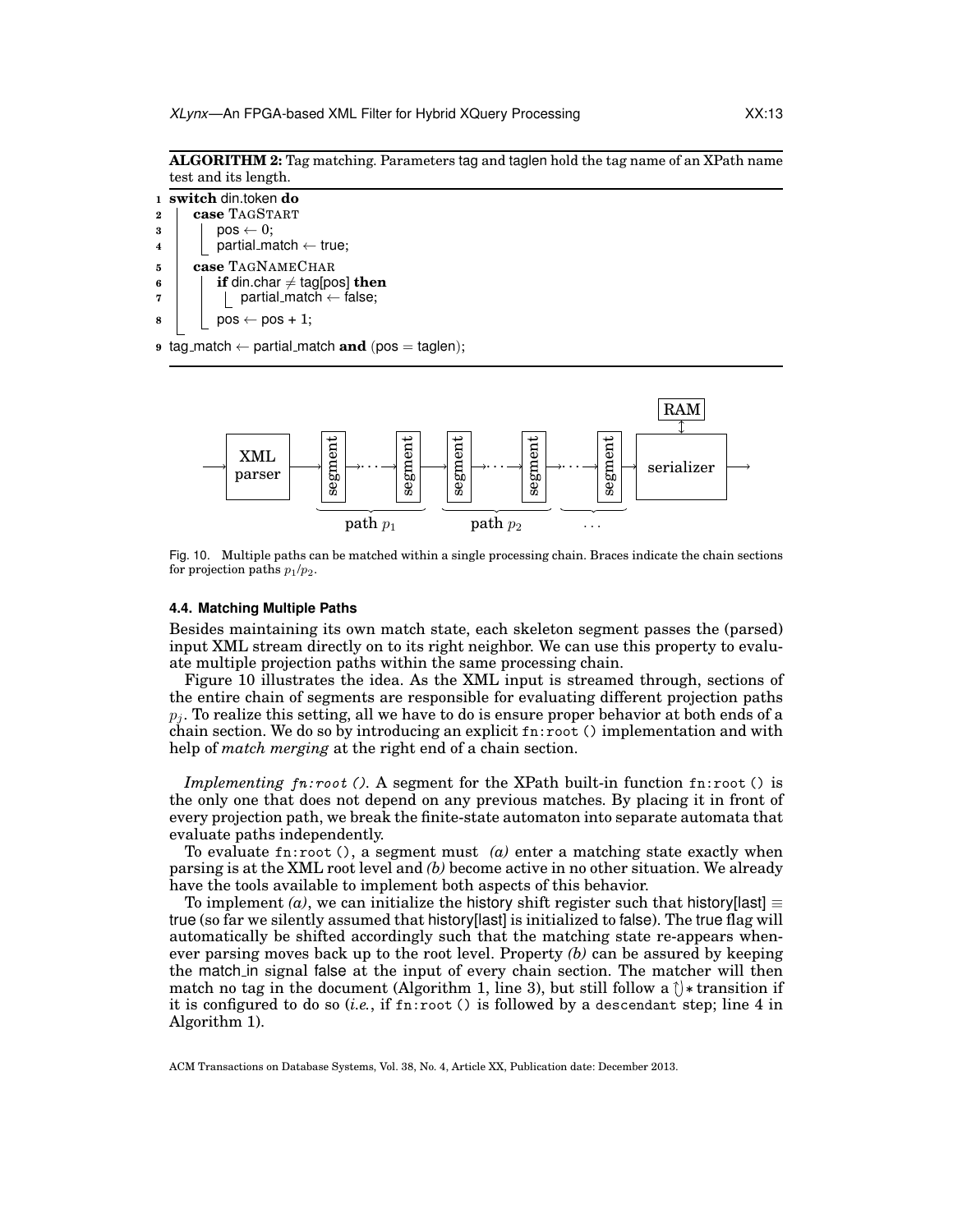

Fig. 11. Match merging to support multiple projection paths. Local matches are merged into the global match state if the parameter *end-of-chain-section* (eoc) is set.

*Match Merging.* At its right end, each chain section will compute the match state for its corresponding projection path. The serializer at the end of the processing chain must be informed whenever *any* of the paths along the chain found a match.

To establish this mechanism, we differentiate between *local* matches (for each of the  $p_i$ ) and a *global* match. The former corresponds to the match out signal that we used so far to find single-path matches. To implement the latter, we propagate an additional match flag along the chain and *merge* it with the local match result at the end of each chain section (using a Boolean 'OR' gate).

Figure 11 illustrates how match merging can be realized with only a few additional logic gates in each skeleton segment. At the end of each chain section (signified with an *end-of-chain-section* (eoc) configuration parameter), the local match state is merged into the global signal.

*Resource Allocation.* Note that the division of the entire chain into sections is not static. Rather, a sequence of segments is allocated as needed for each projection path. This lets us make efficient use of resources and enables high flexibility at the same time. Since segments are allocated on-demand, the same circuit can match either many short paths or fewer paths that are very long. The only limit is the aggregate number of XPath location steps in a set of projection paths, which must not exceed the number of segments  $n$ .

To illustrate this point, the twenty XMark queries that we look at in Section 8 use projection path sets with 3–15 paths per benchmark query (median: 4). The longest path in the XMark benchmark set contains 12 location steps. An allocation scheme where the per-path size is fixed would thus require at least  $15 \times 12 = 180$  segment matchers, and no paths longer than 12 steps could ever be supported in such a design. With on-demand allocation, workloads are only limited by the total number of steps for a single projection path set, which ranges between  $n = 7$  and  $n = 79$  (median:  $n = 15$ ) for the XMark benchmark. That is, 79 segment matchers would suffice to support the XMark workload (without individual constraints on path count or path size).

#### **4.5. XML Serialization**

Our engine is designed to support XML projection in a fully transparent manner, where the receiving query processor need not even know that it operates on pre-filtered XML data. Thus, the document must be filtered in such a way that an oblivious back-end processor will still produce the same query output (provided that all its projection paths have been configured in our engine).

To exemplify, in Figure 1 the document filter must preserve site, regions, and africa elements, even though they are not themselves matched by any projection path. Otherwise, Query  $Q_1$  will miss its regions elements and return an empty result or even worse—fail entirely because the projected document contains more than a single root element.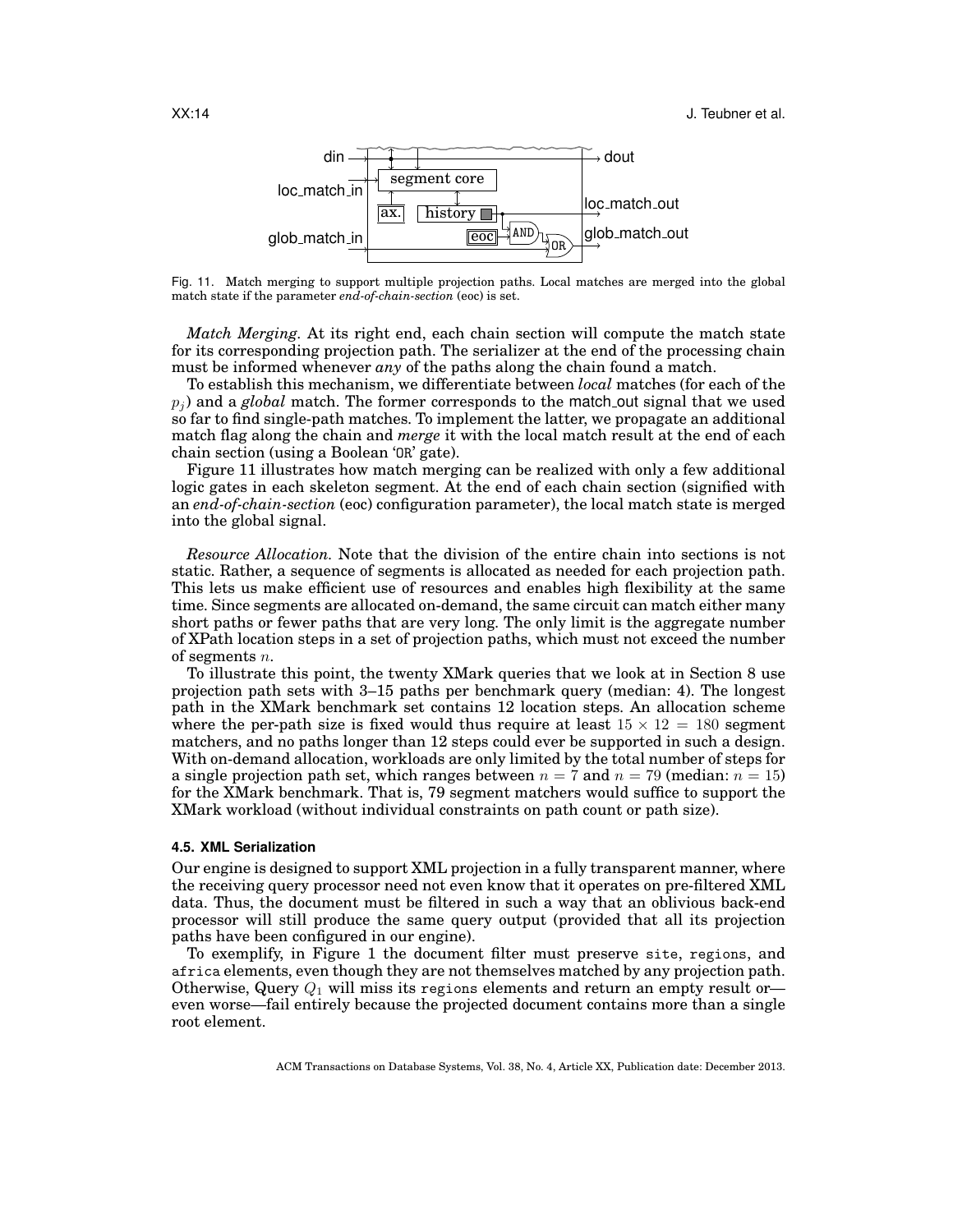**ALGORITHM 3:** The *serializer* makes sure that full root-to-node paths are preserved for all output nodes. To this end, opening tags are copied to on-chip BRAM.

```
1 if match then
2 while printed level < curr level do
\mathbf{a} | printed level \leftarrow printed level + 1;
4 | print_opening_tag (printed_level);
5 copy din.char to dout;
6 switch din.token do
7 case TAGSTART
\mathbf{s} | | opening_tag \leftarrow true;
9 case CLOSINGTAGSLASH
10 | | opening_tag ← false;
11 case TAGNAMECHAR
12 if opening tag then
13 | copy din.char to tagmem[mempos];
14 | | mempos \leftarrow mempos + 1;
15 case OPENINGTAGEND
16 | push (tagstack, mempos);
17 current level \leftarrow current level + 1;
18 case CLOSINGTAGEND
19 if not match then
20 | | print_closing_tag (printed_level);
21 | printed level \leftarrow printed level - 1;
22 mempos \leftarrow pop (tagstack);<br>
23 current level \leftarrow current level
          23 current level ← current level - 1;
```
Therefore, the serializer component of our circuit ensures that the root-to-node paths of all matching nodes are preserved in the circuit output. As the input stream is processed, the serializer writes all opening tag names into a dedicated RAM block. When a match is found, this information is read back and used to serialize full root-to-node paths.

Algorithm 3 sketches the idea of serialization. When a match is discovered by the path matching engine, the input data stream is copied to the output, but not before opening tags were printed (from RAM), which is needed to ensure the root-to-node property (lines 1–5). In lines 7–17, opening tag names are copied from the input stream to the dedicated RAM tagmem. In lines 19–20, the printing of closing tags is enforced even when they are not fully contained in any matched document region (lines 21–23 do the necessary bookkeeping to prepare for coming opening tags).

In contrast to all other algorithms listed in this article, Algorithm 3 *cannot* straightforwardly be mapped to a VHDL circuit description. In the push-based design of *XLynx*, the serializer must be ready to accept a new input token every clock cycle. However, only one 8-bit symbol can be put back on the network wire at every clock tick, leaving no room to inject missing tags, as indicated with print opening tag () in line 4.

Therefore, the serializer component uses a FIFO-based *queueing mechanism* (placed between "skeleton automaton" and "serializer" in Figure 5) to buffer incoming XML tokens while missing tags are printed. In this buffer, input tokens might queue up while the serializer fills in necessary start tags. The queue will drain, *e.g.*, whenever discarded XML content (which did not match any projection path) leaves "holes" in the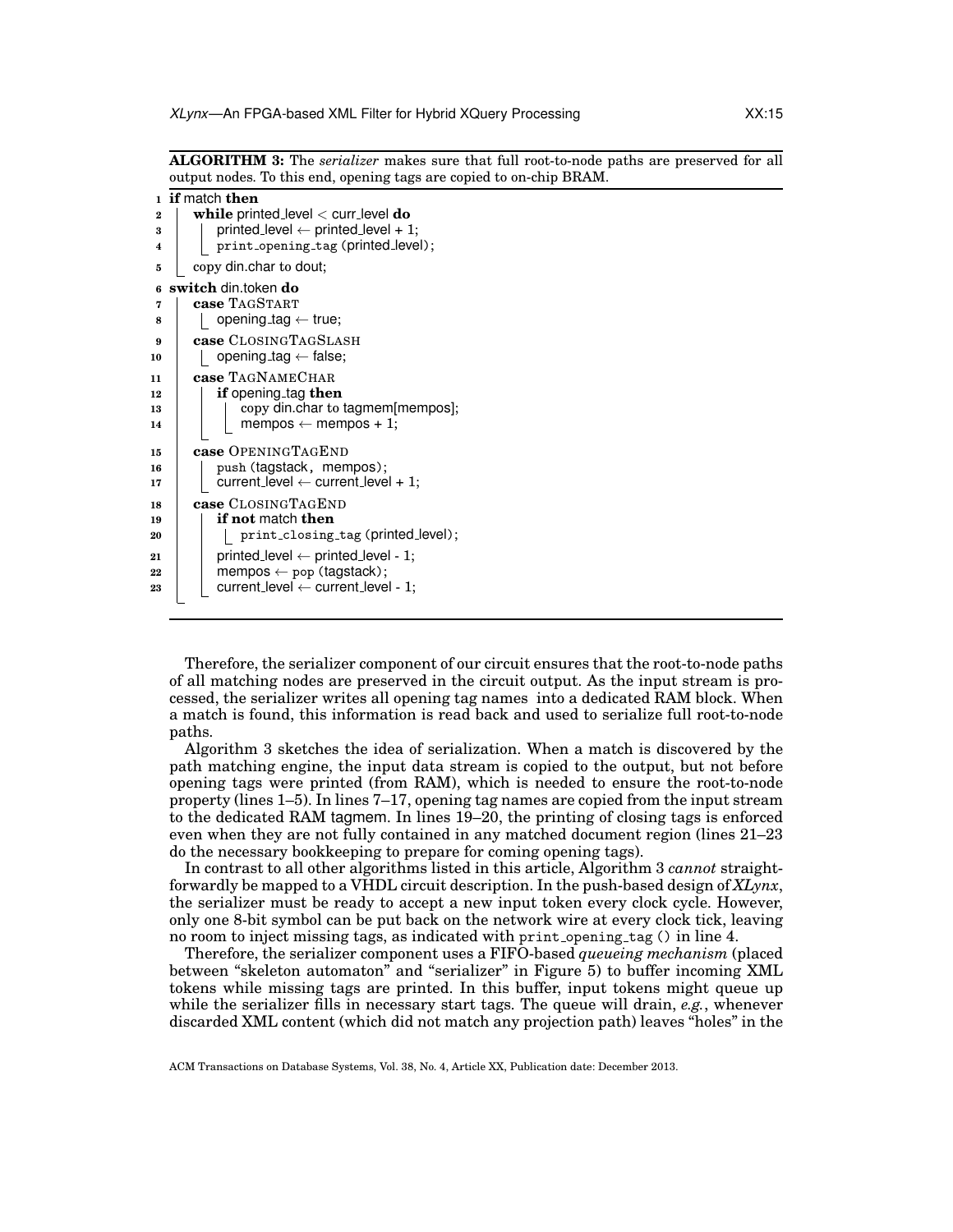

(b) Same *XLynx* instance after having read the input '<art>>x><art>>at><br/>sa'.

Fig. 12. Walk-through example for an *XLynx* instance that matches the two projection paths  $p_1$  = fn:root//art/bar//d # and  $p_2 = \text{fn:root}() / \text{art} / \text{bar}/\text{xyz}$ .

input stream. Overall, the buffer will never grow larger than the concatenation of all currently open XML tags—a single BRAM block (approx. 4 kB) suffices to buffer this much data for any real-world XML instance.

## **4.6. Walk-Through Example**

To better understand how the bits and pieces of *XLynx* work together, Figure 12 shows two snapshots of an *XLynx* instance while processing input.

Figure 12(a) shows the state of the projection engine right after configuration. Input is waiting on the left end of the engine, but no character has been processed, yet. For all segments  $\text{seg}_i$ , tag predicates have been configured to the respective tag name. A special root marker enforces match in  $=$  false to implement fn: root (), as motivated in Section 4.4. Axis predicates have been configured to either  $c$  (child) or d (descendant).<sup>4</sup> Match mergers (on the bottom-right of each segment) contain *end-of-chain*  $= 0/1$ ("false"/"true") flags to indicate the end of a segment chain. All history units are initialized to 0 (indicating false), except history[last] = 1 (or true) for  $fn:root$  () segments. In the serializer, printed level and curr level both point to the top of an empty stack.

Figure 12(b) shows the same *XLynx* instance after it has processed the XML byte sequence '<art><x>>>>>><art>>t>>>>ba' (characters on the left indicate the input stream). The two starting 'art' tags have triggered matches in segments  $\mathrm{seg}_2$  and  $\mathrm{seg}_6$ , leading to 1s being shifted into the corresponding history units.  $\text{seg}_6$  has been configured to a successive descendant step. Hence, a sequence of 1s was shifted into the history unit of  $\mathrm{seg}_6$ . By contrast,  $\mathrm{seg}_2$  is followed by a child step, such that only tags labeled 'art' lead to a 1 in the history unit, interspersed with 0s for remaining tags (cf. Algorithm 1).

Up to this point, no matches have been found (the global match flag on the bottom is 0 to indicate false). Hence, printed level in the serializer still points to the stack bottom. Opening tags from the input stream have been copied into the serializer's BRAM, however (pushing curr level to the new stack top). Once a match is discovered, the serializer will emit all opening tags between printed level and curr level to ensure complete root-to-leaf paths (cf. Section 4.5). Closing tags are always forwarded to the output, pushing printed level and curr level toward the stack bottom again.

<sup>&</sup>lt;sup>4</sup>The axis predicate of the last segment of any path (*i.e.*,  $\text{seg}_4$  and  $\text{seg}_8$  in our example) implements the presence of a # in the projection path specification.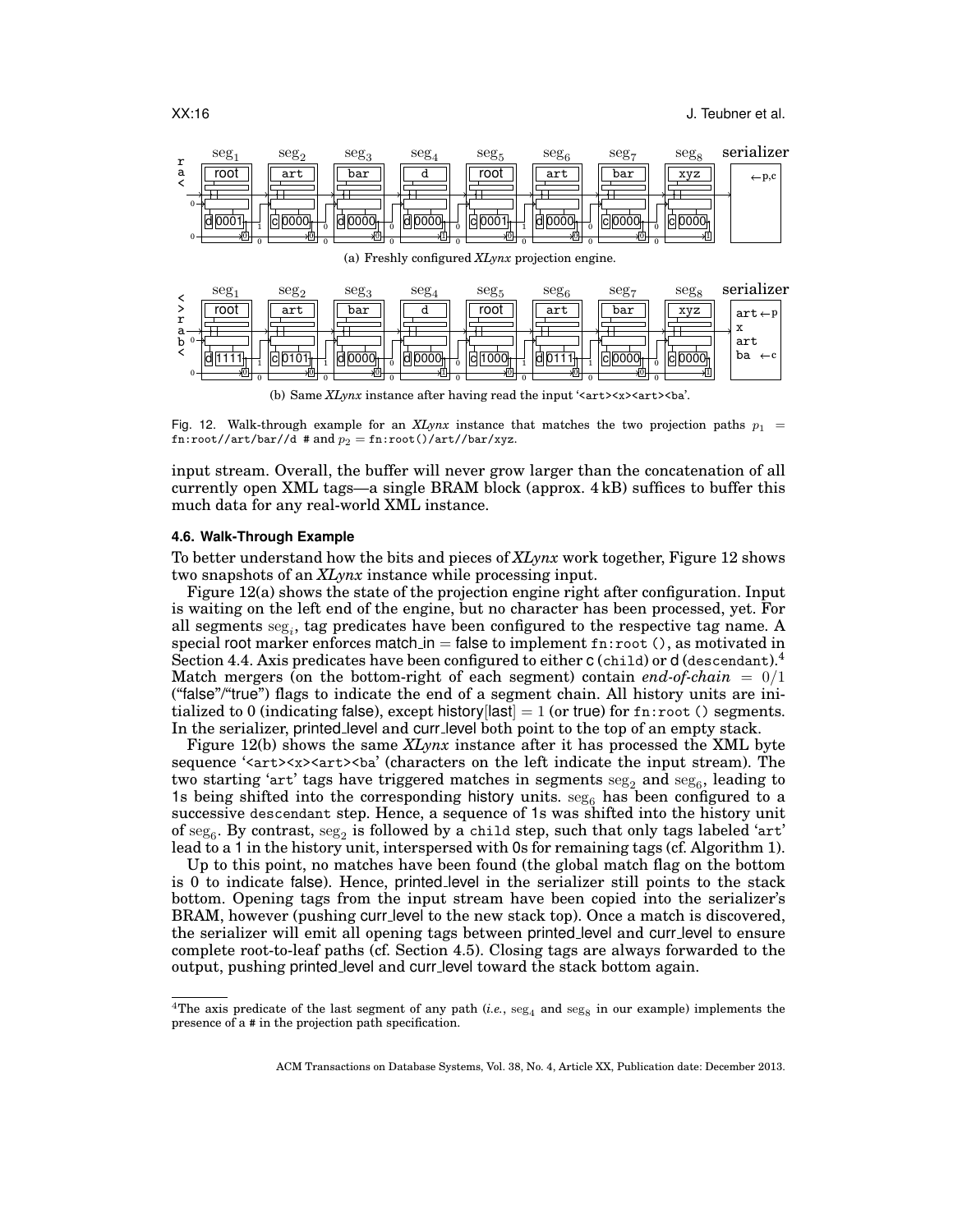

Fig. 13. Configuration logic changes workload parameters outside the main processing and data path.

#### **5. RUNTIME (RE)CONFIGURATION**

Now that we have seen how individual skeleton segments *interpret* configuration parameters to match sets of projection paths, it is time to look at the mechanisms to *set* those parameters at runtime. First, however, we need to briefly discuss suitable onchip storage technology for each of the different flavors of configuration parameters.

#### **5.1. Parameter Storage**

Our skeleton automaton for XML projection depends on two flavors of query workload information: *(a)* the *XPath axis* of each navigation step and *(b)* the *tag predicate* that has to be evaluated along with the step, *i.e.*, a tag name or some information that encodes a node test. Both pieces of information could be placed either in *flip-flop registers* or in *dedicated RAM* (block RAM). To use the FPGA resources efficiently, we use both storage types, namely flip-flop registers for the XPath axis and block RAM for the tag predicate of each navigation step.

Flip-flop registers can be allocated at a granularity of a single bit. This is a good fit for small-sized pieces of information, such as the configured XPath axis or the fn:root ()/*end-of-chain-section* flags. The benefit is two-fold: *(a)* we can allocate the exact number of bits really needed for those parameters and *(b)* flip-flops are directly woven into the remaining FPGA fabric, which lets them efficiently interact with lookup tables that, *e.g.*, implement the gates in a segment core.

Tag predicates, by contrast, can become much larger. Thus, we choose dedicated RAM to store them. Virtex-5 FPGAs contain hundreds of built-in (concurrently accessible) BRAM blocks, each of which is 18 kbit in size. This is suitable for storing tag predicates and leaves some room to accommodate even large query tag names. BRAM is single-ported. That is, it must be wired to exactly one logic module. In *XLynx*, we pair one BRAM block with each skeleton segment.

## **5.2. Changing Parameters at Runtime**

Since all sub-circuits in an FPGA can operate in parallel and independently of each other, we can keep query workload updates completely outside the main processing and data path. As illustrated in Figure 13, separate *configuration logic* can maintain both configuration parameters without interfering with the processing logic.

The best way to provide query workload information to the chip depends on the particular system design (*e.g.*, Ethernet, PCI, or USB). To keep our system self-contained, we chose to communicate projection paths also via Ethernet. As illustrated in Figure 14, we inject the query workload directly into the input XML stream. Special *processing instructions* <?query . . . ?> distinguish the query workload from the actual XML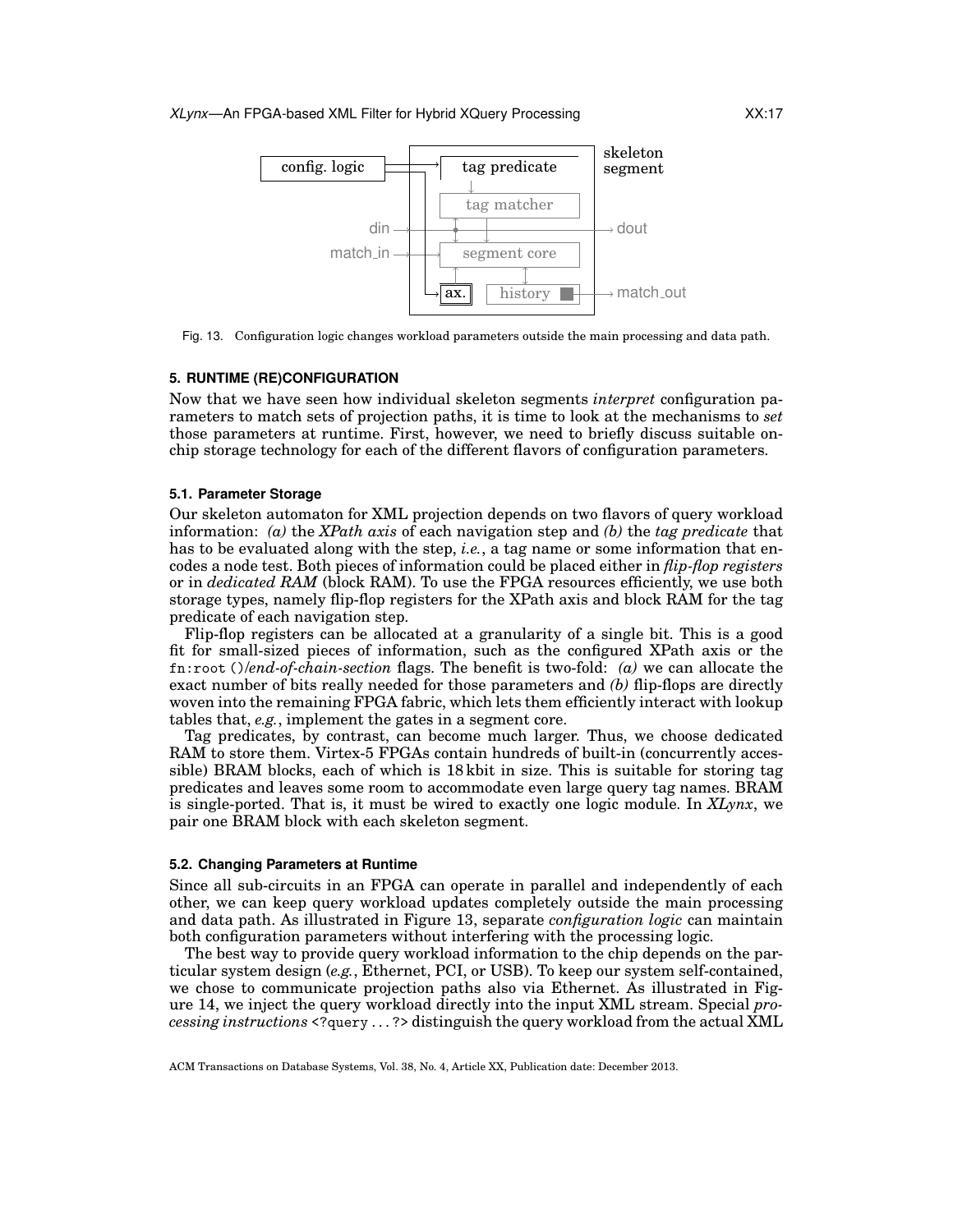```
<?xml version="1.0"?>
<?query reset?>
<?query fn:root()/descendant::regions/descendant::item?>
<?query fn:root()/descendant::regions/descendant::item/child::name #?>
<?query fn:root()/descendant::regions/descendant::item/child::incategory?>
<site>
  <regions>
    ...
  </regions>
  ...
</site>
```




Fig. 15. Configuration logic for runtime query workload (re)configuration.

stream. For instance, the processing instruction

<?query fn:root()/descendant::regions/descendant::item/child::incategory?>

registers the new projection path //regions//items/incategory in the engine. These processing instructions are recognized by a small set of XML parser extensions. In the parsed XML data stream they are represented as special token values, which are interpreted by configuration logic. The configuration logic is wrapped into the individual skeleton segments of our system (see Figure 15). This makes the semantics of query workload changes deterministic, since the order between data stream items and workload changes becomes explicit in the parsed stream.

As parts of the query workload information (namely XPath steps) map almost one-toone to the configuration parameters of individual skeleton segments (cf. Section 4.3.2), compiling input queries and inferring parameter values is simple enough to be performed directly on the FPGA chip. This is a significant deviation from previous approaches, where large amounts of CPU resources were needed to re-compile hardware circuits at runtime.

# **5.3. Configuration Logic and Segment Allocation**

The configuration logic itself is distributed and integrated into the skeleton segments (again, this keeps on-chip signal paths short). The logic snoops the bypassing XML stream on the din signal line and writes configuration information into the respective storage units.

Figure 15 illustrates this interaction. Configuration logic in the middle interprets the din signal and updates tag predicates as well as the flip-flop-based configuration flags. Workload changes become effective immediately and will be considered for any data that follows the processing instruction in the input stream.

*Segment Allocation*. The left conf state and our conf state signals are used to coordinate segment allocation between segments. For new query workloads, skeleton segments are allocated and configured from left to right (that is, the first workload query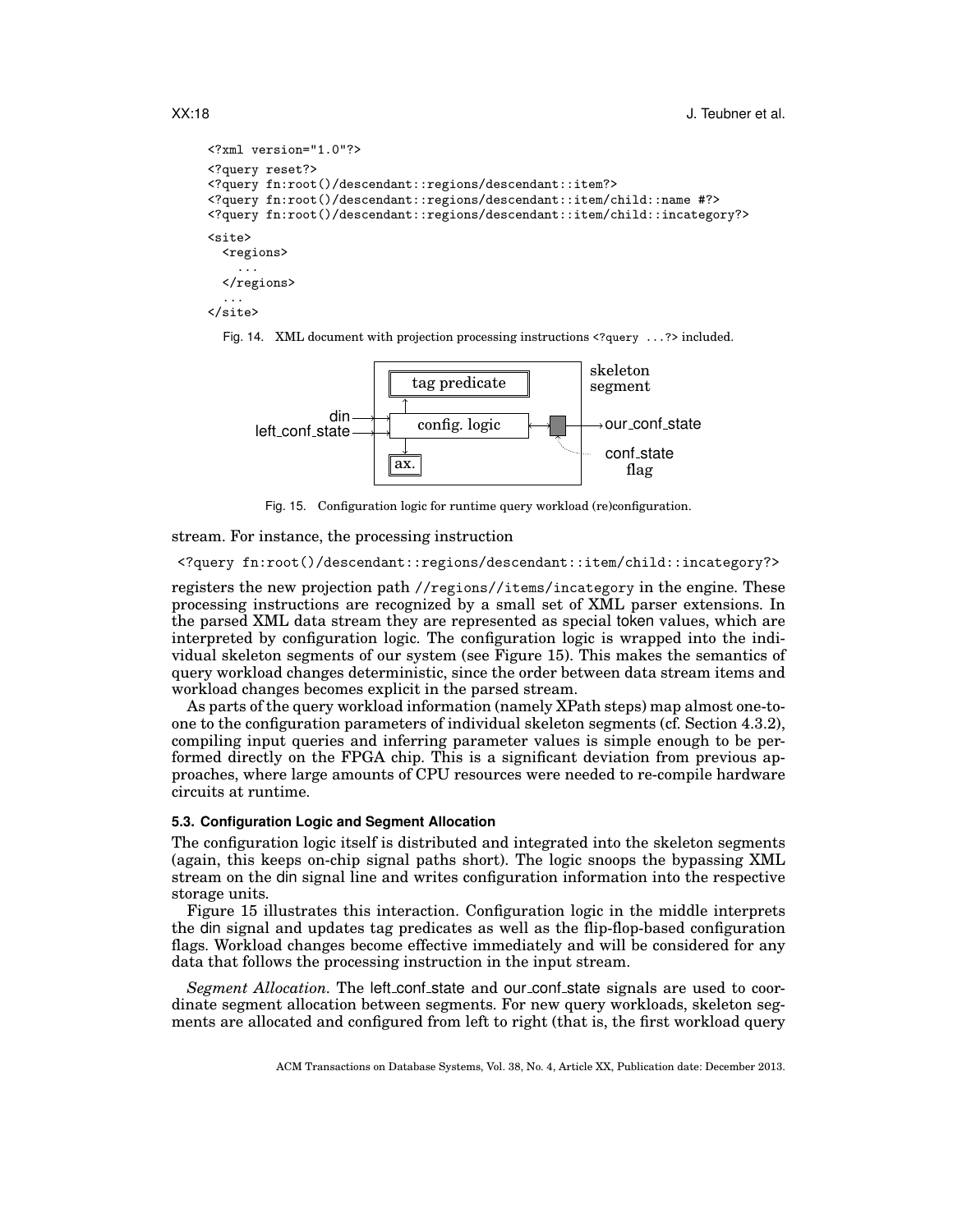**ALGORITHM 4:** Semantics of configuration logic.

```
1 if din.type = CONFRESET then
 2 conf_state ← unconfigured;
3 if conf state = unconfigured and left conf state = configured then
4 switch din.token do
5 case AXISCHILD
6 \vert \vert axis \leftarrow child;
 7 . . .
 8 case NAMETESTCHAR
9 | | | update tag[...];
10 case FNROOT
11 | | history[last] \leftarrow true;
12 case COLONCOLON
\begin{array}{c|c|c|c} \n 13 & | & | & \text{conf\_state} \leftarrow \text{configured}; \n \end{array}14 case ENDOFPATH
\begin{array}{c|c|c|c|c} \n\text{15} & \text{ } & \text{ } & \text{ } \text{end\_of\_chain\_section} \leftarrow \text{true}; \n\end{array}
```
 $p_1$  will occupy an automaton subset just after the XML parser; later  $p_i$  will follow the processing chain toward the serializer, cf. Figure 10).

To implement this behavior, the distributed pieces of the configuration logic synchronize between themselves with the help of a conf state flag (implemented using flip-flop registers, see Figure 15) and left conf state/our conf state signals that are propagated from left to right. A local piece of configuration logic reacts to configuration tokens whenever it finds itself unconfigured and sees that its predecessor has changed its configuration state to configured. Once the local configuration is complete, the baton is passed to the right by setting the conf state register to configured (which is also passed to the successor segment via the our conf state port).

*Writing the Local Configuration.* Parameters are written into local configuration storage while the parser tokens are passed through (tokens arrive in the same order as they are seen in the processing instruction, *i.e.*, in the XPath language format). As shown in Algorithm 4, different tokens will trigger writes to different storage locations (lines 1–3 and 13 implement the aforementioned synchronization).

The <?query reset?> processing instruction clears all configured projection paths. Lines  $1-2$  in Algorithm 4 implement this by re-setting the confirmation flag when the CONFRESET token is seen in the stream.

*Reconfiguration Speed.* The time needed by the processing instruction within the XML stream may thus be interpreted as the workload reconfiguration time. The 70 byte processing instruction above, for instance, requires 70 FPGA clock cycles to be processed, or 422 ns at an FPGA clock speed of 166 MHz.

# **6. WORKLOAD UPDATES AND AUTOMATIC DEFRAGMENTATION**

The baton-passing mechanism described in the previous section works well to allocate skeleton segments from left to right when a set of projection paths is loaded into an initially empty segment automaton. In practice, users will demand the possibility to load or unload projection paths dynamically (without wiping out the entire existing configuration via <?query reset?>). In this section we describe a *deletion mechanism*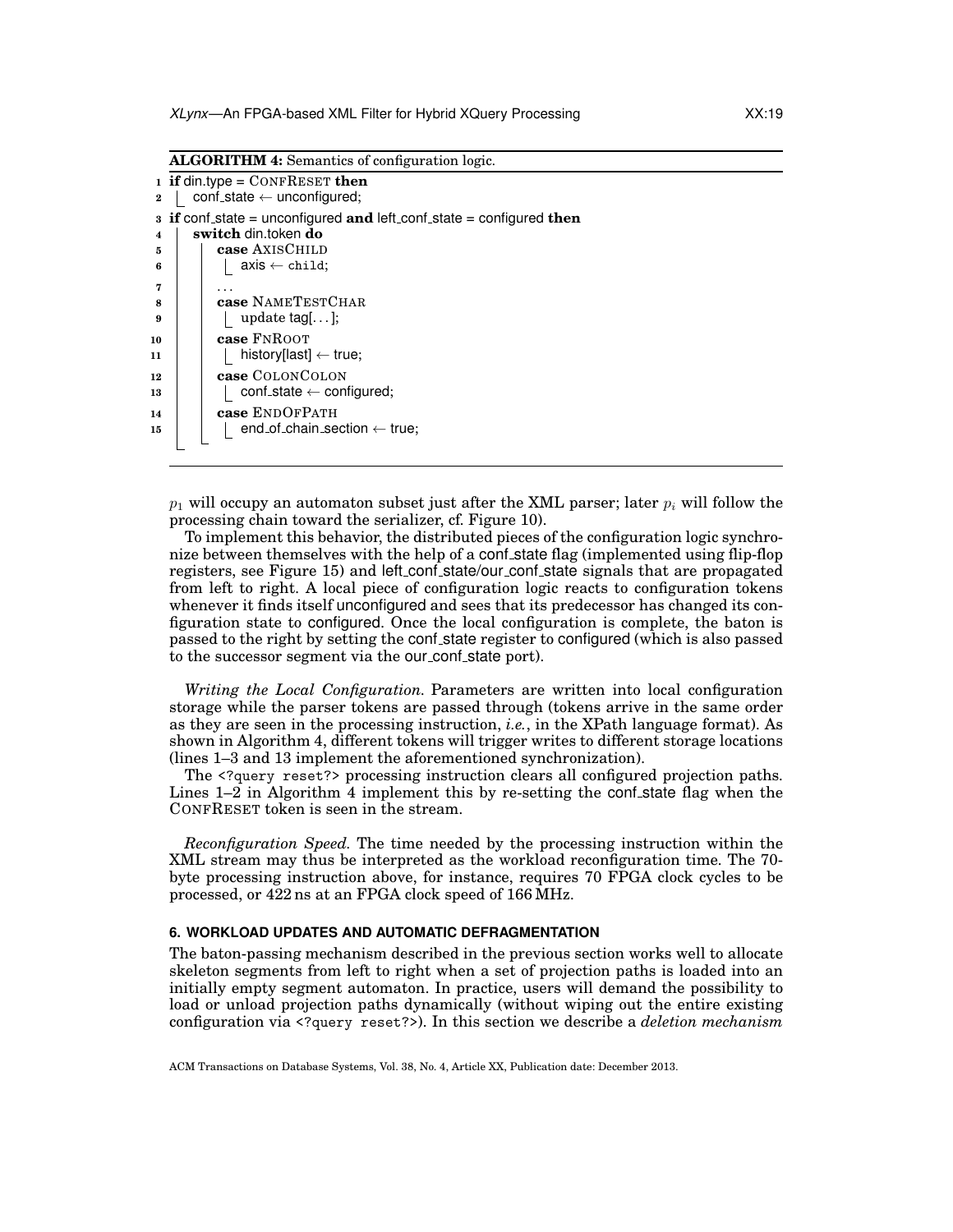to unload projection paths at runtime and a *defragmentation mechanism* to reclaim automaton space that was occupied by unloaded projection paths.

#### **6.1. Unloading Individual XPath Expressions**

Unloading a projection path from the workload set presupposes that individual projection paths can be identified once loaded into *XLynx*. To this end, we extend our syntax for query registration to carry a *path id* as follows:

<?query 42 fn:root()/descendant::item/child::incategory?> .

Every skeleton segment that implements a part of this projection path will memorize the path id (here: 42) in local configuration registers (implemented as flip-flops).

Once path ids have been associated with skeleton segments, a processing instruction like

```
<?query 42 remove?> .
```
can be used to remove the respective projection path from the workload set.

Internally, the remove command will only *deactivate* all skeleton segments that match the given path id. Deactivated segments will still occupy space in the *XLynx* processing chain. But they no longer react to incoming XML data or raise any of their match flags. Deactivation can be realized by adding

> **2a if** din.type *=* CONFREMOVE **and** path id *matches* **then**  $2b$  conf\_state  $\leftarrow$  deactivated;

to Algorithm 4 after line 2. In addition, any path matching (Algorithms 1 and 2) must be conditioned on conf-state  $=$  configured. Effectively, the deactivated skeleton segments become a *gap* in the segment chain that no longer actively participates in matching.

In principle, segments in this gap could immediately be re-used to register new projection paths. However, we are now experiencing the down sides of on-demand segment allocation. The size occupied by a registered projection path is not a pre-defined constant, resulting in a situation where a newly registered path might not fit into the gap left behind by a previous remove command. This is why path removal puts segments into a deactivated (rather than unconfigured) state. A *defragmentation mechanism*, which we will describe next, reclaims deactivated segments in a proper way to enable full dynamism for path registration and removal.

## **6.2. Automatic Defragmentation**

If an XPath expression is deactivated in an existing segment chain, this first creates a gap of unused segments. This is illustrated in Figure 16(a), where path 42 (previously covering segments  $\mathrm{seg}_2$  through  $\mathrm{seg}_4$ ) has been deactivated using a remove instruction (indicated using gray color).

Intuitively, we would like to reclaim the segments that were previously occupied by the removed path. By "pushing" deactivated segments toward the end of the segment chain, the set of unused segments would become contiguous and thus available for re-use by new projection paths.

*Idea: Configuration Copying.* Figure 16(b) illustrates how this can be achieved. If a deactivated segment is followed by a configured one, we can *copy* all configuration settings from right to left, and then *swap* the states of the two segments. By repeating this process, unused segments gradually move toward the right where they become available for re-use.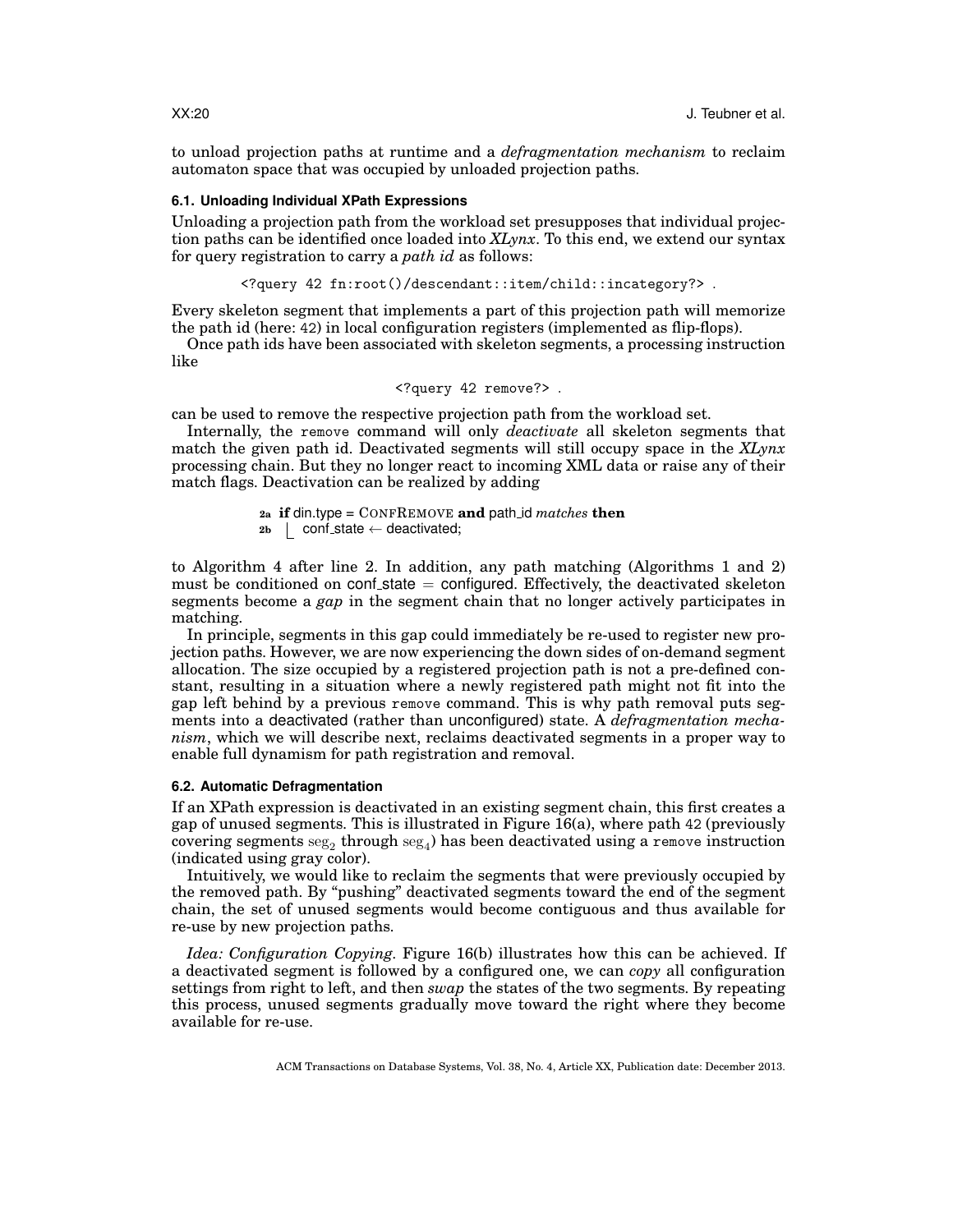

(a) Segment chain just after segments for path 42 (segments  $\text{seg}_2, \ldots, \text{seg}_4$ ) have been deactivated.



(b) The (previously deactivated) skeleton segment  $\mathrm{seg}_4$  swapped its configuration with segment  $\mathrm{seg}_5$ , making the latter now deactivated.



(c) Eventually, all unused segments will become part of a contiguous chunk at the end of the segment chain.

Fig. 16. Automatic defragmentation exemplified.

Figure 16(b) illustrates the chain of skeleton segments just after path 42 has been removed and the first swap (between the segments marked  $\text{seg}_4$  and  $\text{seg}_5$ ) has been performed. Next, segment  $\text{seg}_3$  will swap with  $\text{seg}_4$  and segment  $\text{seg}_5$  will swap with  $\mathrm{seg}_6$ . Eventually, swapping will lead to the situation shown in Figure 16(c), where all unused segments have been pushed all the way to the right. They are now ready for re-use by newly loaded projection paths.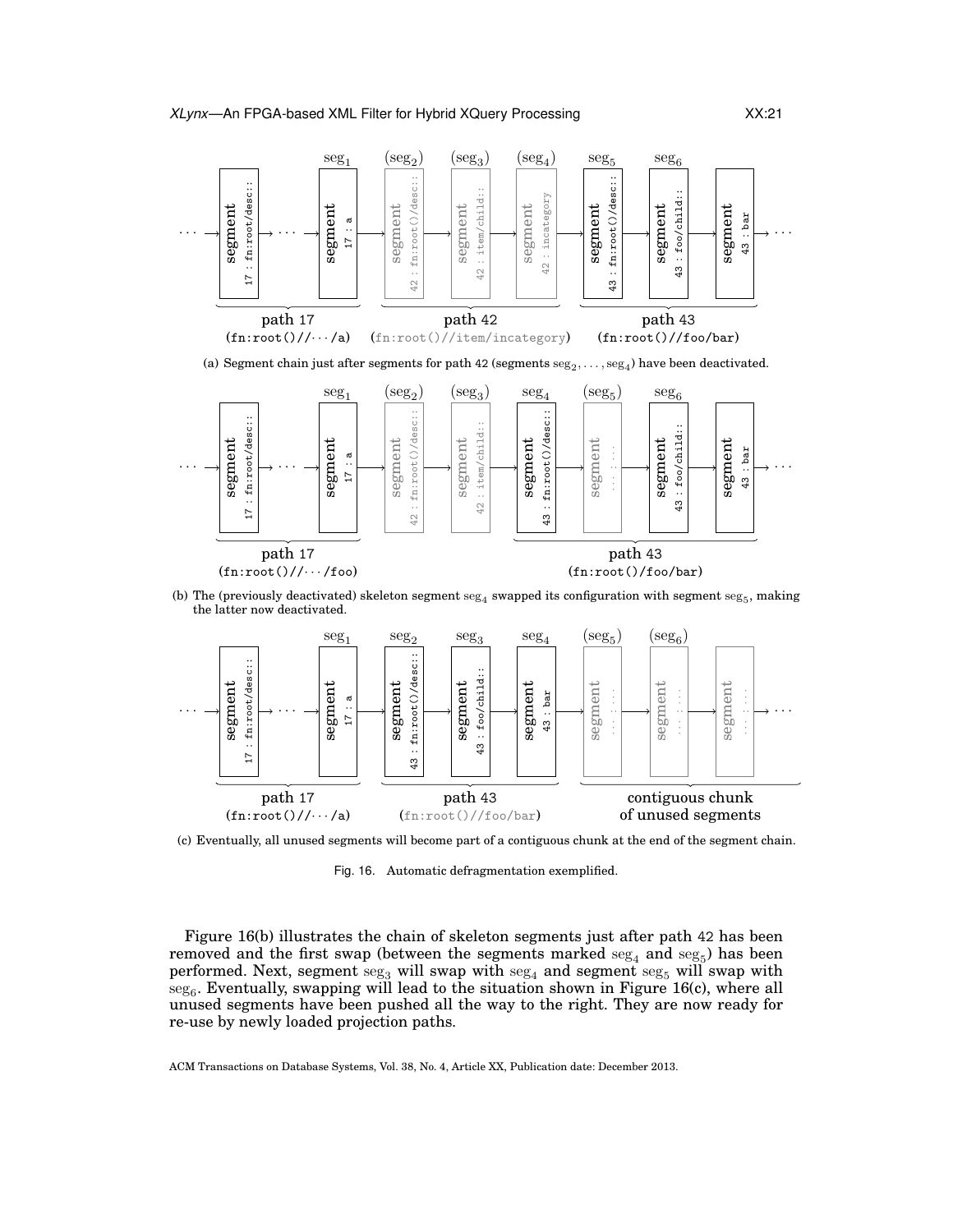

Fig. 17. BRAM copying as a side effect of input processing. While the (configured) segment  $\text{seg}_{i+1}$  processes the first tag name characters of the input "<hello···", the deactivated segment  $\mathrm{seg}_i$  copies the BRAM content of  $\mathrm{seg}_{i+1}$  character by character.

*Semantics.* Pushing unused segments this way leads to situations where a sequence of segments that implements one projection path is interspersed with segments marked as deactivated. For instance, in Figure 16(b), the deactivated segment  $\mathrm{seg}_5$  sits in-between the two active segments  $\mathrm{seg}_4$  and  $\mathrm{seg}_6.$  To make sure such sub-automata still correctly implement their projection path, deactivated segments always propagate all match out signals unchanged to the right. This way, such segments become transparent to their surrounding projection path.

# **6.3. Implementing Automatic Defragmentation**

A challenge in realizing the idea in actual hardware is that swapping has to be performed *while* input data is being processed. To guarantee line-rate performance, the input stream *cannot*, for instance, be blocked while the skeleton automaton is being defragmented. This bears a high risk of *race conditions* when a segment state changes just while configuration and state are being swapped.

Furthermore, swapping is—at FPGA time scales—a rather time-consuming process. In particular, tag names cannot be copied from one segment to another as an atomic operation, but must be copied one word per FPGA clock cycle. What is more, there is only a single access port to each BRAM block. And since the configured skeleton segment  $\mathrm{seg}_{i+1}$  is still processing data, the deactivated segment  $\mathrm{seg}_i$  cannot independently read out BRAM contents to implement word-by-word copying.

*Copying as a Side Effect.* However, BRAM copying can be performed as a *side effect* to input processing. To this end, a deactivated skeleton segment  $\text{seg}_i$  passively "listens" to BRAM reads initiated by its configured neighbor  $seg_{i+1}$ . As soon as the next XML start tag passes by from the input stream,  $seg_{i+1}$  will read out its BRAM content, automatically making the information available also to  $\text{seg}_i$ .

BRAM copying as a side effect of input processing is illustrated in Figure 17, assuming that the skeleton automaton just parses the character sequence " $\zeta_{\text{helo}} \cdots$ " (*i.e.*, an opening XML tag). To process the two leading tag name characters h and e, segment  $\text{seg}_{i+1}$  reads out the first two characters from its local BRAM. While doing so, it copies all BRAM output to segment  $\mathrm{seg}_i,$  which is in deactivated state.  $\mathrm{seg}_i$  writes this information into its own BRAM. As soon as all contents of  $seg_{i+1}$ 's BRAM have been copied,  $\text{seg}_i$  and  $\text{seg}_{i+1}$  can swap their states, making  $\text{seg}_i$  then in charge of matching foo tags.

*Helper Scans.* To read out BRAM contents, a deactivated segment always needs the assistance of the segment that "owns" the BRAM. This is because that segment might need to read out tag names to process input data that just flows by. If implemented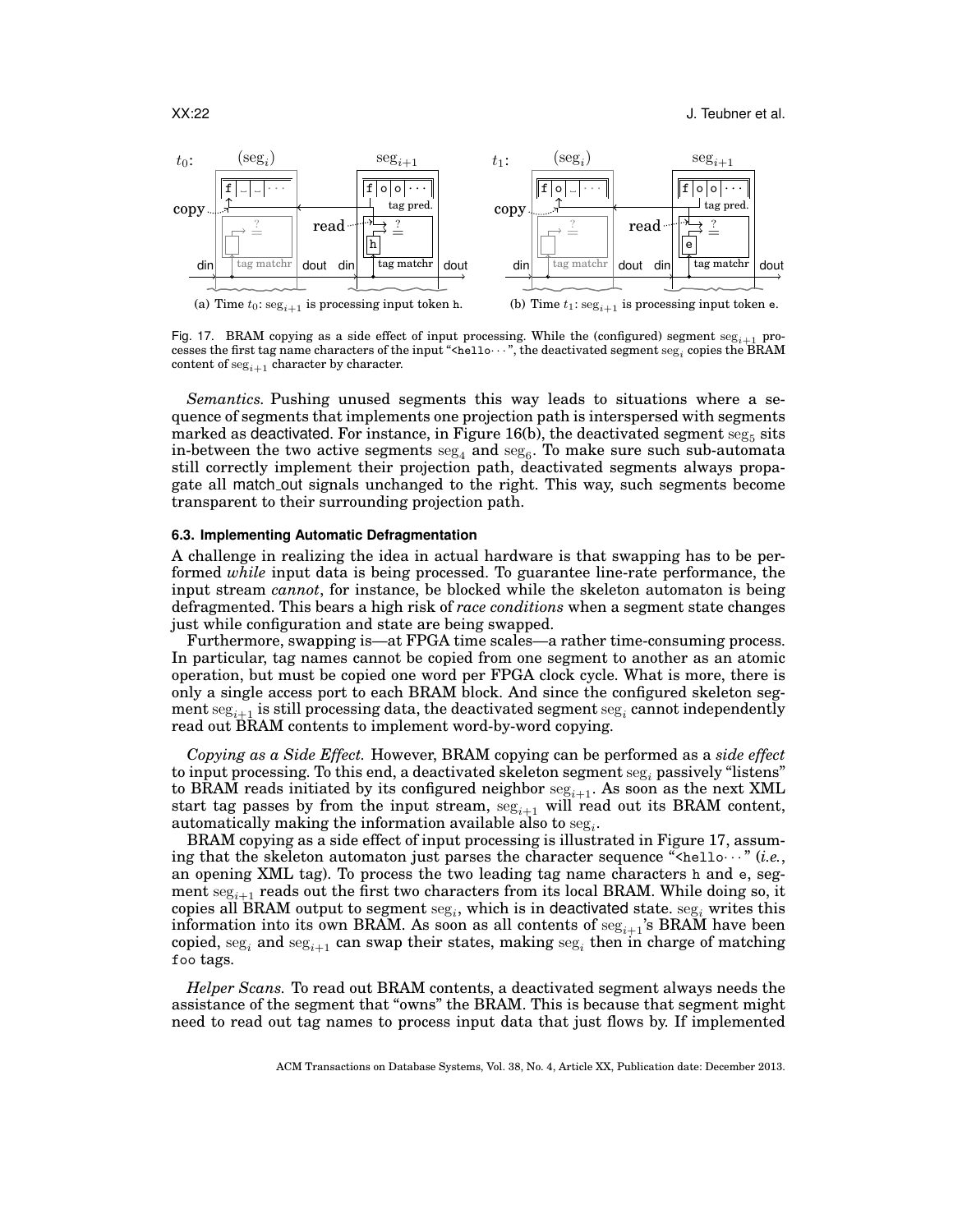

Fig. 18. Standard hardware NFA implementation (top) requires long signal paths. Pipelining (bottom) reduces signal paths by inserting *registers* .

as described in the previous paragraph, this would mean that contents are *only* copied whenever an opening tag (of sufficient length) occurs in the input stream. In practice, this might delay automatic defragmentation or even prevent copying altogether.

There are also situations, however, when a node like  $\text{seg}_{i+1}$  in the illustration above does not strictly need its access port to the BRAM, *e.g.*, while processing text node content or other node types. As an optimization, we can set segments to perform "helper scans" on their BRAM in such situations. Simply by scanning their BRAM, they make BRAM contents available to a potentially listening predecessor segment. In practice, we found "helper scans" to be a sufficient mechanism to quickly defragment the skeleton automaton even for very dynamic workloads.<sup>5</sup>

## **7. TUNING FOR PERFORMANCE**

As in software-based systems, the observable performance of an FPGA-based solution hinges on a proper low-level implementation that matches the characteristics of the underlying hardware. Most importantly in FPGA design, a circuit must *(a)* meet tight *timing constraints* (such that it can be operated at high clock speeds) and *(b)* utilize *chip space* efficiently (to support real-world problem sizes at low cost). In this work we use *pipelining* and *BRAM sharing* to address both aspects.

## **7.1. Pipelining**

The standard approach to hardware-based finite-state automata is to forward incoming stream tokens simultaneously to *all* involved automaton states. In Figure 4, for instance, the output of the tag decoder was sent to all 'AND' gates at the same time. Figure 18(a) emphasizes the same concept but hides the inner details of circuit segments  $\text{seg}_i$ .

*Signal Paths.* Figures 4 and 18(a) both also show the problem that this incurs. For larger automata, the length of the 'input stream' communication paths will increase. In general, the processing speed of any hardware circuit is determined by its *longest signal path* between any two clock synchronization points.

When arbitrary automata shapes must be supported, long signal paths are inevitable. The new value of a state  $q_i$  might depend on any other state  $q_i$ , hence,  $q_i$  must be reachable from  $q_j$  within one clock cycle. Non-deterministic finite-state automata

<sup>5</sup>When operating *XLynx* over Ethernet, packet headers and inter-frame gaps lead to enough idle time, such that defragmentation appears to happen almost instantaneously (order of micro-seconds).

ACM Transactions on Database Systems, Vol. 38, No. 4, Article XX, Publication date: December 2013.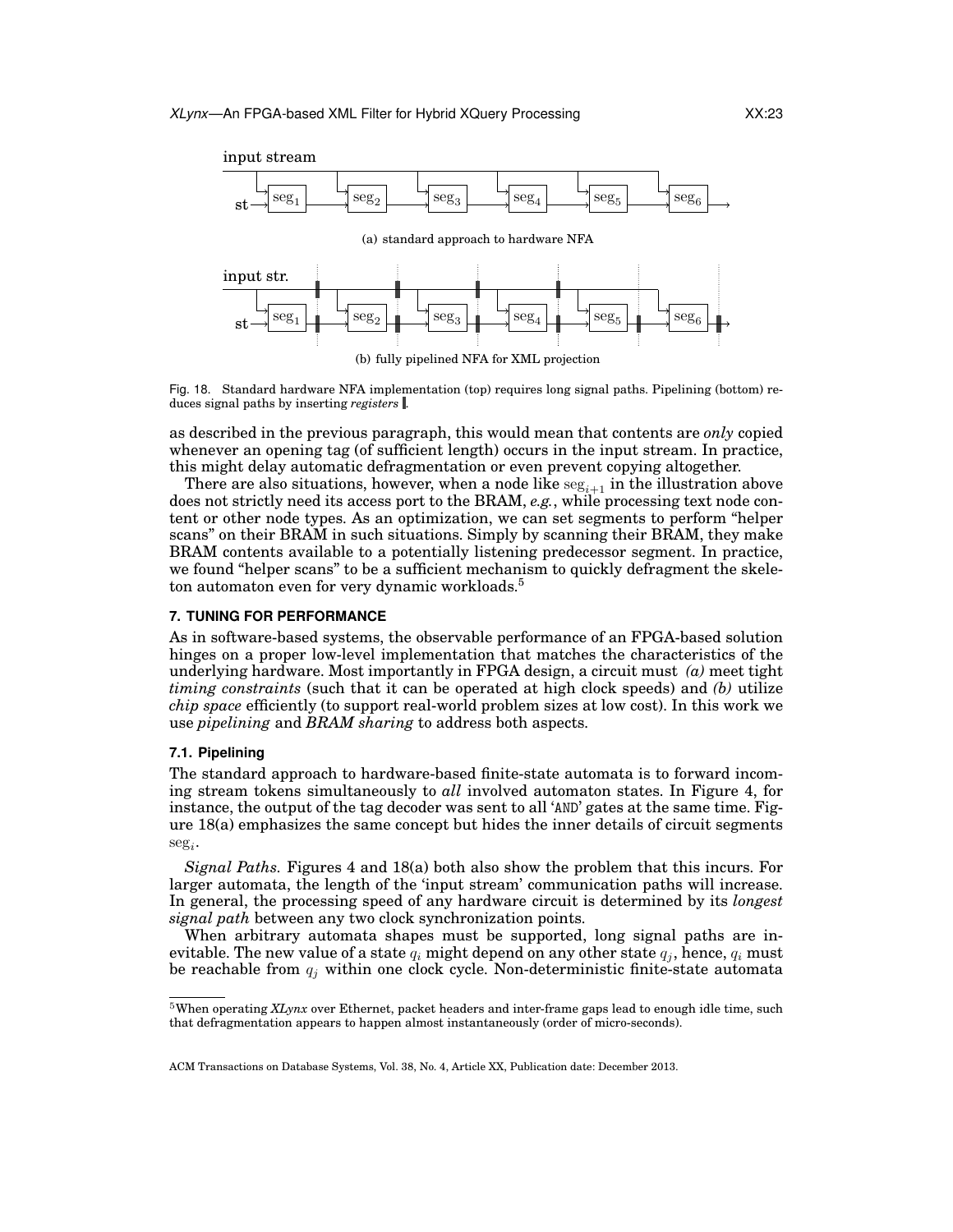

Fig. 19. Skeleton automaton with pipelining enabled; pipeline registers indicated as . Illustrated is the automaton after the byte sequence '<art><x>><art>>>>><d>ef></d' has been consumed from the input. (History units in  $\mathrm{seg}_1$  through  $\mathrm{seg}_6$  have overflown; to keep the illustration readable we printed only the last four bits of every history stack.)

generated from XML projection paths, however, will always follow a very particular pattern. Their shape is strictly *sequential* and all data flows in the *same direction*.

*Pipelining.* The corresponding circuits are thus amenable to *pipelining*, a very effective circuit optimization technique. Figure 18(b) illustrates the idea. The onedirectional data flow is broken up into disjoint *pipeline stages* (indicated with a dotted line). Whenever any signal crosses a stage boundary, a *register* (marked as  $\parallel$ ) is inserted. Every register will buffer its input signals in clock cycle  $i$  and make the values available to the successor segment in clock cycle  $i + 1$ .

Registers act as a synchronization point. The longest signal path is now reduced to the longest path *between any two registers*. In contrast to the original design, the longest path length no longer depends on the overall circuit size, but remains unchanged even if the automaton size is scaled up. This way, in an *n*-stage pipeline (*n* is also called the *pipeline depth*) the available FPGA hardware parallelism is turned into a parallel processing of n successive input data items (*i.e.*, input bytes).

*Throughput vs. Latency.* Pipelining primarily increases the *throughput* of a hardware circuit. The clock frequency is increased and, in a fully pipelined circuit, a new input item can enter the circuit every clock cycle. This benefit comes at the expense of a small *latency* penalty that increases proportionally to the pipeline depth. In general this penalty is negligible: with a 6 ns clock period, even a 500-stage pipeline will have a latency of only  $3 \mu s$ —far less than, say, the same data item traveling over the network in a client-server setup.

*Pipelining in Action.* Figure 19 illustrates the *XLynx* instance of Figure 12 with pipeline registers installed. Input bytes are no longer broadcast to all segments in parallel, but propagate through the pipeline stage-by-stage. Pipeline registers are indicated as  $\mathbf{I}$ ; at every register output, we indicate the current register value.

Segment  $\text{seg}_4$  in this figure has finished processing all bytes up to 'e', hence has discovered a match for  $p_1$ . This match is indicated via the glob match out line on the bottom, but the matching information was so far only forwarded until  $\text{seg}_5$  (the successful match is indicated together with the  $\prime\prime$  byte of the matching  $\langle d \rangle$  tag). Once the matching information has been forwarded until the serializer component, the serializer will first emit opening tags from the root-to-leaf path that have not yet been printed to the output. Then it will let all input bytes pass to the output as long as  $glob_match_out = true.$ 

*XPath Semantics.* Pipelining has an interesting side effect with respect to the semantics of XPath evaluation. Consistent with the original work on XML projection [Marian and Simeon 2003], our supported language dialect covers the XPath  $\text{self}$ and descendant-or-self axes. These axes *cannot* be expressed using a standard hardware automaton like the one shown in Figure 4, because a segment circuit  $\text{seg}_i$  will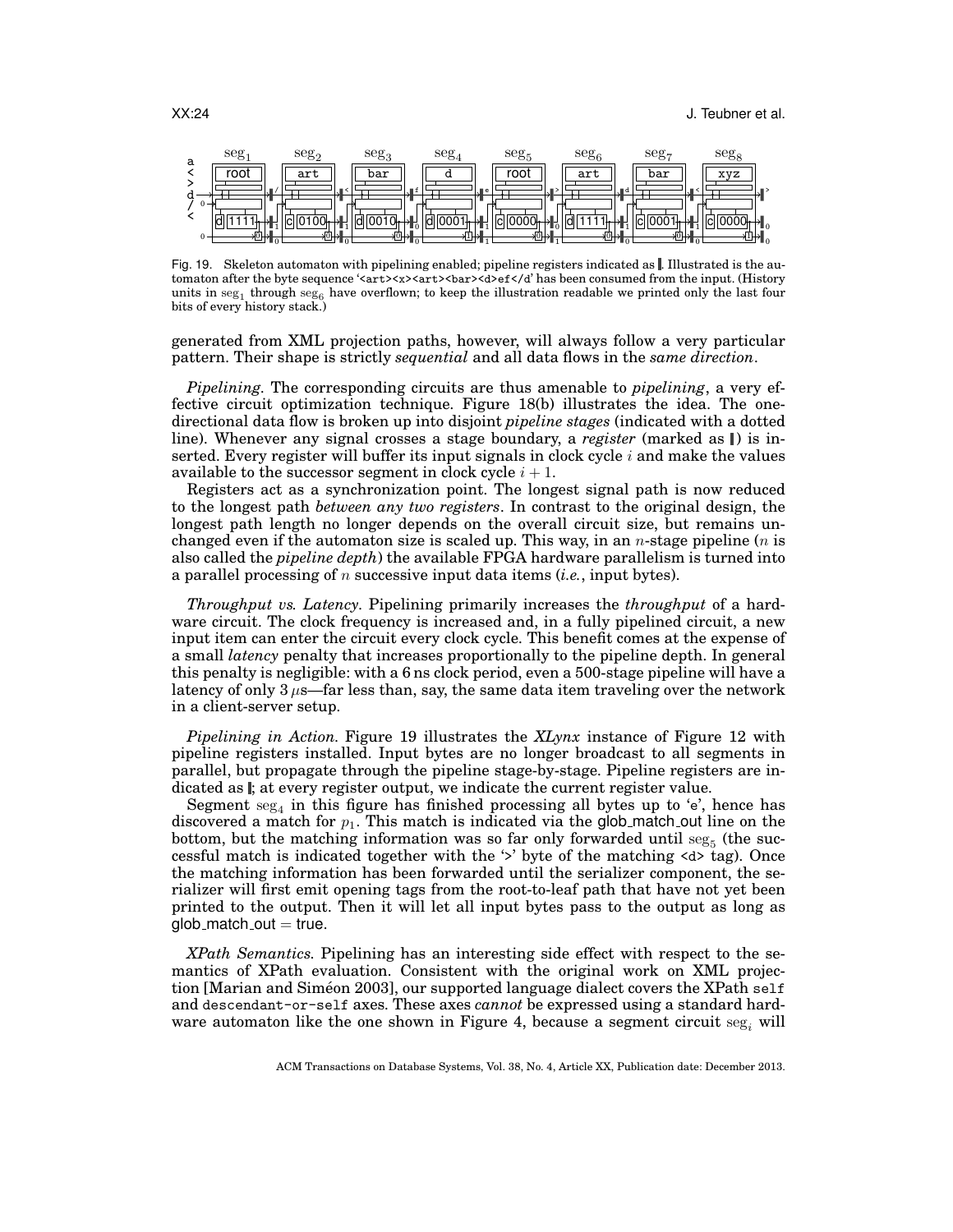

Fig. 20. BRAM sharing. Two segments store their tag predicates in the same RAM block. Since each block has only one interface, segments  $\mathrm{seg}_{2k-1}$  mediate traffic for segments  $\mathrm{seg}_{2k}.$ 

report a new match state only  $after$  an input item  $x$  has been consumed; this is too late for the successor  $\text{seg}_{i+1}$  to perform a match on the same input item x.

In a pipelined circuit x is processed by  $\text{seg}_{i+1}$  one cycle later. This gives us the oppor- $\tt{tunity to fast-forward}$  the match state of  $\mathrm{seg}_i$  in case of a self or descendant-or-self axis. A fast-forwarded state bypasses one intermediate register. This way, input item x arrives together with the matching state of seg<sub>i</sub> at segment seg<sub>i+1</sub>, leaving enough time to implement the 'self' functionality.

Existing automaton-based XPath engines either do not support -self axes at all (to our knowledge, no existing system does), or they compile -self axes into complex multi-way predicates,  $e.g.,$  a sub-path child:: $\tau_1$ /self:: $\tau_2$  would translate into a conjunctive predicate 'matches  $\tau_1 \wedge$  matches  $\tau_2$ '; descendant-or-self axes become even more complex. Without an upper bound on the number of conjunctions, resources for predicate evaluation have to be allocated dynamically. By avoiding a second case of dynamic resource allocation, we can save precious chip space, which allows our circuit to scale better for larger workload sizes.

# **7.2. BRAM Sharing**

As discussed before, we use dedicated RAM to store tag predicate configuration parameters for all skeleton segments. This may lead to an upper limit on the number of segments that can be instantiated (and thus on the supported size of projection path sets), because the available number of RAM blocks is fixed. The Virtex-5 chip that we used in our experiments, for instance, contains 296 blocks of RAM, which would limit the number of segments to 296 (minus a few BRAM blocks that are needed for the *serializer* and surrounding glue logic).

At the same time, we are underutilizing the available RAM blocks. The full 18 kbit of a Virtex-5 BRAM unit are rarely needed for a tag predicate in the real world, and we read out only one byte at a time, even though BRAMs would support a (configurable) word size of up to 36 bits.

BRAM usage can be improved by *sharing* each BRAM unit between two or more segments, which effectively multiplies the supported NFA size. Figure 20 illustrates how this idea can be realized in FPGA hardware. Since there is only one port to each BRAM block, some segments act as *mediators* for the communication information of their neighbors.<sup>6</sup>

BRAM sharing is useful only up to the point where the number of segments is bound by the amount of logic resources (lookup tables and flip-flop registers) available. As we will see in Section 8, BRAM and logic resources are in balance on our hardware when three segments share one BRAM unit.

#### **8. EVALUATION**

We implemented and tested *XLynx* on widely available and low-cost (\$750 academic price) FPGA hardware. The Xilinx XUPV5 development board is equipped with a Virtex-5 XC5VLX110T FPGA (69,120 LUTs, 69,120 flip-flops;  $296 \times 18$  kbit BRAM) and

 $6$ The maximum word size for each BRAM block is 36 bits. Up to four segments can thus share one BRAM block by concatenating their 8-bit data into one large (32-bit) word.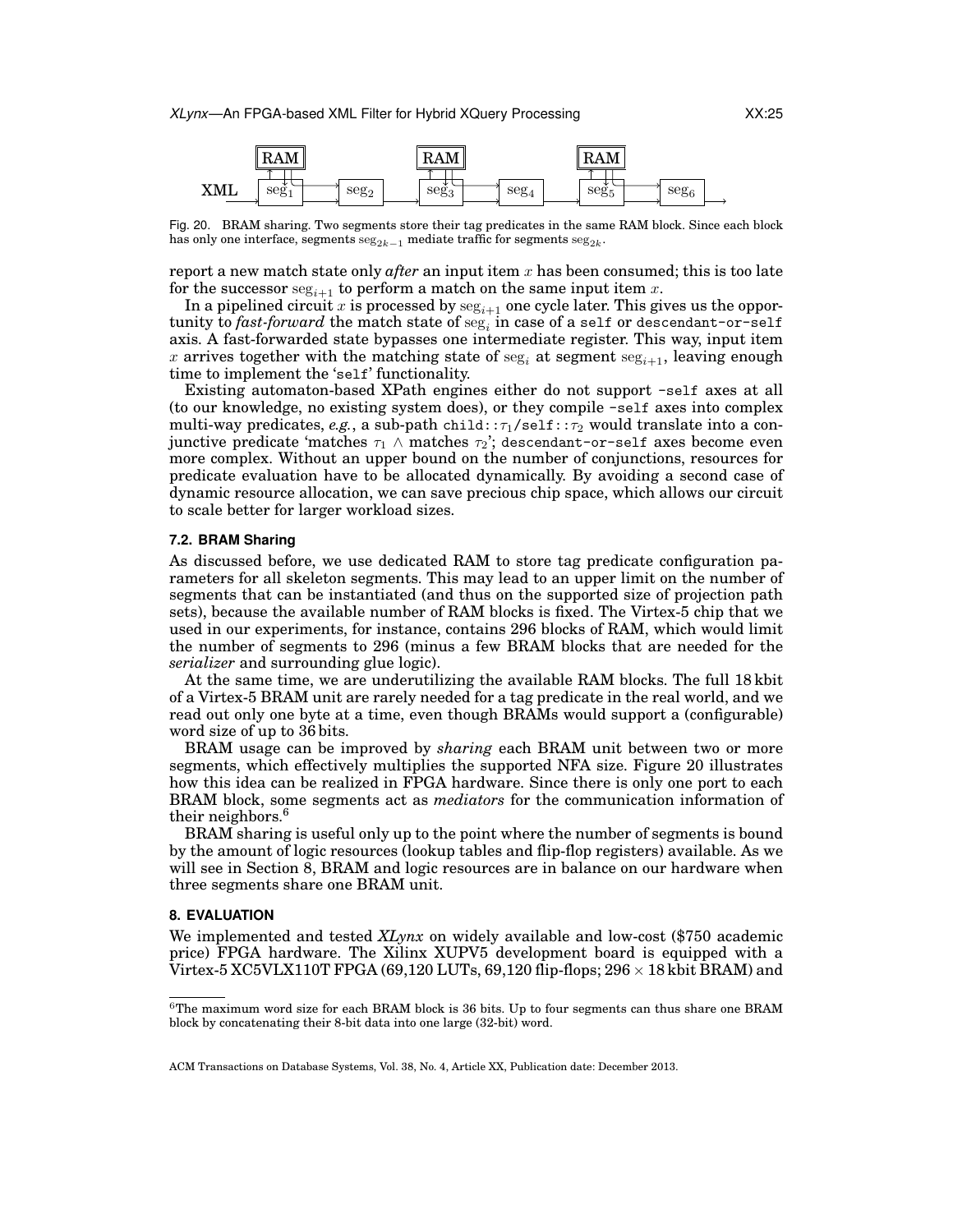

Fig. 21. FPGA chip resource consumption of engine configurations with and without BRAM sharing. BRAM sharing allows to balance the use of logic and BRAM resources to obtain a larger overall engine size.

has a number of high-speed I/O connectors to communicate with outside systems. The Virtex-5 chip series has been released already in 2006. More recent chip series—Xilinx' most recent series is Virtex-7—offer substantially more chip resources and better timing/speed characteristics. When evaluating *XLynx* in a full system setting, we assume an Intel Sandy Bridge system, equipped with an i7-2700k CPU (3.5 GHz; 8 MB L3 cache) and running Ubuntu Linux.

In the following Section 8.1, we first characterize *XLynx*, *i.e.*, the core XML projection engine running on the FPGA. Then, in Section 8.2, we show how the engine could be used in a working system, together with a full-blown XQuery engine such as Saxon-EE. As a workload, we use a 116 MB XMark instance ([Schmidt et al. 2002]; scale factor 1) and the twenty XMark queries.

#### **8.1.** *XLynx***: Core XML Projection Engine**

To analyze the characteristics of *XLynx*, we compiled it to actual FPGA circuits in various configurations. Besides an obvious expectation of sufficient data throughput, two aspects are particularly interesting to judge the quality of an FPGA design:

- *economic resource utilization* The given FPGA hardware imposes strict limits on the types and amounts of available hardware resources. A good FPGA design is properly balanced to make near-optimal use of the available resources.
- *scalability* An FPGA circuit should provide stable performance even when its size is scaled up, *e.g.*, when it is ported to larger and more powerful FPGA hardware.

*Economic Resource Utilization.* Using our available hardware, we implemented various configurations of the XML projection engine, varying the number of skeleton segments; with and without BRAM sharing enabled. For each configuration we determined the amount of FPGA resources the resulting circuit uses.

Figure 21 illustrates the utilization of BRAM units (denoted by filled markers) and logic blocks (*i.e.*, slices, denoted by empty markers) as a percentage of the total available BRAMs/slices on the chip. The results are consistent with the expectations that we stated in Section 7.2. Without BRAM sharing, all BRAM resources are used up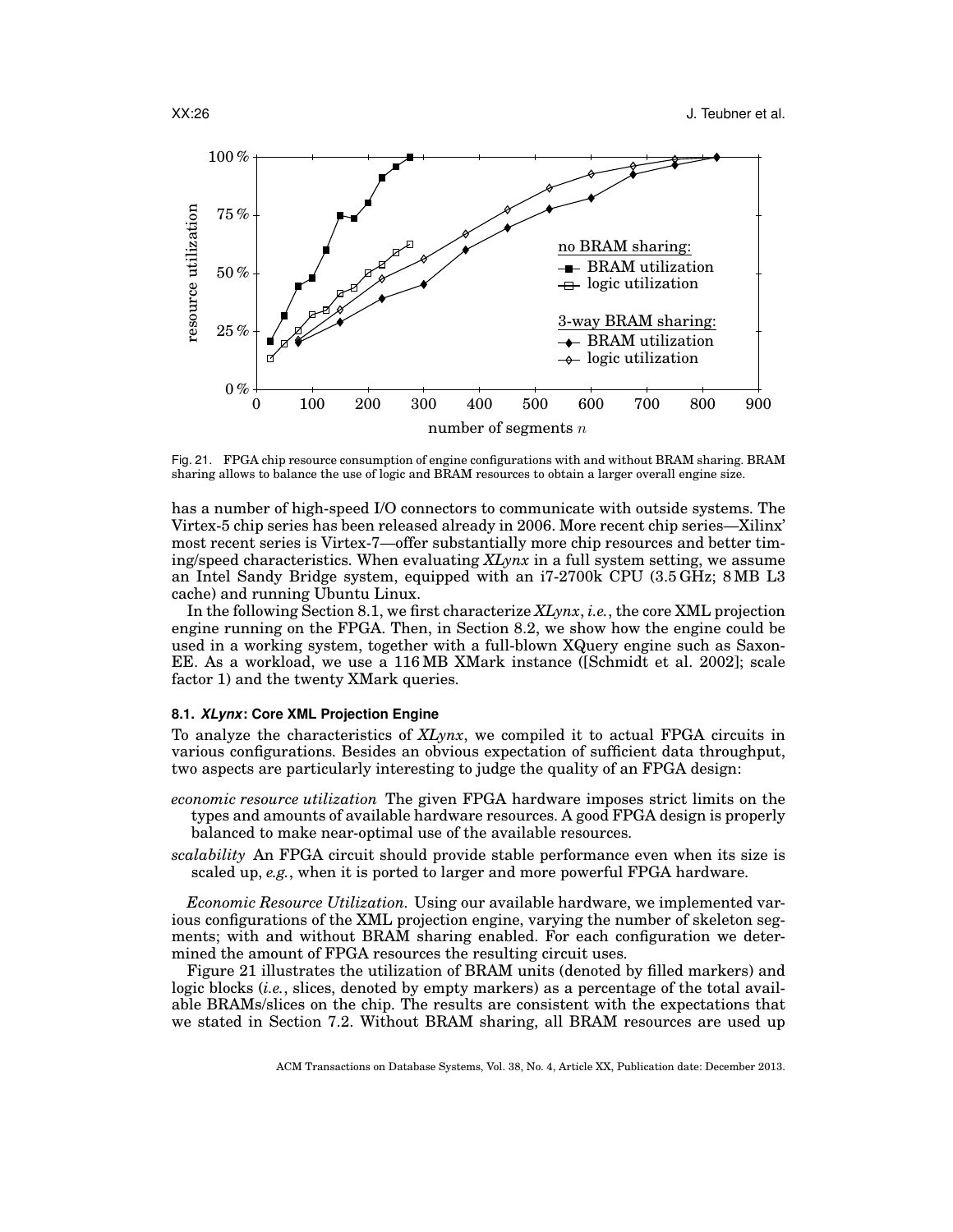

Fig. 22. The depth of the *history unit* may affect the logic resource consumption of the XML projection engine. With 3-way BRAM sharing enabled, changing a 16-bit history configuration to 64 bits results in a space overhead of 20–30 %.

for circuit configurations beyond approximately 275 segments. At the same time, more than <sup>1</sup>/<sup>3</sup> of the available logic resources are unused.

BRAM sharing can bring resource utilization into balance. With 3-way BRAM sharing (diamond symbols in the plot), the maximum number of segments is now limited by logic resources (specifically, lookup tables) and we can instantiate more than 800 segments on our chip, *i.e.*, we can support three times as many concurrent projection paths.

*Effect of Configuration Parameters.* The resources reported in Figure 21 assume a circuit configuration where the history unit in each skeleton segment is 16 bits in size. Increasing this value may increase the filtering accuracy of our projection engine, though only when matches need to be tracked in XML sub-trees deeper than 16 levels.

Increasing the depth of the history shift register will have no effect on the throughput of the XML projection engine (shift registers can easily be implemented in a scalable manner; we verified this with a separate set of experiments). But larger shift registers will require additional flip-flops (to hold the additional state) as well as as additional lookup tables, which will drive the added registers.

Figure 22 illustrates this effect for configurations where we set the shift register depth to 16, 32, and 64 bits. As can be seen in the figure, increasing the depth from 16 to 64 bits increases the overall chip slice consumption by about  $20-30\%$ . It seems very unlikely, however, that any real-world use case will use XML documents this deep *and* require matches to be accurately tracked in those deep sub-trees.

*Scalability.* To evaluate the scalability criterion, we used the FPGA design tools to determine the maximum *clock frequency* at which each of our engine configurations could be operated.<sup>7</sup> Figure 23 illustrates the numbers we obtained.

The clock frequency directly determines the *maximum speed* of the XML projection engine. One input byte can be processed on every clock cycle (independent of the

<sup>7</sup>Physical constraints on FPGA hardware (clock frequencies are generated by a *phase-locked loop*) restrict allowable frequencies to n/m × 100 MHz (*i.e.*, 150 MHz, 160 MHz, 166 MHz, 175 MHz, 180 MHz, 200 MHz, and 225 MHz).

ACM Transactions on Database Systems, Vol. 38, No. 4, Article XX, Publication date: December 2013.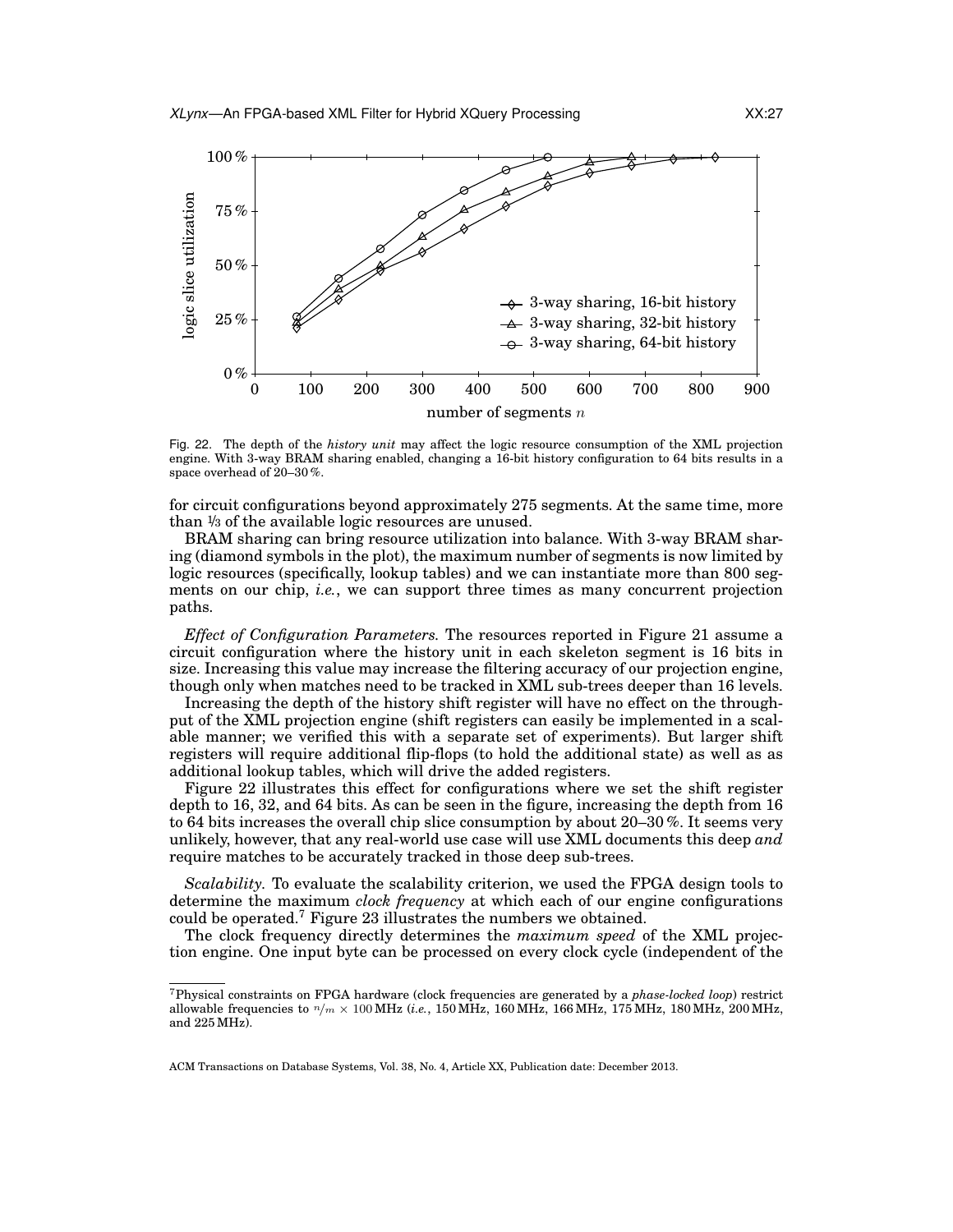

Fig. 23. Maximum clock frequency for various engine configurations. Frequency is not strongly influenced by circuit size, which indicates scalability to support also newer or future chip devices.

query workload). With clock frequencies around 180 MHz, our system could thus sustain 180 MB/s XML throughput. This is more than enough for the use cases our system is designed for: it could easily, for instance, keep up with an XML stream that is served from disk or via a network link. 180 MB/s is the *guaranteed* throughput rate at the XML input side. It will be sustained independent of the XML document characteristics and/or the set of projection paths being matched. Hard performance guarantees are one of the key properties that make FPGA accelerators for data processing so appealing.

The clock frequencies shown in Figure 23 are also a good indicator for the scalability characteristics of our system. Since chip space and parallelism are the main asset of FPGAs, the achievable clock frequency should not (significantly) drop when the circuit size is scaled up. Only then can a circuit really benefit from expected advances in hardware technology (Moore's law predicts that the transistor count per chip doubles approximately every two years).

In our case we see that the achievable clock frequency stays high even for configurations that significantly exceed the 70-80 % chip utilization, beyond which performance often decreases [DeHon 1999]. It is reasonable to expect that our system will keep its performance characteristics even when it is scaled up to 6000 or more segments on current Virtex-7 chips [Xilinx Inc. 2011].

## **8.2.** *XLynx* **Integration with an XQuery Engine (Saxon Enterprise Edition)**

FPGAs may offer significant advantages over software-based systems in terms of performance and/or power consumption. Even more attractive are their unique *system integration* opportunities that cannot be matched with commodity hardware. To demonstrate this advantage, we connected our engine directly to the Ethernet interface. The so-obtained system can perform XML filtering *in the network* as data is sent from a network server to a client.

Thus, we inserted *XLynx* in the data path between the data storage and the XQuery engine. Rather than replying directly to the XML processor, the server sends the raw XML stream to the FPGA pre-filter. There, the data is projected and forwarded to the XQuery engine. Figure 24 illustrates how a query is processed in such a setup. First,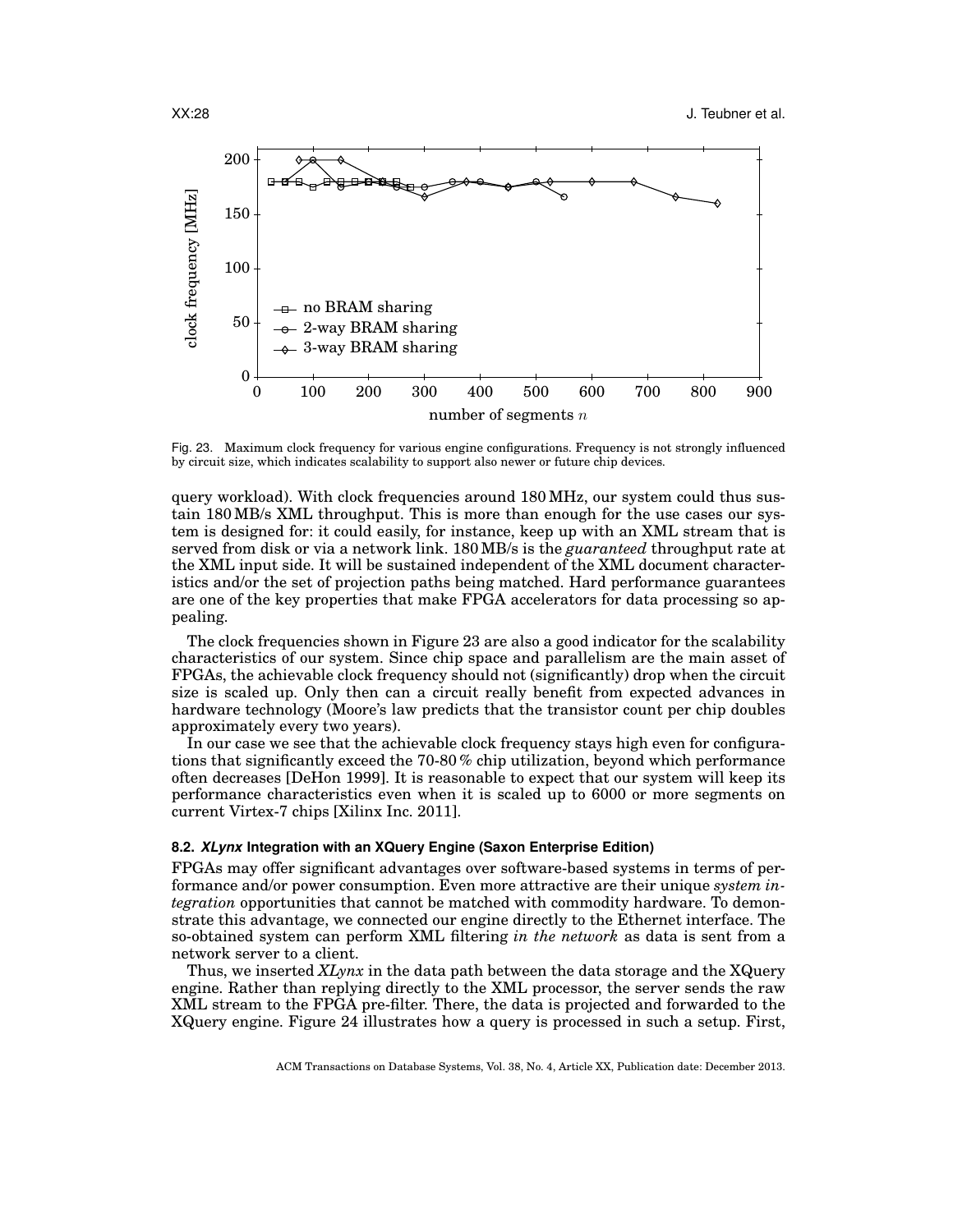

Fig. 24. A hybrid system with *XLynx* inserted in the data path. For each query, projection path information is sent to the FPGA (1) and a data request to the server (2). Data is sent back and filtered on the FPGA (3). All communication is using Gigabit Ethernet.

Table I. Effect of FPGA-based XML projection on overall power consumption. The FPGA has a fixed power consumption of 16.7 nano-Joule per input byte. CPU power consumption was computed as *execution time* × 30 W.

|                 | software only | XLynx FPGA/CPU hybrid |                   |        |        |
|-----------------|---------------|-----------------------|-------------------|--------|--------|
| Query           | CPU           | <b>FPGA</b>           | <b>CPU</b>        | total  | saving |
| Q1              | 71.5J         | 1.83 J                | 12.6J             | 14.5J  | 80%    |
| Q8              | 97.0J         | 1.83 J                | 39.1 J            | 40.9J  | 58%    |
| Q11             | 1363.5J       | 1.83 J                | $570.1 \text{ J}$ | 571.9J | 58%    |
| Q <sub>15</sub> | 69.0J         | 1.83 J                | 2.4J              | 4.2J   | 94%    |

the software system sends projection path information to the FPGA (1), then requests the XML data from the server (2). The reply is sent via the FPGA (3), which filters the data "in the network."

*Power Efficiency.* FPGAs are clocked at significantly lower rates than main-stream processors (*e.g.*, in our case: 180 MHz vs. 3.5 GHz). On top of that, a dedicated circuit for a specific problem can spend much less transistors for control logic and many more transistors for the task itself. This makes them consume only a fraction of the power that a general-purpose CPU would need to perform the same task. Heterogeneous CPU/FPGA systems thus promise lower costs for energy and cooling. More importantly, all modern processor designs are *power-limited* [Borkar and Chien 2011]. In a modern system, any savings in power become immediately available to increase overall performance.

Power consumption is notoriously hard to measure accurately. The CPU that we use on the software side is rated at  $95 \text{ W TDP}^8$ , but there is no public information about its actual power consumption, which will depend on the type of load that is running on the CPU. As a conservative estimate, in this paper we assume a power consumption of only 30 W at 100 % system load (less than a third of the rated maximum power dissipation). Power measurements at the external wall plug confirmed that the actual power consumption at full load is much higher. Hence, for a real system the power advantage of using an FPGA will be even higher than reported here.

Our FPGA hardware is not equipped with power measurement facilities either. But software design and simulation tools can very accurately determine the maximum power consumption that a specific FPGA design will exhibit at a particular clock frequency. For our designs, Xilinx Power Analyzer reported a maximum power consumption of 3 W.

With a clock rate of 180 MHz, this means that our XML projection engine consumes about 16.7 nJ (nano-Joule) per XML input byte, independent of the XML projection workload. The energy consumed by the back-end CPU depends on the amount of work that it has to perform. Table 8.2 lists the total energy consumption needed to

<sup>8</sup> "Thermal Design Power"

ACM Transactions on Database Systems, Vol. 38, No. 4, Article XX, Publication date: December 2013.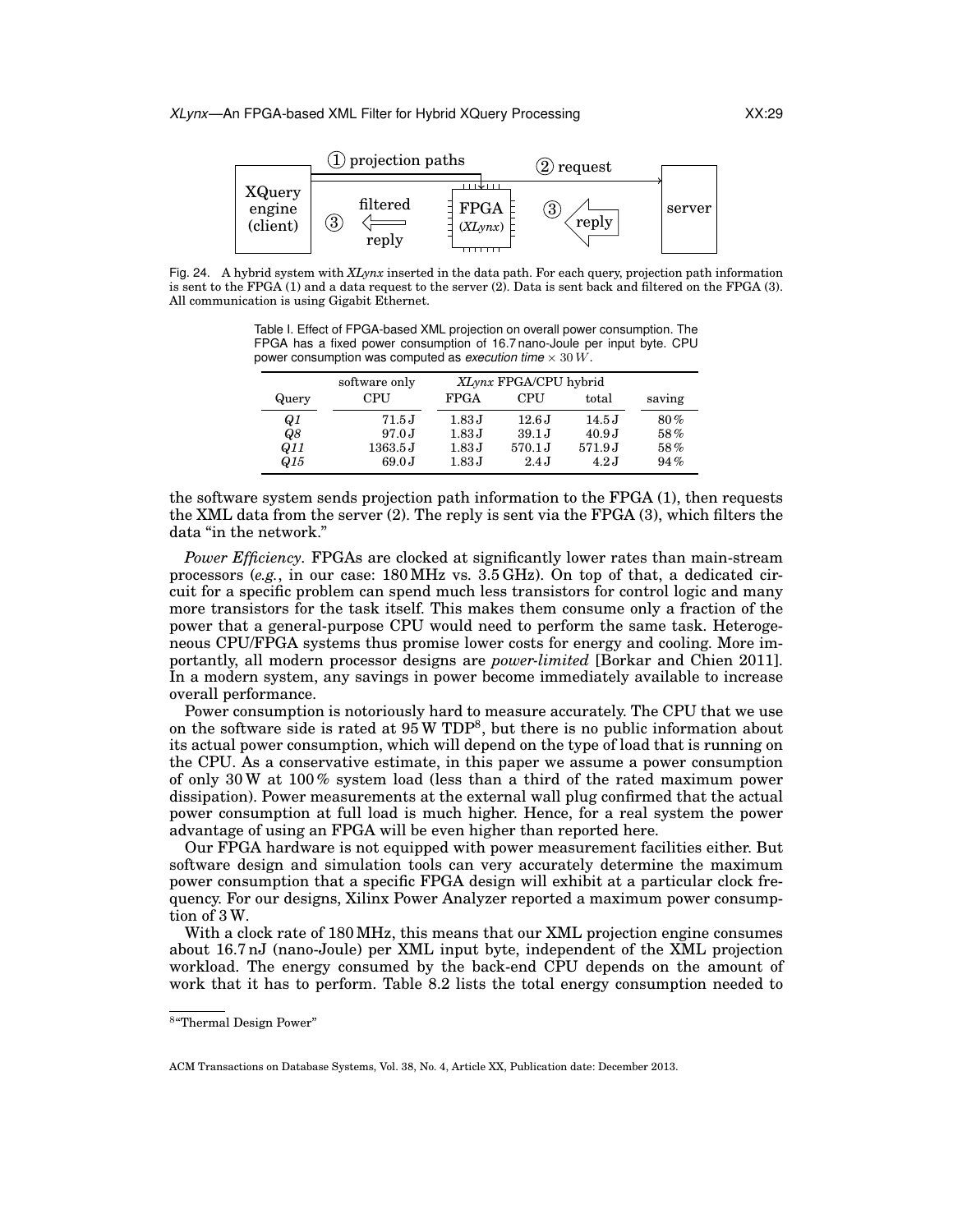

Fig. 25. Parsing time and query execution time (XMark scale factor 1; 116 MB XML): no projection versus software-only projection of Saxon-EE. Software-only projection for query Q9 produced an incorrect result. Runtimes for Q11 and Q12 exceed scale (actual values printed above).

run four of the XMark queries in a CPU-only setting and when using *XLynx*'s hybrid FPGA/CPU architecture. As can be seen in the figure, pre-filtering in hardware substantially reduces the overall energy consumption for all queries.

*Filtering Throughput. XLynx* operates in a strict *streaming mode* and processes one input character per clock cycle. Thus, by design the filtering throughput of our system is independent of the query workload. As detailed above, *XLynx* can sustain throughput rates of 180 MB/s. This is more than the Gigabit Ethernet link of our system can provide, so effectively our system is only limited by the physical network speed.

In measurements on real hardware we validated that *XLynx* can sustain full Gigabit Ethernet line rate. We observed a maximum payload throughput of 109 MB/s. With protocol overhead accounted for, this corresponds to a bandwidth of 123 MB/s on the physical network link, or 98.4 % of its maximum capacity. To fully saturate our filtering engine, we would have to connect our chip to a faster network (*e.g.*, 10 Gb/s Ethernet) or to a different I/O channel (*e.g.*, 3 Gb/s SATA Gen 2).

# **8.3. Effects of Projection on Memory Consumption and Performance**

To judge the runtime characteristics of a hybrid FPGA/CPU system, we plugged *XLynx* in front of Saxon-EE (version 9.4.0.3), a state-of-the-art XQuery processor for inmemory processing. We measured parsing time, query execution time, and memory consumption of Saxon when running the 20 XMark queries. Since Saxon cannot directly process the streaming XML protocol of our engine, we measured the filtering throughput of our FPGA (previous section) and Saxon performance independently (and ran all Saxon experiments from a memory-cached file).

*Feasibility of XML Projection.* The light bars in Figure 25 illustrate the processing speed of an off-the-shelf Saxon-EE processor for the twenty XMark queries, broken down into time spent on XML input parsing  $\mathbb{Q}$  and actual query execution time  $\mathbb{Q}$ . For all queries, except for join queries Q11 and Q12, which are known to be complex, input parsing dominates the total execution time. On raw data, Saxon requires 2.23 sec for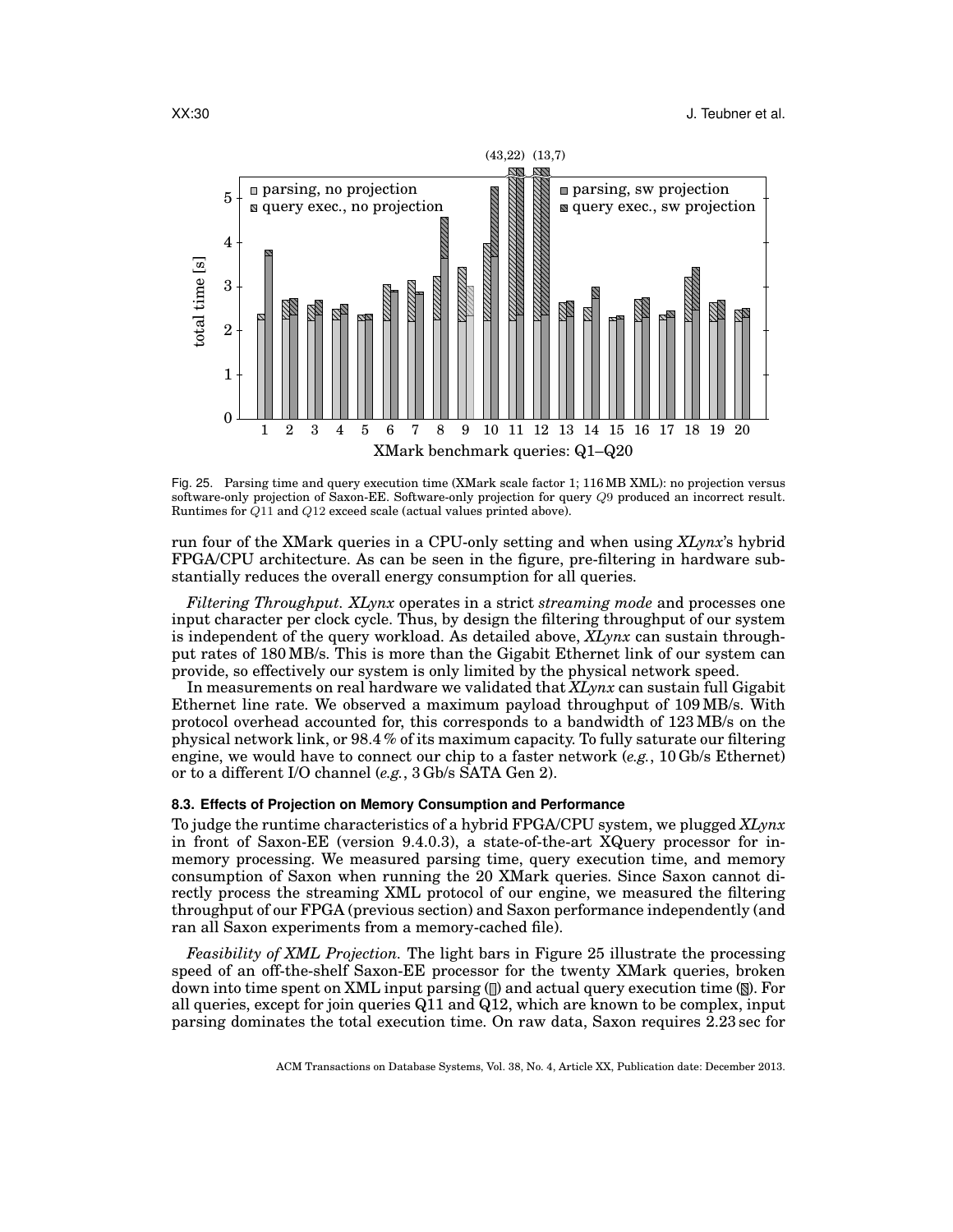input parsing, independent of the query, and actual query execution times were 68 ms– 41 sec, with a median value of 390 ms. These measurements confirm the observation of Nicola and John [2003] that processing speed for XML data is often limited by the system's *parsing cost*, not by query execution per se.

Unfortunately, this situation is hard to address by software-only solutions. *Any* software-based XML processor will have to parse the input document, and—due to the sequential nature of XML—the opportunities to accelerate XML parsing are very limited.

*XML Projection in Software.* Under these premises, it is not surprising that software-based projection brings only limited benefit for end-to-end processing speed. The Enterprise Edition of Saxon (Saxon-EE) includes such a software-based projection feature. After enabling the feature, we obtained the performance numbers shown in dark gray in Figure 25 (again broken up into parsing time  $\Box$  and query execution time ).

In a software implementation, projection is performed while parsing the input document. As can be seen in the figure, enabling projection thus even *increases* the parsing cost for all twenty queries (now 2.3–3.7 sec; median: 2.36 sec), resulting in an overall slowdown for most of them. The evaluation of projection paths during input parsing causes additional CPU load that cannot be compensated by a reduced cost to build Saxon's internal tree representation. Since XML parsing is an inherently sequential task that dominates overall execution cost, Amdahl's law indicates that there is little room to improve XMark performance with software-only solutions, such as multi-core parallelism or distribution, as suggested by Cameron et al. [2008].

For most queries, input projection has very little effect on the time spent on the query execution part, which is consistent with the observations of Kay [2008]. Saxon is very good at touching only those parts out of the whole document that are actually relevant to the given query. Any XML data that projection could filter away might occupy memory resources, but they will not typically cause any processing overhead.

*XML Projection in Hardware.* The game changes when we perform XML projection in hardware. Hardware-based projection reduces the amount of XML data seen by the back-end processor by as much as 63–99.9 % (average: 97.0 %; median: 98.3 %). The reduced amount immediately translates into a reduced parsing overhead.

The effect is illustrated in Figure 26 (shown in dark gray next to the baseline situation without projection). Parsing times now range between 31 and 599 ms (median: 283 ms), a significant reduction over the software-only situation.

As with software projection, filtering has less effect on the actual query execution time. Here we measured 45 ms–18 s (median: 346 ms) after filtering. Again, this is in line with previous reports on document projection in Saxon [Kay 2008]. Nevertheless, for most queries, where *parsing time* is the dominant factor, total execution time can be significantly reduced.

*Memory Consumption.* Our experiments confirm that XML projection is an effective technique to *reduce memory* overhead during query processing. This was one of the incentives for XML projection [Marian and Simeon 2003]. Our measurements regarding ´ memory savings are displayed in Figure 27.

Main-memory consumption is query-dependent and amounted to 363–685 MB on our system (median: 518 MB), when no projection was used. With hardware projection main-memory consumption could be significantly reduced for all 20 XMark queries memory consumption went down to 12–207 MB (median: 25.6 MB). This effect manifests itself even for those queries that lead to a significant number of projection paths (cf. Section 4.4).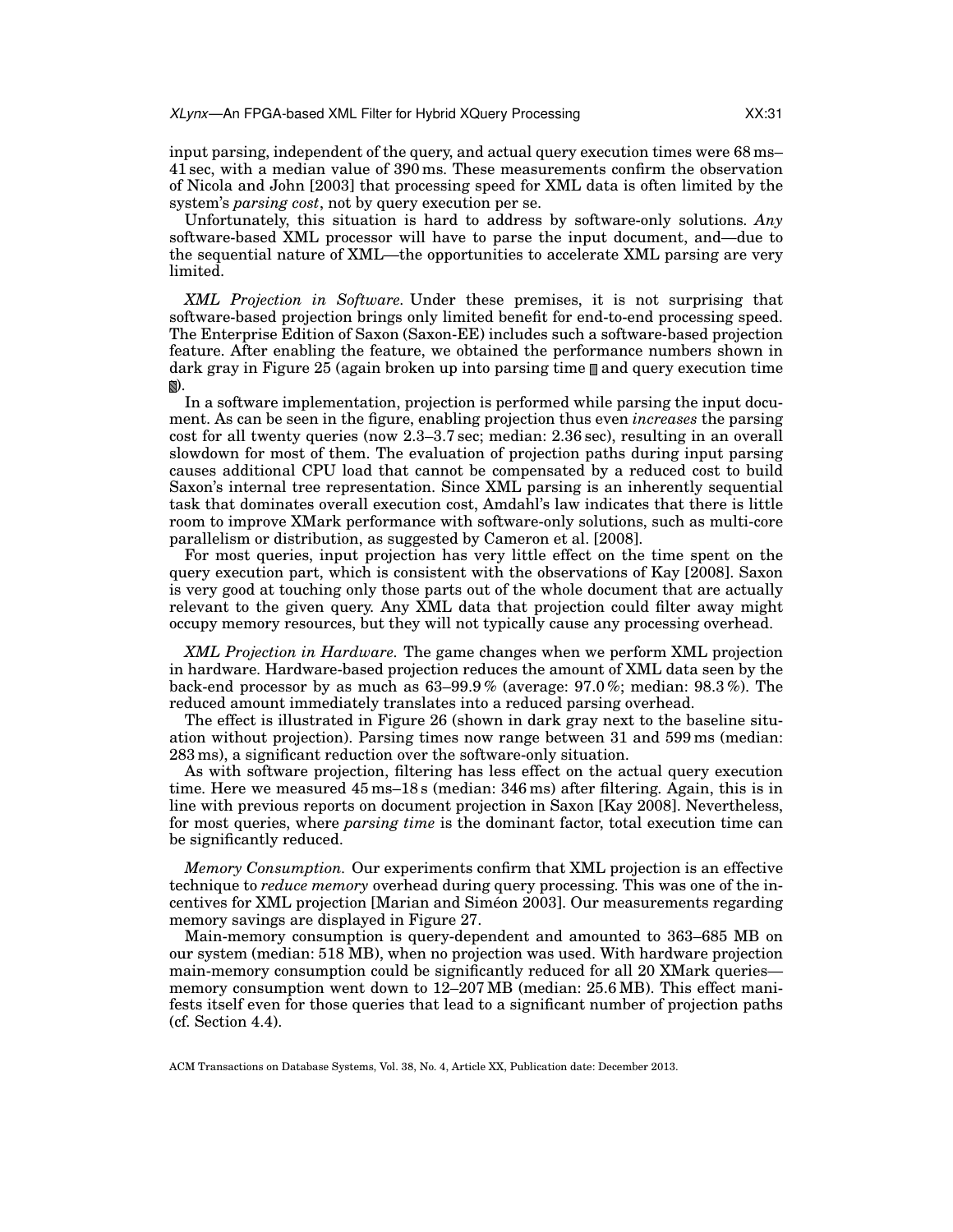

Fig. 26. Parsing time and query execution time: no projection versus hardware projection with *XLynx*. Runtimes for Q11 and Q12 (without projection) exceed scale.



Fig. 27. Memory consumption of Saxon-EE with no projection  $\langle \rangle$ , Saxon's software projection  $\langle \rangle$ , and hardware projection  $(\blacksquare)$ .

Intuitively, XML projection should reduce the in-memory tree sizes by the same amount, whether computed in hard- or software. However, when we tested Saxon's software-based projection mechanism, the memory savings were less than the results we obtained with hardware-based filtering. We attribute this to the way how garbage collection is realized in the Java runtime (Saxon is written in Java), which introduces some non-determinism in the memory consumption. We even found situations where memory consumption increases after we enabled software-only projection (Queries Q1 and Q10).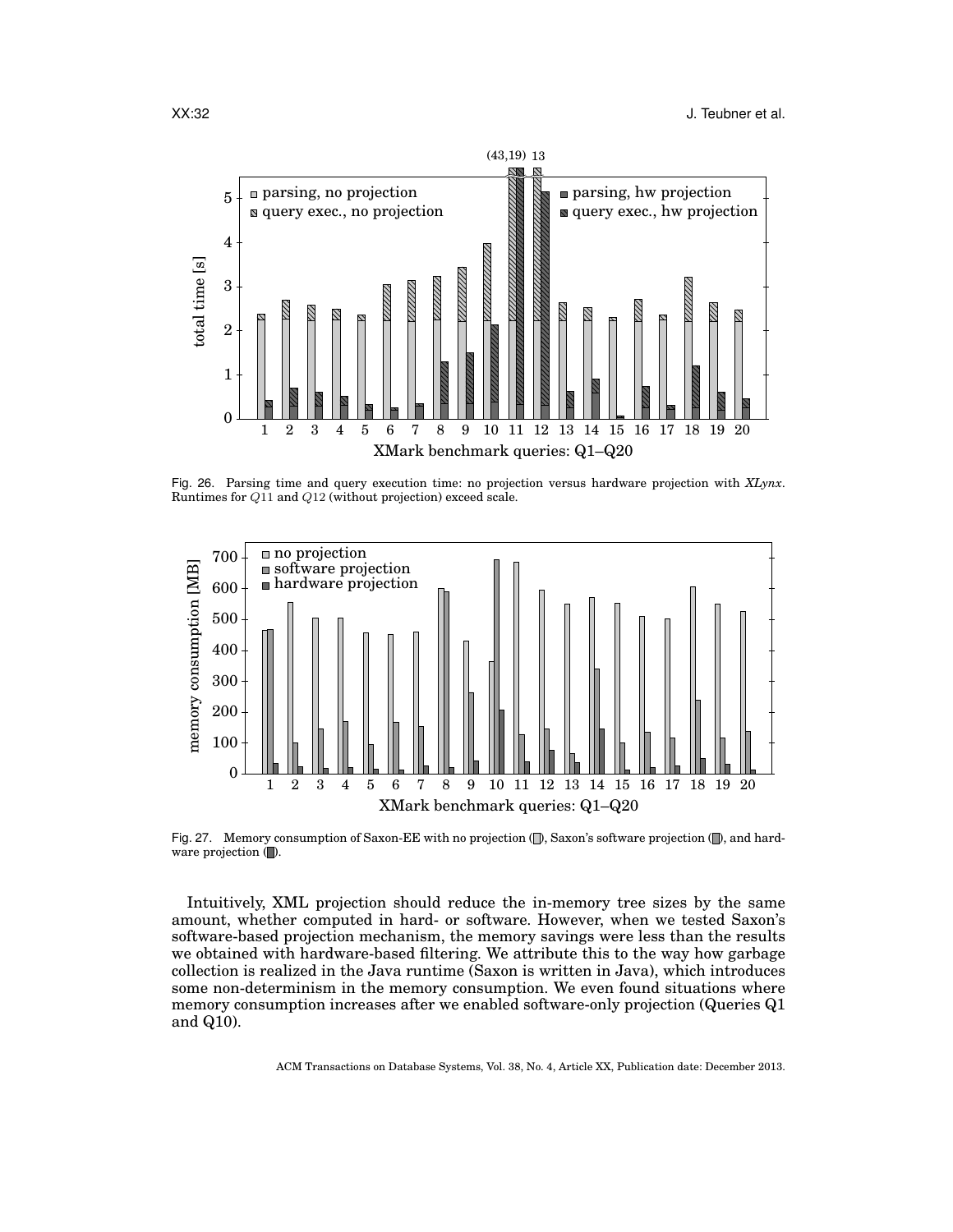

Fig. 28. Effect of hardware-based XML projection on parsing and query execution times when using small input documents (xmlgen -f 1 -s 1000).

*Collections of Small XML Instances.* XML projection was invented originally to handle also large XML instances in memory-limited, stream-oriented XML processors, a situation that is well reflected by the experimental setup above. Arguably, however, large sets of small XML documents might be more appropriate in stream-based environments.

To see how *XLynx* reacts to such environments, we instructed the XMark data generator to produce a collection of small XML documents, rather than a single file. Invoked with the command line option  $-\text{s}$  1000, the XMark document generator xmlgen produces XML files which vary between 280 kB and 3.3 MB in size (average: 1.7 MB). On this XML collection, again we ran Saxon with and without hardware-based projection applied.

The results are illustrated in Figure 28. The general picture of this graph resembles the one we saw for larger XMark instances (Figure 26). For most XMark queries, parsing and query execution depend linearly on the input document size. An exception are the value-based joins in Queries Q11 and Q12, which exhibit quadratic complexity with growing document sizes. As can be seen in the figure, this eliminates the dominance of the query execution part, making both queries benefit even stronger from hardware-based projection.

# **8.4. Comparison with Existing Work**

Given the importance of the XML in many application areas, various types of accelerators have been proposed to (pre-)process XML on non-CPU hardware. The exact way how that hardware is used—and under which parameter setting it runs most efficiently—is highly application-specific. Nevertheless, in this section we try to compare *XLynx* to alternative approaches that use *(a)* FPGAs and *(b)* graphics processors (GPUs) for acceleration.

*FPGA-Based Solutions.* The FPGA solution of Moussalli et al. [2011] targets *publish/subscribe* scenarios. A (possibly very large) number of subscribers registers queries with a publisher system. The publisher matches incoming documents (often very small) against those queries and forwards documents only to matching subscribers. The role of the FPGA in [Moussalli et al. 2011] is to perform XML matching, then forward a *bit vector* to a host CPU to indicate which paths/subscriptions have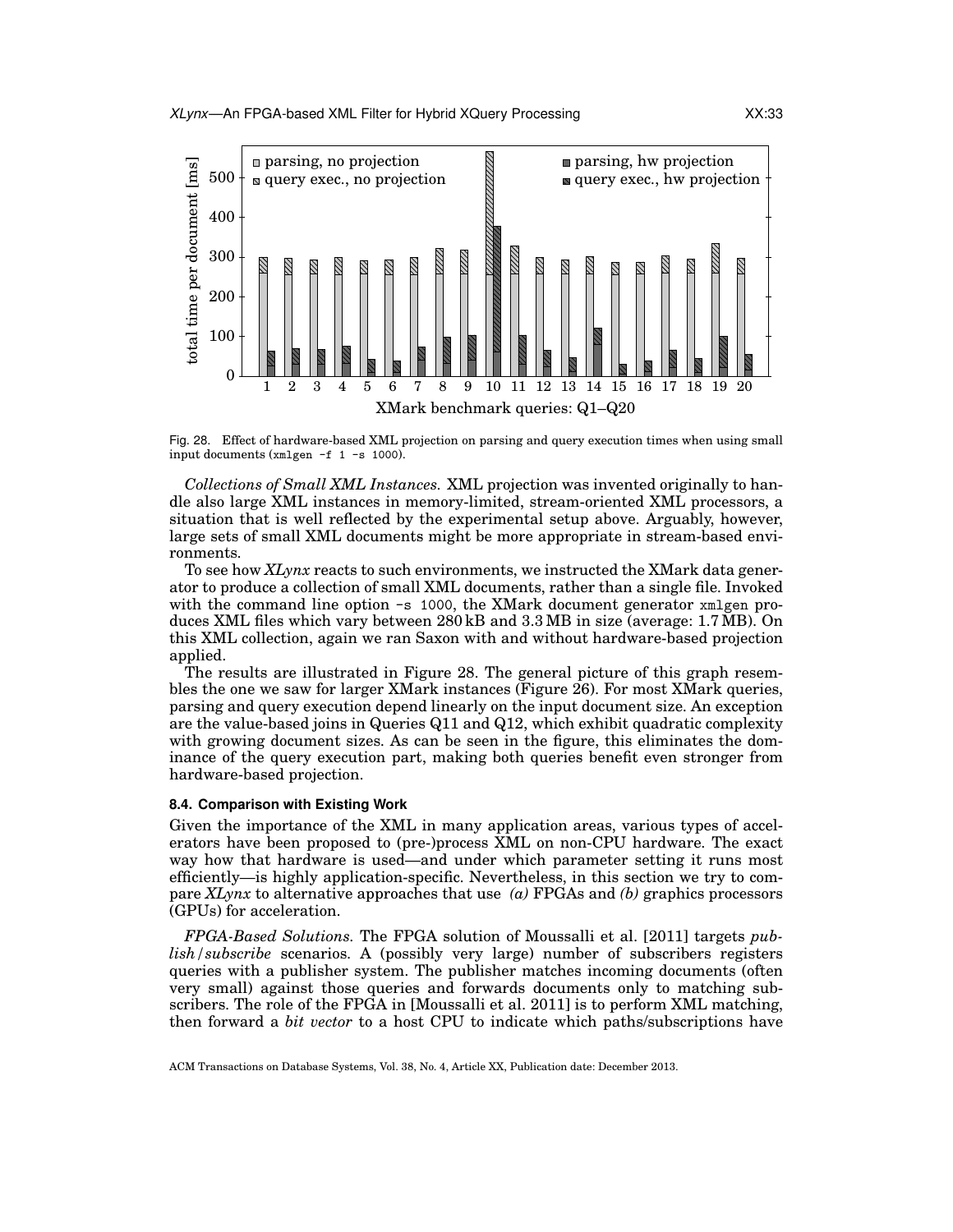matched the current document. This avoids the need to re-serialize matches from the XML input. But it bears a risk of volume amplification: previous systems have assumed document sizes of 1–100 kB [Kwon et al. 2005] or even less (77 XML element nodes according to [Diao et al. 2003]) and up to 150,000 subscriptions; the FPGA will actually *increase* the communication volume under such parameters.

The system of Moussalli et al. [2011] currently supports at most 4,000 subscriptions on a Virtex-5 LX330 FPGA (which is three times as large as our chip). The system is further limited in its support for XML: tag names must be two characters in size and there must be at most 64 distinct tag names. Under these constraints, their matching engine achieves a throughput around 200–250 MB/s, significantly less if the design is scaled to more than 50 % chip space utilization. As expected, per-query compilation offers better XML throughput and a higher resource efficiency than the dynamic *XLynx* approach (on LX330 hardware, *XLynx* could host about 2,500 skeleton segments or  $\approx$  625 four-step subscriptions). Given the above limitations, however, this advantage is less than one might expect.

The price for the runtime efficiency of [Moussalli et al. 2011] is the need to re-compile the full FPGA circuit upon every workload change. The time required to re-compile is not explicitly stated in [Moussalli et al. 2011], but amounts to "several hours" according to the authors. *XLynx* can embrace workload changes within micro-seconds instead.

*Graphics Processors (GPUs).* The same authors also implemented publish/subscribestyle matching on graphics processors (GPUs) [Moussalli et al. 2011], exploiting the hardware parallelism available in modern GPUs. The proposed implementation delivers its maximum throughput of about 20–25 MB/s only for small subscription counts (up to 512 subscriptions).

In this implementation, however, the GPU accelerator does *not* operate on raw XML input data (as *XLynx* does). Rather, a CPU-based pre-processor "compresses" the XML input into a representation where only opening and closing XML tags are preserved, each encoded as a one-byte "entry" (one bit for opening/closing information, seven bits for a tag name id; tag names are limited to 128 distinct tag names). In effect, for the given benchmark data (DBLP), the GPU "sees" only  $\frac{1}{21}$  of the raw data streamresulting in an actual throughput of only about 1 MB/s of raw XML on the GPU.

A similar design would significantly simplify also the design of *XLynx*. In particular, the availability of tag identifiers should reduce logic and memory consumption by significant amounts. At the same time, there is no reason why one-byte "entries" would lead to a reduced clock frequency (in fact, the simplified logic would likely improve the clock rate), so likely *XLynx* would sustain 180 MB/s when operating on one-byte "entries"—or close to  $4$  GB/s in the metric of Moussalli et al. [2011].<sup>9</sup>

A key challenge in XML processing, parsing in particular, is *context dependence*. Graphics processors, however, depend on very pure *data parallelism* to leverage their SIMT-based execution engine. Generally, it is not clear whether GPUs are a good execution platform for workloads like XML/XPath.

*Index-Based XQuery Processing.* The target of *XLynx* clearly are streaming scenarios, where no access structures (indexes) can be constructed over the data ahead of time. Index structures—if chosen and generated properly—can accelerate a known query workload by several factors, unbeatable by any mechanism that cannot preprocess its data. Nevertheless, it is interesting to relate the performance improvement through hardware acceleration to the execution characteristics of well-engineered disk-based engines.

 $94$  GB of raw XMark data contain about  $180 \times 10^6$  XML tags and thus compress to about  $180 \times 10^6$  one-byte "entries," which could be processed in one second using a clock frequency of 180 MHz.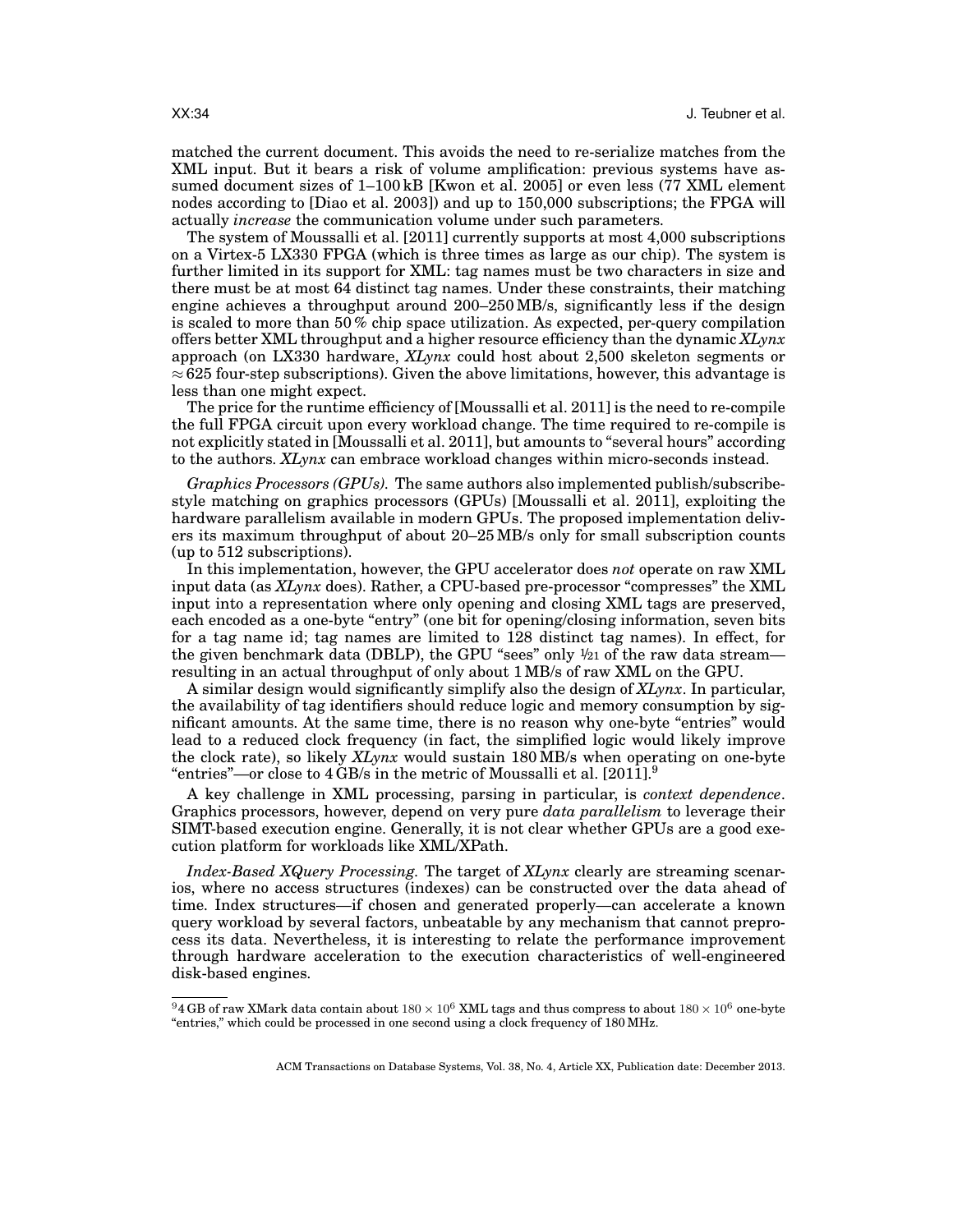

Fig. 29. Performance of a Saxon instance that operates on data prefiltered with *XLynx*, versus execution times reported for BaseX and eXist. Numbers for the latter two systems taken from [Grün 2010]. Some numbers exceed scale.

Such a comparison is illustrated in Figure 29. In this figure, we show the performance of an *XLynx*-accelerated Saxon instance side-by-side with execution times reported for BaseX (http://www.basex.org/) and eXist (http://www.exist-db.org/). Numbers for the latter two systems were taken from [Grün 2010]. They were measured on dual core T7300 Intel CPU.

#### **9. MORE RELATED WORK**

After Marian and Siméon [2003] proposed the concept of XML projection, the idea was expanded into different directions by the research community.

On the path evaluation side, Koch et al. [2008] suggested an interesting alternative to the automaton-based path matching, as discussed in Section 2.2. The key insight is the problem's similarity to *string matching*. This allows the use of string matching algorithms that have proven efficient for the matching task, such as the classical Boyer-Moore algorithm [Boyer and Moore 1977] or—to match sets of paths—the string matching algorithm of Commentz-Walter [1979]. The ideas of Koch et al. are similar to our work in the sense that they exploit specific characteristics of the XPath matching problem. But unlike our work, their approach depends on in-memory pointer navigation, which is contrary to the truly stream-oriented processing model of our system.

The work of Benzaken et al. [2006] primarily improves the query analysis part. Their proposed *type-based XML projection* looks at type information rather than plain child/descendant paths. This allows building a more selective projection filter, which further reduces the size of the projected XML document. In the runtime part, Benzaken et al. push much of the matching complexity into *type annotation* as a preprocessing step to the actual projection. Type annotation again can be implemented with the help of finite-state automata and, therefore, could be realized using skeleton automata much as we described it in this paper. The effectiveness of type-based projection on filtering selectivity is data-dependent: the concept should benefit hard- and software implementations alike.

FPGAs are an increasingly attractive alternative to overcome the architectural limitations of commodity hardware. Commercial systems like IBM/Netezza [Netezza 2012] as well as a number of research prototypes [Moussalli et al. 2010; 2011; Mueller et al.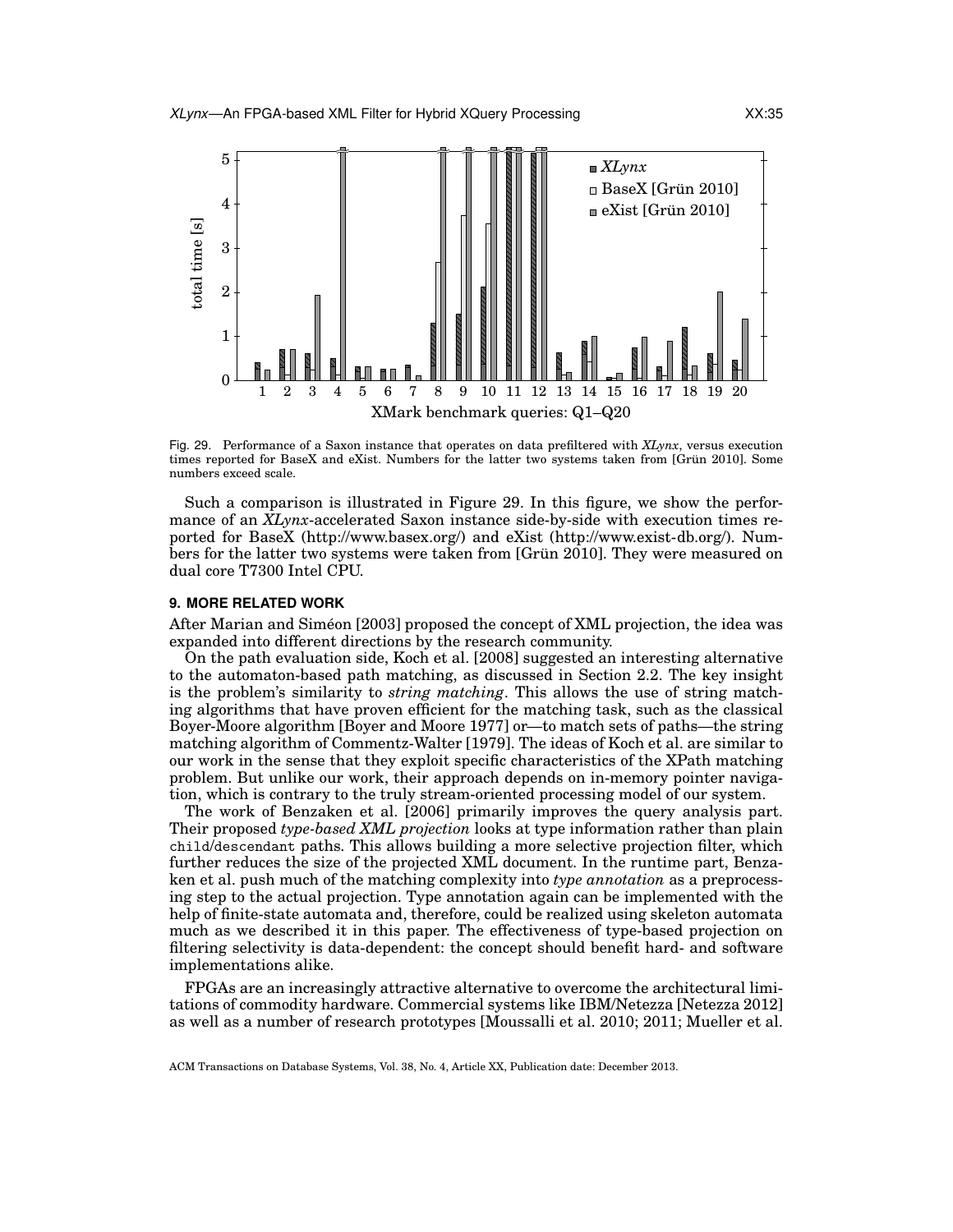2009; Sadoghi et al. 2010; Sadoghi et al. 2011; Woods et al. 2010] demonstrate this for a wide range of use cases.

All these systems were forced to compromise between query expressiveness and interactivity. On one end of the spectrum, systems like Netezza provide full interactivity, but can use their FPGAs for only very basic operations (such as selection and projection). Others (such as most of the research prototypes) opted for the opposite extreme. They offer much higher expressiveness, but at the cost of very high compilation overhead for each user query. The work of Sadoghi et al. [2010; 2011] stands in the middle and explicitly analyzes the existing trade-offs. For the same use case (publish/subscribe for algorithmic trading), they propose different FPGA implementations that are tuned for (and named) "flexibility," "adaptability," "scalability," or "performance." The reported trade-offs are significant: "performance" is about  $70 \times$  faster than "flexibility," but requires expensive hardware re-compilation for every workload change (Sadoghi et al. [2011] do not report compilation times; they usually range from several minutes to hours).

The focus of our work is *not* to make any compromises. Rather, we support XML and a rich subset of XPath, and yet also offer micro-second reactivity to query workload changes.

We believe the skeleton automaton idea could be combined also with existing approaches, for instance on hardware-accelerated SQL processing. Netezza [Netezza 2012] offers selection and projection predicates that can be parameterized for a given query, but lacks flexibility to construct complex predicates. *Glacier*, our own prototype with per-query circuit construction [Mueller et al. 2009], allows for such predicates, but requires expensive re-compilation. Skeleton automata could be used to construct complex networks of Netezza-style operators, thus allow for complex predicates without expensive re-compilation.

Many FPGA solutions face the trade-off between flexibility and performance. *Highfrequency trading (HFT)*, for instance, is a race for ultra-low latency [Schneider 2012]. To minimize latency, many developers tend toward building new, tailor-made circuits for each application; but the competitive market does not allow long development cycles to build these circuits. Lockwood et al. [2012] proposes to counter the problem with help of an *IP (intellectual property) library* with pre-built components for individual tasks in the application domain.

Pre-built libraries can also be used to implement faster workload updates by exploiting the *partial re-configuration* capabilities of modern FPGA chips.<sup>10</sup> Dennl et al. [2012] showed how this idea can be used to improve the flexibility of a *Glacier*-like query processing system (*Glacier* is our own prototype of an execution platform with per-query compilation [Mueller et al. 2009]). Partial re-configuration is appealing to solve the flexibility/performance trade-off. But its use brings in another level of complexity into the development process (such as additional tools needed at runtime), which so far has kept system makers from using partial reconfiguration in real-world systems.

One way of looking at *XLynx* is that it leverages the XML projection idea of Marian and Simeon [2003] and hardware-based parsing to reduce the high *parsing cost* that bottlenecks many real-world XML processors. XML parsing has been studied separately by Dai et al. [2010]. Their system, *XML Parsing Accelerator (XPA)*, reaches similar throughput rates as our input parser. In addition to our work, however, XPA also includes facilities to build up (DOM-based) in-memory data structures that could

 $10$ Using partial re-configuration, parts of an FPGA chip can be updated at runtime, rather than stopping and re-loading the entire FPGA chip.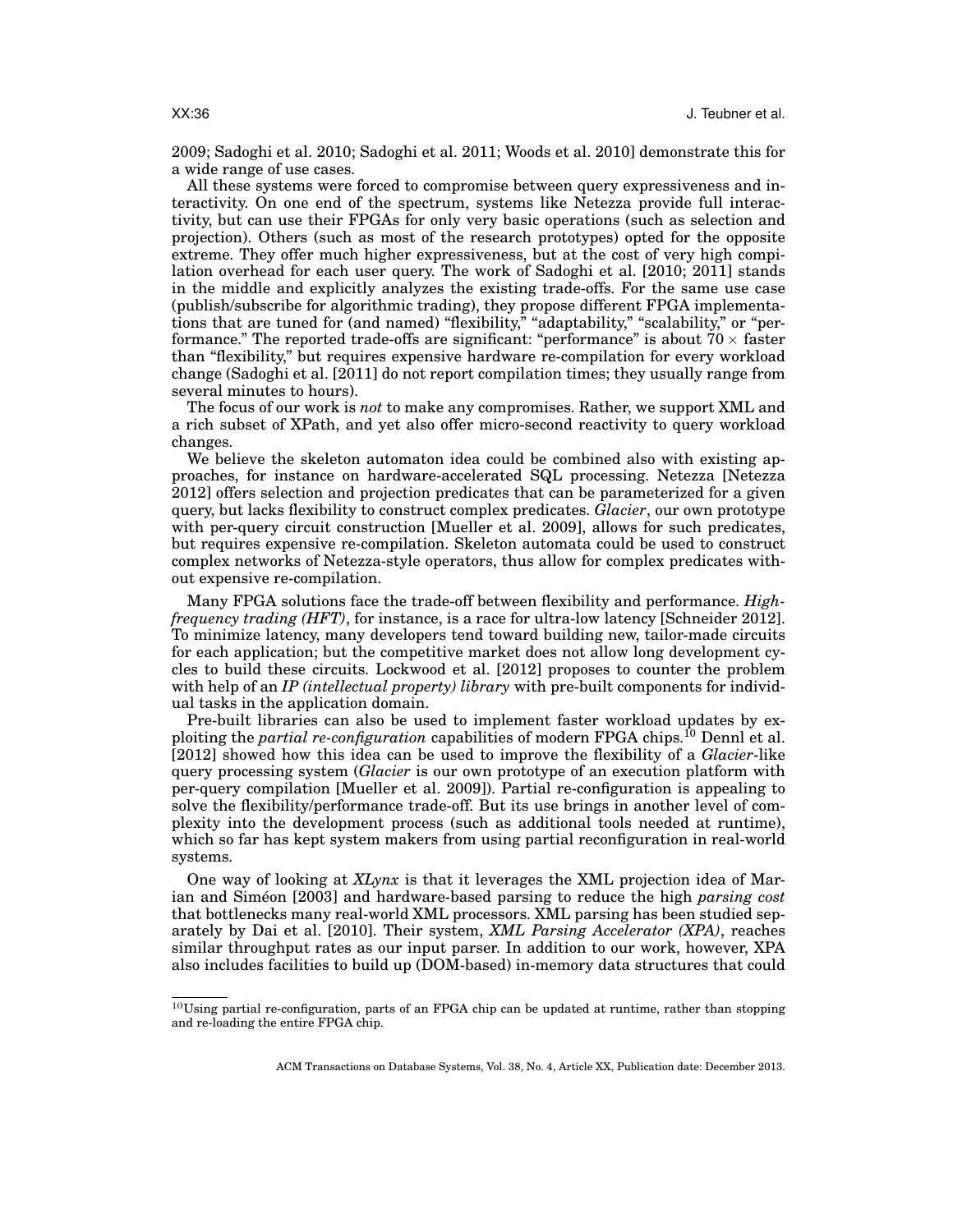directly be handed over to a software XML processor. Given the modular designs of both *XLynx* and XPA, we think that those facilities could also be integrated into *XLynx*, completely avoiding the serialization/parsing cycle along the FPGA  $\rightarrow$  CPU path.<sup>11</sup>

Several research projects have addressed the parsing of XML in software-only systems, by leveraging available hardware parallelism in the form of SIMD (vectororiented processing) or multi-core processors. The crux in parallelizing the parsing task is context dependence. Pan et al. [2007; 2008] thus suggested to *pre-parse* the XML input into a *skeleton* where suitable boundaries for document *partitioning* are explicitly identified. After parsing these partitions in parallel, a simple post-processing steps suffices to integrate partial results into an overall DOM tree. Pan et al. [2008] report an almost perfect scaling of this *PXP* strategy to at least 30 CPU cores, though no absolute numbers are given for the achieved parsing speed.

*Parabix* leverages SIMD functionality in modern processors to identify the key syntactic elements of XML (*e.g.*, angle brackets </> or ampersands &) in a parallel fashion. As such, we think that Parabix might not only be attractive for standalone XML parsing, but also for use as a pre-parser in setups like PXP.

Shah et al. [2009] demonstrated that pre-parsing can be avoided by exploiting known *numbering schemes* for XML. Independent threads create, for arbitrary chunks of input data, local *preorder ranks* for all nodes in the chunk. By exchanging parsing stacks between threads, the overall DOM tree can afterward be obtained through a lightweight post-processing step. Shah et al. [2009] report a speedup of around 2.5 for 4 CPU cores, with absolute performance in the order of 100–160 MB/s (*i.e.*, close to the 180 MB/s that we achieve in hardware).

The (de)fragmentation issues discussed in Section 6 resemble the problem of free space management experienced in operating systems [Wilson et al. 1995], databases [McAuliffe et al. 1995], or file systems. However, we avoid many of the problems that affected OS, database, or file system implementors in the past. In particular, in *XLynx* we are free to move segments after allocation, which is in contrast to main memory allocation or record-id allocation. Further, copying segment contents to a new destination does *not* cause any overhead or slowdown, as experienced by file systems. Rather, the copying work is performed only by segments that would be idle otherwise. Once again this adds flexibility without deteriorating processing performance.

#### **10. SUMMARY**

To avoid the critical trade-off between query expressiveness and the capability for adhoc querying, we propose a new implementation strategy for FPGA-based database accelerators. Rather than building hard-wired circuits for only narrow query types, we statically compile a *skeleton automaton* that can be configured at runtime to implement query-dependent state automata. The so-constructed and configured automata run as fast as existing hard-wired automata, yet offer high expressiveness and complexity (*e.g.*, hundreds of parallel XPath steps on one low-end chip).

Our use case for this work is *XML projection*, a method that has proven effective to reduce processing and main-memory overhead of XML processors. As such, we make the architectural advantages (*e.g.*, in-network processing); the lower energy consumption; and the performance benefits of FPGAs accessible to XML processing. We demonstrated all three aspects with a micro-benchmark of the core projection engine (*XLynx*) and by pairing our system with a state-of-the-art XQuery processor (Saxon Enterprise Edition).

<sup>11</sup>As a down side, we would lose the *back-end independence* of *XLynx*, since the DOM representation will be a back-end-dependent data structure.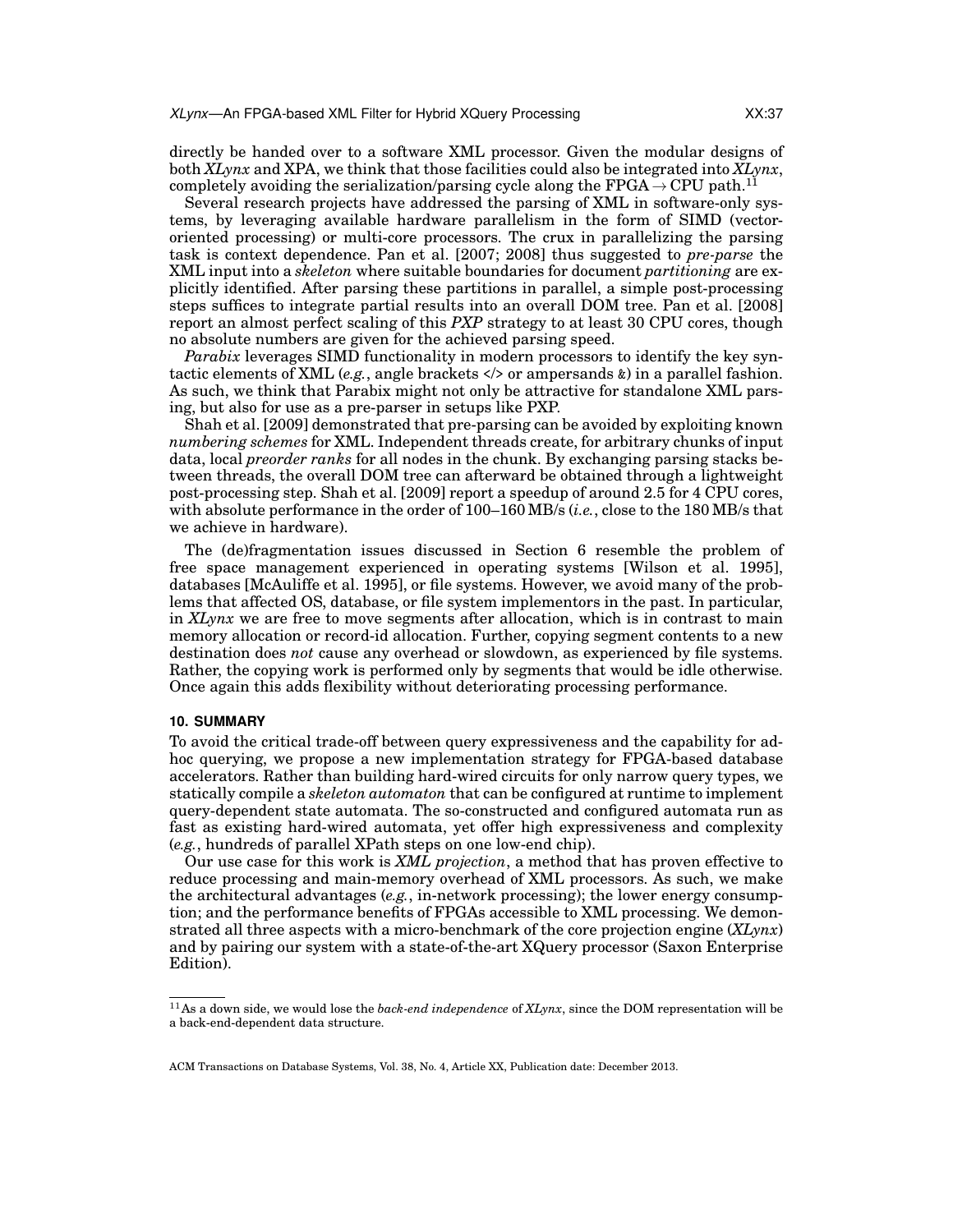On the micro-architectural side, the skeleton automaton design principle scales favorably with the available chip space, making our work ready for upcoming chip generations that will provide significantly more real estate. The XML projection that we propose runs at throughput rates of about 180 MB/s of XML input—more than enough to realize "in-network filtering," a scenario that we used to exemplify our approach.

On the full system scale, *XLynx* leads to significant savings (up to 94 %) of electrical power consumption, hence we address the key limitation in modern system designs. In-network filtering with *XLynx* significantly eases the *XML parsing burden* on the back-end XML processor. Since parsing is the main bottleneck for many real-world scenarios, reducing the parsing cost directly translates to an overall speedup of the total query execution time. The effect is independent of the XML processor used as *XLynx*'s back-end and leads to a performance improvement of several factors with Saxon-EE as the back-end system.

The role of FPGAs in a complete system is part of our ongoing research project *Avalanche*. In this project, we currently are working on strategies to leverage the potential of FPGAs in hybrid FPGA/CPU system designs. *XLynx* is one example, designed to integrate in a complete end-to-end system. In this article, we illustrated how the skeleton principle elegantly interplays with dynamic query additions and removals and how resource allocation can be implemented in a dynamic fashion. *XLynx* consumes and produces real XML data. It can thus be paired with arbitrary back-end processors.

#### **REFERENCES**

- Mehmet Altınel and Michael J. Franklin. 2000. Efficient Filtering of XML Documents for Selective Dissemination of Information. In *Proc. of the 26th Int'l Conference on Very Large Data Bases (VLDB)*. Cairo, Egypt.
- Véronique Benzaken, Giuseppe Castagna, Dario Colazzo, and Kim Nguy ên. 2006. Type-Based XML Projection. In *Proc. of the 32nd Int'l Conference on Very Large Data Bases (VLDB)*. Seoul, Korea.
- Shekhar Borkar and Andrew A. Chien. 2011. The Future of Microprocessors. *Commun. ACM* 54, 5 (May 2011), 67–77.
- Irina Botan, Peter M. Fischer, Daniela Florescu, Donald Kossmann, Tim Kraska, and Rokas Tamosevicius. 2007. Extending XQuery with Window Functions. In *Proc. of the 33rd VLDB Conference*. Vienna, Austria.
- Robert S. Boyer and J. Strother Moore. 1977. A Fast String Searching Algorithm. *Commun. ACM* 20, 10 (Oct. 1977), 762–772.
- Tim Bray, Jean Paoli, C. M. Sperberg-McQueen, Eve Maler, Fraçois Yergeau, and John Cowan. 2006. Extensible Markup Language (XML) 1.1 (Second Edition). (Sept. 2006). W3C Recommendation.
- Robert D. Cameron, Kenneth S. Herdy, and Dan Lin. 2008. High Performance XML Parsing Using Parallel Bit Stream Technology. In *Proc. of the 2008 Conference of the Centre for Advanced Studies on Collaborative Research (CASCON)*. Richmond Hill, ON, Canada, 17.
- Beate Commentz-Walter. 1979. A String Matching Algorithm Fast on the Average. In *Proc. of the 6th Int'l Colloquium on Automata, Languages and Programming (ICALP)*. Graz, Austria.
- Zefu Dai, Nick Ni, and Jianwen Zhu. 2010. A 1 Cycle-Per-Byte XML Parsing Accelerator. In *Proc. of the ACM/SIGDA 18th Int'l Symposium on Field-Programmable Gate Arrays (FPGA)*. Monterey, CA, USA, 199–208.
- Andre DeHon. 1999. Balancing Interconnect and Computation in a Reconfigurable Computing Array (or, ´ why you don't really want 100 % LUT utilization). In *Proc. of the Int'l Symposium on Field Programmable Gate Arrays (FPGA)*. 125–134.
- Christopher Dennl, Daniel Ziener, and Jurgen Teich. 2012. On-the-fly Composition of FPGA-Based SQL ¨ Query Accelerators Using A Partially Reconfigurable Module Library. In *Proc. of the IEEE 20th Int'l Symposium on Field-Programmable Custom Computing Machines (FCCM)*.
- Yanlei Diao, Mehmet Altınel, Michael J. Franklin, Hao Zhang, and Peter Fischer. 2003. Path Sharing and Predicate Evaluation for High-Performance XML Filtering. *ACM Transactions on Database Systems (TODS)* 28, 4 (Dec. 2003), 467–516.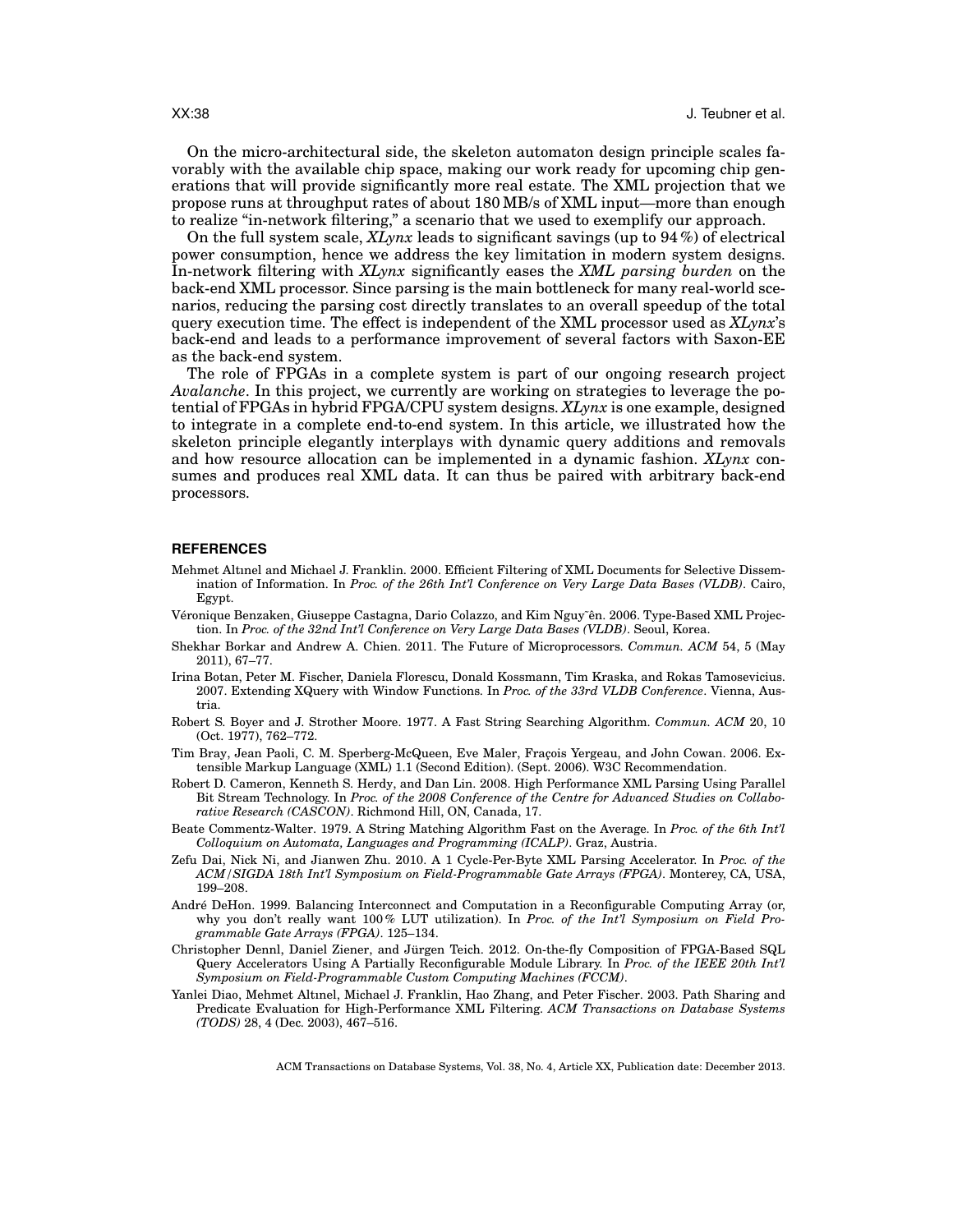- Mary F. Fernández, Jérôme Siméon, Byron Choi, Amélie Marian, and Gargi Sur. 2003. Implementing XQuery 1.0: The Galax Experience. In *Proc. of the 29th Conference on Very Large Data Bases (VLDB)*. Berlin, Germany, 1077–1080.
- Hubertus Franke, J. Xenidis, Claude Basso, Brian M. Bass, Sandra S. Woodward, Jeffrey D. Brown, and Charles L. Johnson. 2010. Introduction to the Wire-Speed Processor and Architecture. *IBM Journal of Research and Development* 54, 1 (2010), 3:1–3:11.
- Christian Grün. 2010. Storing and Querying Large XML Instances. Ph.D. Dissertation.
- Michael Kay. 2008. Ten Reasons Why Saxon XQuery is Fast. *IEEE Data Eng. Bull.* 31, 4 (2008), 65–74.
- Christoph Koch, Stefanie Scherzinger, and Michael Schmidt. 2008. XML Prefiltering as a String Matching Problem. In Proc. of the 24th Int'l Conference on Data Engineering (ICDE). Cancún, Mexico.
- Ian Kuon and Jonathan Rose. 2007. Measuring the Gap Between FPGAs and ASICs. *IEEE Trans. on Computer-Aided Design of Integrated Circuits and Systems* 26, 2 (Feb. 2007).
- Joonho Kwon, Praveen Rao, Bongki Moon, and Sukho Lee. 2005. FiST: Scalable XML Document Filtering by Sequencing Twig Patterns. In *Proc. of the 31st Int'l Conference on Very Large Data Bases (VLDB)*. Trondheim, Norway.
- Michael Leventhal and Eric Lemoine. 2009. The XML Chip at 6 Years. In *Int'l Symposium on Processing XML Efficiently: Overcoming Limits on Space, Time, or Bandwidth*. Montreal, Canada. ´
- John W. Lockwood, Adwait Gupte, Nishit Mehta, Michaela Blott, Tom English, and Kees Vissers. 2012. A Low-Latency Library in FPGA Hardware for High-Frequency Trading (HFT). In *Proc. of the IEEE 20th Annual Symposium on High-Performance Interconnects*. 9–16.
- Amélie Marian and Jérôme Siméon. 2003. Projecting XML Documents. In Proc. of the 29th Int'l Conference *on Very Large Data Bases (VLDB)*. Berlin, Germany.
- Mark L. McAuliffe, Michael J. Carey, and Marvin H. Solomon. 1995. Towards Effective and Efficient Free Space Management. In *Proc. of the ACM SIGMOD Conference on Management of Data (SIGMOD 1995)*. Montreal, QC, Canada, 389–400.
- Roger Moussalli, Robert Halstead, Mariam Salloum, Walid Najjar, and Vassilis J. Tsotras. 2011. Efficient XML Path Filtering Using GPUs. In *Proc. of the 2nd Int'l Workshop on Accelerating Data Management Systems Using Modern Processor and Storage Architectures (ADMS)*. Seattle, WA, USA.
- Roger Moussalli, Mariam Salloum, Walid A. Najjar, and Vassilis J. Tsotras. 2010. Accelerating XML Query Matching through Custom Stack Generation on FPGAs. In *Proc. of the 5th Int'l Conference on High-Performance Embedded Architectures and Compilers (HiPEAC)*. Pisa, Italy, 141–155.
- Roger Moussalli, Mariam Salloum, Walid A. Najjar, and Vassilis J. Tsotras. 2011. Massively Parallel XML Twig Filtering Using Dynamic Programming on FPGAs. In *Proc. of the 27th Int'l Conference on Data Engineering (ICDE)*. Hannover, Germany, 948–959.
- Rene Mueller, Jens Teubner, and Gustavo Alonso. 2009. Data Processing on FPGAs. *Proc. of the VLDB Endowment (PVLDB)* 2, 1 (Aug. 2009).
- Netezza 2012. Netezza. (2012). http://www.netezza.com/.
- Matthias Nicola and Jasmi John. 2003. XML Parsing: A Threat to Database Performance. In *Proc. of the 12th Int'l Conference on Information and Knowledge Management (CIKM)*. New Orleans, LA, USA, 175–178.
- Yinfei Pan, Wei Lu, Ying Zhang, and Kenneth Chiu. 2007. A Static Load-Balancing Scheme for Parallel XML Parsing on Multicore CPUs. In *Proc. of the 7th Int'l IEEE Symposium on Cluster Computing (CCGRID)*. Rio de Janeiro, Brazil, 351–362.
- Yinfei Pan, Ying Zhang, and Kenneth Chiu. 2008. Simultaneous Transducers for Data-Parallel XML Parsing. In *Proc. of the 22nd Int'l IEEE Symposium on Parallel and Distributed Processing (IPDPS)*. Miami, FL, USA, 1–12.
- Mohammad Sadoghi, Martin Labrecque, Harsh Singh, Warren Shum, and Hans-Arno Jacobsen. 2010. Efficient Event Processing through Reconfigurable Hardware for Algorithmic Trading. *Proc. of the VLDB Endowment (PVLDB)* 3, 2 (Sept. 2010).
- Mohammad Sadoghi, Harsh Singh, and Hans-Arno Jacobsen. 2011. Towards Highly Parallel Event Processing through Reconfigurable Hardware. In *Proc. of the 7th Int'l Workshop on Data Management on New Hardware (DaMoN)*. Athens, Greece.
- Albrecht R. Schmidt, Florian Waas, Martin L. Kersten, Michael J. Carey, Ioana Manolescu, and Ralph Busse. 2002. XMark: A Benchmark for XML Data Management. In *Proc. of the 28th Int'l Conference on Very Large Data Bases (VLDB)*. Hong Kong, China, 974–985.
- David Schneider. 2012. The Microsecond Market. *IEEE Spectrum* 49, 6 (June 2012), 66–81.
- Bhavik Shah, Praveen R. Rao, Bongki Moon, and Mohan Rajagopalan. 2009. A Data Parallel Algorithm for XML DOM Parsing. In *Proc. of the 6th Int'l XML Database Symposium on Database and XML Technologies (XSym)*. Lyon, France.